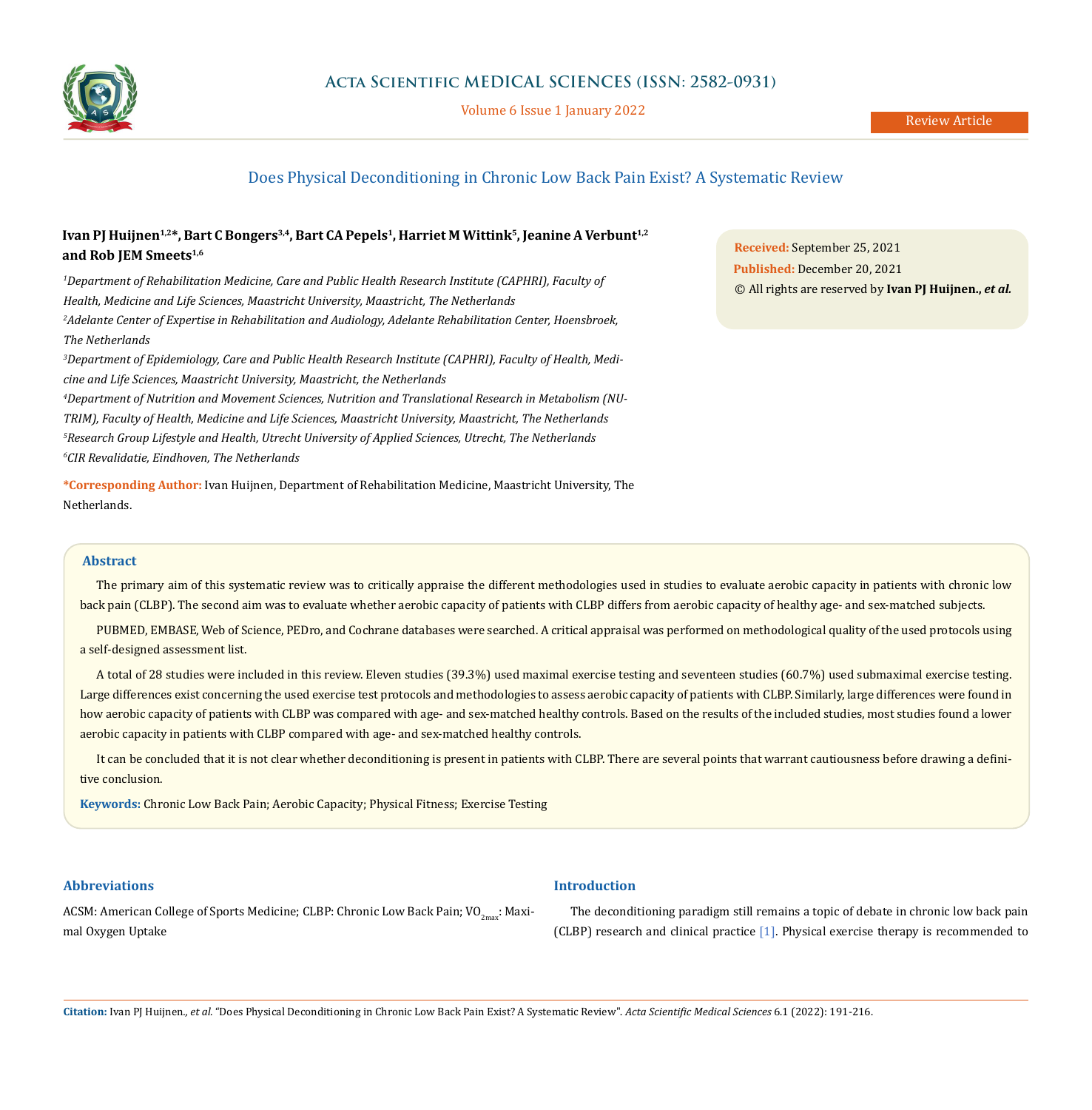improve physical functioning of patients with CLBP [2]. However, various mechanisms to improve physical functioning are proposed in trials [3] but the effects of exercise therapy to improve physical functioning were found to be only modest at best [2]. Attention gradually shifted to the biopsychosocial model to explain the persistence of pain. For example, the fear avoidance model assumes that patients avoid potentially harmful activities due to catastrophic thoughts  $[4]$ . This avoidance behavior may lead to disuse. Performing at a reduced daily physical activity level may result in deconditioning, mostly defined as a decreased level of physical fitness [5]. Physical fitness is an umbrella term containing, among other things, aerobic capacity and muscle strength. In patients with CLBP, little evidence has been found for deconditioning when related to muscle strength [1,5,6], and although several studies investigated aerobic capacity, deconditioning as reflected by a low aerobic capacity has not been systematically evaluated yet.

A challenge when evaluating results of studies reporting aerobic capacity in patients with CLBP is that a wide variety of tests and protocols have been reported. Maximal cardiopulmonary exercise testing, during which the subject continues exercising against a progressively increasing work rate until volitional exhaustion, is considered the gold standard to measure aerobic capacity, of which maximal oxygen uptake  $(VO_{2m}S)$  is considered the single best measure [7]. For a proper interpretation of a maximal cardiopulmonary exercise test, it is of utmost importance to verify whether or not the patient delivered a true maximal effort as not all patients with CLBP complete this test up to the point of volitional exhaustion  $[8-10]$ . Submaximal exercise testing protocols have been used as a more feasible and less expensive alternative to estimate aerobic capacity. The rationale of these protocols is mostly based on the assumed linear relation between heart rate and oxygen uptake at two or more work rates [11,12]. However, maximal cardiopulmonary exercise testing protocols are preferred as they measure, rather than estimate, aerobic capacity  $[13]$ , and are thus more precise.

Systematically evaluating the literature on the quality of the aerobic capacity test protocols as used during testing, and the methods used to verify a patient's effort, is essential to evaluate whether deconditioning is present in patients with CLBP. The latter is of considerable importance, as physical deconditioning is a reason to initiate reconditioning programs to improve a patient's aerobic capacity. Therefore, the aim of this systematic review was twofold. The first aim was to critically appraise the methodologies used in studies to evaluate aerobic capacity in patients with CLBP. The second aim was to evaluate whether aerobic capacity of patients with CLBP differs from aerobic capacity of healthy age- and sex-matched subjects.

### **Methods**

The review has been executed according to the PRISMA statement (Preferred Reporting Items for Systematic Reviews and Meta-Analyses) and is registered in the PROSPERO register as: CRD42015015095.

#### **Information sources and search strategy**

PubMed, EMBASE, Web of Science, PEDro, and Cochrane databases were searched using medical subject heading (MeSH) terms and free text words (or synonyms) for: "low back pain" (population) AND "Exercise test" (intervention) AND "aerobic capacity" OR "physical fitness" (outcome) from inception to May 2020. Study selection was performed by two independent reviewers. If these reviewers did not reach consensus, a third reviewer was consulted. Reviewers were not blinded to data referring to the origin of the study. Study selection was performed in two steps. In the first step, studies were selected based on title and abstract. In the second step, a full text review of the potentially relevant studies was performed. Furthermore, the reference lists of all included studies were screened to check for missing relevant studies. Finally, missing studies known to the authors were included in the selection process.

### **Study selection**

The inclusion criteria of this systematic review were: 1) the age of participants in the studies should be ≥18 years; 2) primary or secondary study outcomes involved aerobic capacity of patients with CLBP; 3) the study involved patients reporting low back pain ≥3 months without any specific cause such as a malignant tumor, infection, or fracture. In case a study evaluated aerobic capacity in a group of patients with heterogeneous chronic pain diagnoses consisting for <75% of patients with CLBP, and data were not separately reported for the group with CLBP, the involved authors were contacted and asked to provide data of patients with CLBP. If these data were or could not be provided, the study was excluded from the review. If a study assessed the effects of an intervention on aerobic capacity in patients with CLBP, only baseline data were included.

# **Critical appraisal**

To assess the methodological quality of the used test protocols and to identify potential sources of confounding and bias, a critical appraisal list was designed (see supplementary file). The critical appraisal list was developed and peer-reviewed by all coauthors with experience and knowledge about clinical exercise testing to assess aerobic capacity in patients with CLBP. The survey was piloted in a semi-structured process using written and verbal feedback of the assessors. The critical appraisal list was evaluated on the number, relevance, scoring, and wording of the items, and whether the items captured all relevant aspects concerning clinical exercise testing to assess aerobic capacity. An assessment of specific potential sources of bias enabled us to discuss the strengths and weaknesses of the methods used. See appendix for the complete assessment list and scoring. The critical appraisal list consists of 11 items to score risk of bias and/or confounding. Two items are only scored in case of a maximal cardiopulmonary exercise test protocol, as these items ("criteria to confirm a 'true'  $\rm VO_{2max}$ " and "patient encouragement") are not applicable for a submaximal exercise test. Since not every item has the same impact on the overall risk of bias and/or confounding, no cumulative score was given, which meets the recommendations for developing tools assessing risks of confounding and bias [14,15]. For items 1, 5, 9, and 11, 'low risk' or 'high risk' of confounding and bias can be scored, whereas 'low risk', 'moderate risk', or 'high risk' of confounding and bias can be scored for item 4, 6, and 8. Finally, for item 2, 3, 7, and 10, 'low risk', 'moderate risk', 'moderate-to-high risk', and 'high risk' of confounding and bias can be scored. Two reviewers performed the critical appraisal. In case of disagreement, a third reviewer was consulted in order to reach consensus.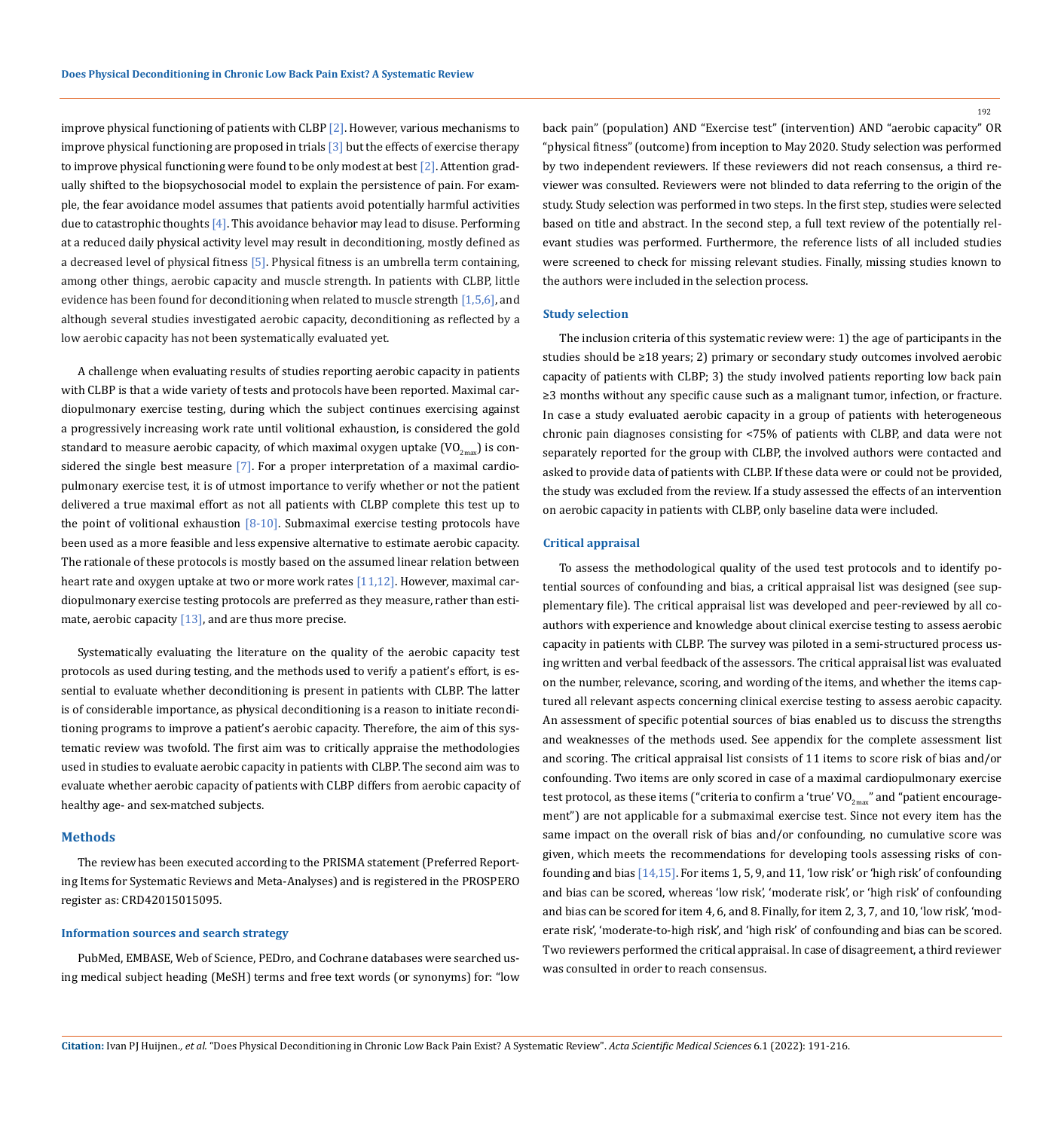#### **Data extraction**

The main outcome variable aerobic capacity was extracted by one reviewer and checked by a second reviewer. The additionally extracted data, if available, were the number of included subjects, sex, age, anthropometric characteristics, duration and severity of complaints (disability and physical activity level), and the used exercise protocol. In case of reporting separate data for subgroups of patients with CLBP, a pooled mean and standard deviation was calculated using a Java-script based statistical tool [16].

### **Results**

### **Study selection**

The literature search identified 1080 unique studies and three additional studies were identified after checking reference lists of selected studies. Of these 1080 studies, 87 were selected based on title and abstract. Full text reading resulted in the exclusion of 59 studies. Finally, a total of 28 studies were included in the review (see Figure 1 for the flow chart). Eleven studies (39.3%) used a maximal exercise test [10,17-26] and 17 studies (60.7%) used a submaximal exercise test [8,9,27-41] to assess aerobic capacity in patients with CLBP. Although two studies of Duque., *et al*. [10,21] used the data from the same patient population, the results of patients with CLBP in both studies were compared with two different control groups. In their first study, age- and sex-matched norm values were used as reference group [21], whereas they included an age- and sex-matched control group in their second study [10]. Therefore, both studies were scored using the critical appraisal.



Figure 1: PRISMA flowchart for the selection of studies.

193

Many different exercise test protocols were used for measuring or estimating aerobic capacity. Maximal exercise tests were performed using a treadmill (e.g., the Bruce protocol [24], the modified Bruce protocol [17,19], or other maximal treadmill protocols [22]), or by using cycle ergometry  $[10,18,20,21,23,25,26]$ . In five studies using a submaximal exercise test protocol, participants performed the original Åstrand test protocol [27,32,35,37,41], whereas participants in five other studies performed a modified version of the Åstrand test protocol [9,28-30,39].

### **Critical appraisal**

Results of the critical appraisal are presented in Table 1 and the key for scoring is presented in the supplementary file. Two of the eleven studies (18.2%) using a maximal cardiopulmonary exercise test protocol scored >50% of the 11 items as 'low risk' [10,21]. No study using a maximal exercise test scored 'low risk' on item 7 addressing criteria used to confirm a 'truly' measured VO<sub>2max</sub>. Four of the 17 studies (23.5%) using a submaximal exercise test protocol scored >50% of the items as 'low risk' [9,30,35,39]. None of the included studies using a submaximal exercise test scored 'low risk' on all 9 items.

#### **Results of studies using maximal cardiopulmonary exercise tests**

Table 2 presents the results of the eleven studies using maximal cardiopulmonary exercise testing to measure aerobic capacity in patients with CLBP. Only in one of the two studies of Duque., *et al*. [10] and the study of Hoch., *et al*. [22] (18.2%), an age- and sex-matched pain free control group was included. Both studies found a significantly lower aerobic capacity in patients with CLBP compared to healthy controls. In the study of Hoch., *et al*. [22], scoring 4/11 items of the critical appraisal as low risk for bias, only female patients with CLBP and controls were included. In this study however [22], the mean score on the Oswestry disability index was 19.0 (13.3), indicating that patients were only minimally disabled [42,43], and in the study of Duque., *et al*. [10] the mean disability level of the patients was 3.9 on a 0-9 scale, with 0 indicating no disability and 9 indicating a high level of disability. The study of Duque., *et al*. [10] scored 8/11 items as low risk for bias (72.7%).

In five studies, aerobic capacity of patients with CLBP was compared with a normative dataset of healthy controls  $[18-21,25]$ . One study scoring  $3/11$  items as low risk for bias (27.2%) compared the results of patients with CLBP with a healthy age- and sex-matched reference group and concluded that patients with CLBP had a lower aerobic capacity; however, the disability or physical activity level was not reported [20]. The other study of Duque., *et al*. [21], scoring 7/11 items as low risk for bias (63.6%), concluded that patients with CLBP had a similar aerobic capacity as a healthy but poorly conditioned reference group. One study scoring only 1/11 items as low risk for bias, stated that patients with CLBP (only males) had 70% of the mean maximal workload capacity compared to a healthy control group [18], indicating a below normal work rate capacity for patients with CLBP compared to healthy middle aged men [44]. However, no further specification of the latter group was provided and also the disability or physical activity level was not reported. Another study  $[19]$  scoring  $4/11$  items as low risk for bias found that  $43.5\%$ and 47.8% of the included patients with CLBP scored below the  $50<sup>th</sup>$  percentile of sexand age-related percentile values for aerobic capacity without reporting the disability or physical activity level [19,45]. This indicates that more than 50 percent of the included patients in both arms of the trial scored above the 50<sup>th</sup> percentile of the American College of Sports Medicine (ACSM) standards. In three studies (33.3%), no comparison was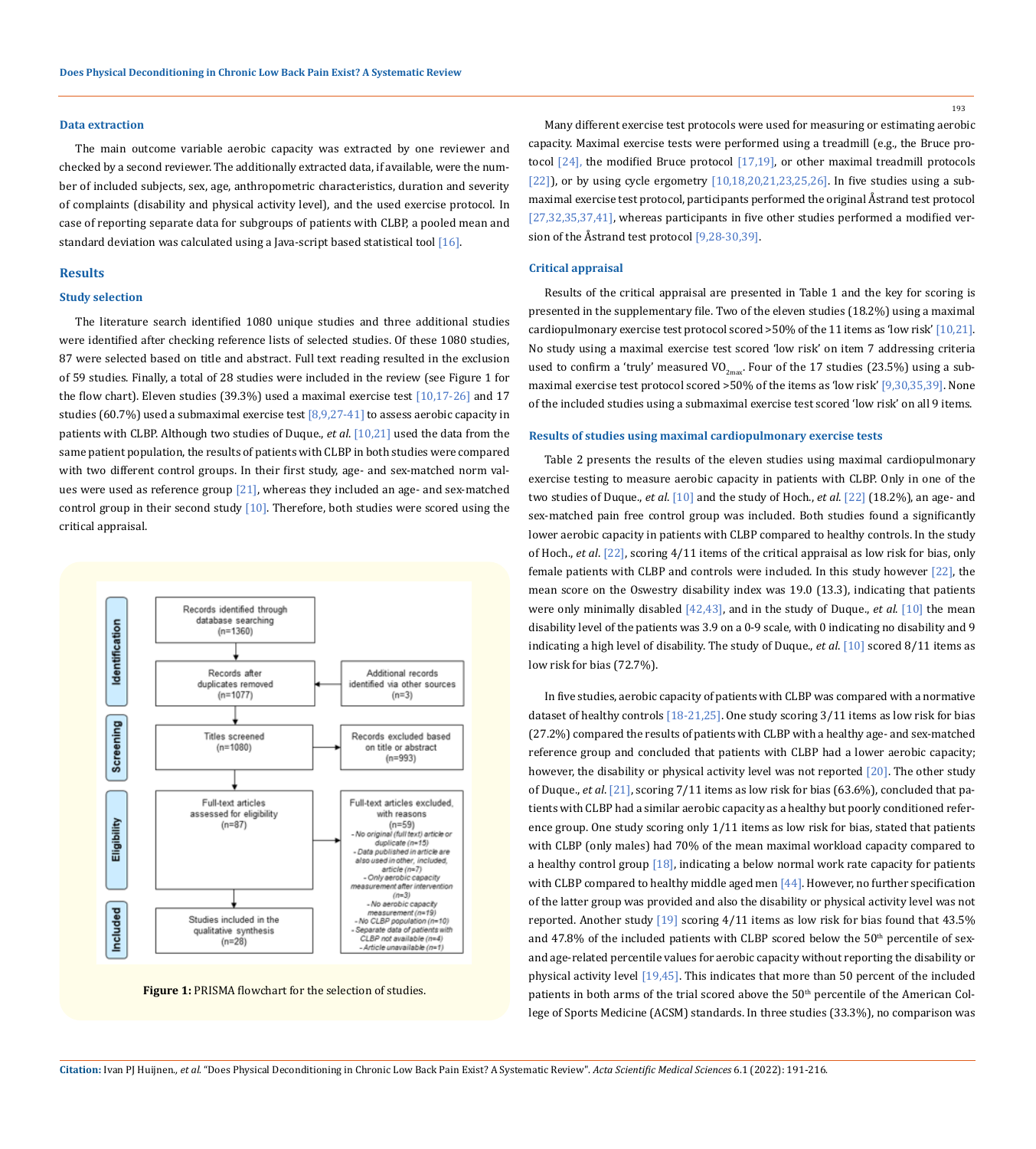|                             |                        |                                |                       |                                     |                          |                |                                      |                             |                       |                                       | 194            |
|-----------------------------|------------------------|--------------------------------|-----------------------|-------------------------------------|--------------------------|----------------|--------------------------------------|-----------------------------|-----------------------|---------------------------------------|----------------|
| Name first author           | Item 1:                | Item $2:$                      | Item 3:               | Item 4:                             | Item 5:                  | Item 6:        | Item 7:                              | Item 8:                     | Item 9:               | Item 10:                              | Item           |
| and year of publi-          | <b>Exclusion</b>       | Comparable                     | <b>Participant</b>    | <b>Description</b>                  | <b>Description</b>       | Pretest in-    | <b>Criteria to</b>                   | Descrip-                    | Descrip-              | <b>Validity and</b>                   | 11:            |
| cation                      | in case of             | reference or                   | charac-               | of specific                         | of adverse               | structions     | confirm a                            | tion of                     | tion of               | test-retest re-                       | <b>Patient</b> |
|                             | contra-<br>indications | control group<br>based on sex, | teristics<br>and main | <b>CLBP</b> popula-<br>tion charac- | events and<br>early test | (1, 2, or 4)   | 'truly' mea-                         | variable(s)<br>used for de- | exercise<br>test pro- | producibility of<br>the test protocol | encour-        |
|                             | for exercise           | age, body mass                 | outcomes              | teristics                           | termina-                 |                | sured $VO_{2max}$<br>(1, 2, 3, or 4) | termination                 | tocol                 | and calibration                       | age-<br>ment   |
|                             | testing                | and level of                   | of patients           | (1, 2, or 4)                        | tion                     |                |                                      | of $\overline{VO}_{2max}$   | (1 or 4)              | procedures of                         | (1 or 4)       |
|                             | (1 or 4)               | physical activ-                | and control           |                                     | (1 or 4)                 |                |                                      | (1, 2, or 4)                |                       | the physiological                     |                |
|                             |                        | ity                            | group                 |                                     |                          |                |                                      |                             |                       | testing equip-                        |                |
|                             |                        | (1, 2, 3, or 4)                | (1, 2, 3, or 4)       |                                     |                          |                |                                      |                             |                       | ment                                  |                |
| Atalay 2012 [17]            | $\overline{4}$         | $\overline{4}$                 | $\overline{4}$        | $\overline{4}$                      | $\overline{4}$           | $\overline{4}$ | $\overline{4}$                       | 4                           | $\overline{4}$        | (1, 2, 3, or 4)<br>4                  | 4              |
| Bachynski-Cole              |                        | $\overline{4}$                 | $\pmb{4}$             |                                     |                          |                | $\pmb{4}$                            | $\boldsymbol{4}$            | $\mathbf{1}$          |                                       | 4              |
| 1985 [18]                   | $\overline{4}$         |                                |                       | $\overline{4}$                      | $\overline{4}$           | $\overline{4}$ |                                      |                             |                       | $\overline{4}$                        |                |
| Brox 2005 [27]              | $\overline{4}$         | 3                              | $\sqrt{2}$            | $\mathbf{1}$                        | $\overline{4}$           | $\overline{4}$ | $\rm NA$                             | $\overline{4}$              | $\overline{4}$        | $\overline{4}$                        | NA             |
| Chan 2011 [19]              | $1\,$                  | 3                              | $\mathbf{1}$          | $\mathbf{1}$                        | $\overline{4}$           | $\overline{4}$ | $\overline{4}$                       | $\sqrt{2}$                  | $\mathbf{1}$          | $\overline{4}$                        | $\overline{4}$ |
| Doury-Panchout              | $1\,$                  | 3                              | 3                     | $\mathbf{1}$                        | $\overline{4}$           | $\overline{4}$ | $\overline{4}$                       | $\sqrt{2}$                  | $\mathbf{1}$          | $\overline{4}$                        | $\overline{4}$ |
| 2012 [20]                   |                        |                                |                       |                                     |                          |                |                                      |                             |                       |                                       |                |
| Duque 2009 [21]             | $1\,$                  | $\overline{4}$                 | $\mathbf{1}$          | $\mathbf{1}$                        | $\mathbf{1}$             | $\overline{4}$ | $\sqrt{2}$                           | $\mathbf{1}$                | $\mathbf{1}$          | $\overline{4}$                        | $\mathbf{1}$   |
| Duque 2011 [10]             | $\mathbf{1}$           | $\mathbf{1}$                   | $\mathbf{1}$          | $\mathbf{1}$                        | $\mathbf{1}$             | $\overline{4}$ | $\overline{c}$                       | $\mathbf{1}$                | $\mathbf{1}$          | $\overline{4}$                        | 1              |
| Hoch 2006 [22]              | $1\,$                  | 3                              | $\sqrt{2}$            | $1\,$                               | $\overline{4}$           | $\sqrt{2}$     | $\overline{4}$                       | $\mathbf 1$                 | $\mathbf{1}$          | $\overline{4}$                        | $\overline{4}$ |
| Hodselmans 2001<br>$[30]$   | $\overline{4}$         | $\overline{4}$                 | 3                     | $\mathbf{1}$                        | $\overline{4}$           | $\overline{4}$ | <b>NA</b>                            | $\overline{4}$              | $\mathbf{1}$          | $\overline{4}$                        | NA             |
| Hodselmans 2008<br>$[28]$   | $\mathbf{1}$           | $\overline{4}$                 | $\overline{c}$        | $\mathbf{1}$                        | $\mathbf{1}$             | $\overline{4}$ | NA                                   | $\mathbf{1}$                | $\mathbf{1}$          | 3                                     | NA             |
| Hodselmans 2010<br>$[29]$   | $\overline{4}$         | $\mathbf{1}$                   | $\overline{2}$        | $\overline{c}$                      | 4                        | $\overline{4}$ | NA                                   | $\mathbf{1}$                | 1                     | 3                                     | NA             |
| Hurri 1991 [31]             | $\mathbf{1}$           | 3                              | 3                     | $\overline{c}$                      | $\overline{4}$           | $\overline{4}$ | <b>NA</b>                            | $\overline{2}$              | $\mathbf{1}$          | 3                                     | $\rm NA$       |
| Kell 2009 [23]              | $\mathbf{1}$           | $\overline{4}$                 | 1                     | $\mathbf{1}$                        | $\overline{4}$           | $\overline{4}$ | $\overline{c}$                       | $\sqrt{2}$                  | $\mathbf{1}$          | $\overline{4}$                        | 1              |
| Keller 2001 [32]            | $\overline{4}$         | $\overline{c}$                 | $\sqrt{2}$            | $\overline{c}$                      | $\overline{4}$           | $\sqrt{2}$     | <b>NA</b>                            | $\mathbf 1$                 | $\mathbf{1}$          | $\overline{4}$                        | NA             |
| Koldas Dogan 2008<br>$[24]$ | $1\,$                  | $\overline{4}$                 | 3                     | $\mathbf{1}$                        | 4                        | $\overline{4}$ | $\overline{4}$                       | $\overline{4}$              | 4                     | $\overline{4}$                        | 4              |
| McQuade 1988<br>$[33]$      | 4                      | $\overline{4}$                 | $\sqrt{3}$            | $\mathbf{1}$                        | $\overline{4}$           | $\overline{4}$ | $\rm NA$                             | $\overline{4}$              | $\overline{4}$        | $\overline{4}$                        | $\rm NA$       |
| Protas 2004 [34]            | $\mathbf{1}$           | $\overline{4}$                 | 3                     | $\mathbf{1}$                        | $\overline{4}$           | $\overline{4}$ | $\rm NA$                             | $\mathbf{1}$                | $\mathbf{1}$          | $\overline{4}$                        | NA             |
| Rasmussen-Barr<br>2008 [35] | $1\,$                  | $\mathbf{1}$                   | $\mathbf 1$           | $\mathbf{1}$                        | $\mathbf{1}$             | $\sqrt{2}$     | $\rm NA$                             | $\overline{2}$              | $\mathbf{1}$          | $\mathbf{1}$                          | $\rm NA$       |
| Robert 1995 [36]            | $1\,$                  | $\overline{4}$                 | $\mathbf{1}$          | $\overline{4}$                      | $\mathbf{1}$             | $\overline{4}$ | NA                                   | $\mathbf{1}$                | $\overline{4}$        | 2                                     | NA             |
| Smeets 2009 [9]             | $\mathbf{1}$           | $\mathbf{1}$                   | $\mathbf{1}$          | $\mathbf{1}$                        | $\mathbf{1}$             | $\overline{a}$ | NA                                   | $\mathbf{1}$                | $\mathbf{1}$          | $\mathbf{1}$                          | NA             |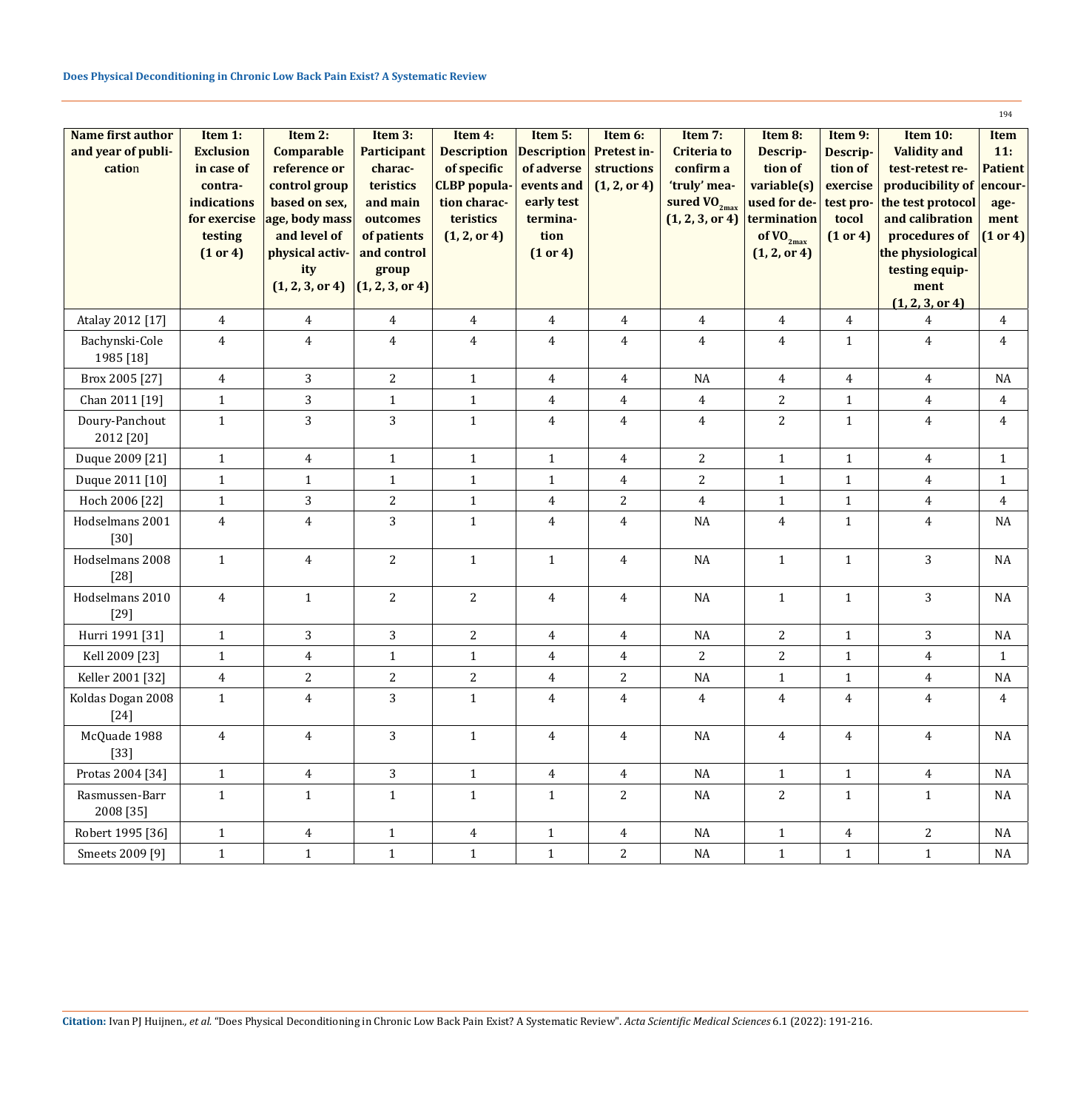|                                                                                                                                             |                                                                                                      |                |                |              |                                      |                |                |                |              |   | 195            |
|---------------------------------------------------------------------------------------------------------------------------------------------|------------------------------------------------------------------------------------------------------|----------------|----------------|--------------|--------------------------------------|----------------|----------------|----------------|--------------|---|----------------|
| Storheim 2000<br>$[37]$                                                                                                                     | $\overline{4}$                                                                                       | $\overline{4}$ | $\mathbf{1}$   |              | $\overline{4}$                       | 4              | NA             | $\overline{4}$ | 4            | 4 | <b>NA</b>      |
| Van der Velde 2000<br>$[38]$                                                                                                                | $\overline{4}$                                                                                       | 3              | $\overline{2}$ | $\mathbf{1}$ | 4                                    | 4              | NA             | 4              | 4            | 3 | <b>NA</b>      |
| Verbrugghe 2019<br>$[26]$                                                                                                                   | $\overline{4}$                                                                                       | $\overline{4}$ | $\mathbf{1}$   | $\mathbf{1}$ | $\overline{4}$                       | 4              | $\overline{2}$ | $\overline{4}$ | $\mathbf{1}$ | 4 | 4              |
| Verbrugghe 2020<br>$[25]$                                                                                                                   | $\mathbf{1}$                                                                                         | 4              | $\overline{2}$ | $\mathbf{1}$ |                                      | 4              | 4              | 4              | 1            | 4 | $\overline{4}$ |
| Verbunt 2003 [39]                                                                                                                           | $\mathbf{1}$                                                                                         | 4              | $\mathbf{1}$   | $\mathbf{1}$ | $\mathbf{1}$                         | 4              | <b>NA</b>      | $\mathbf{1}$   | $\mathbf{1}$ | 2 | NA             |
| Wallbom 2002 [40]                                                                                                                           | 4                                                                                                    | 4              | 2              | $\mathbf{1}$ | 4                                    | 4              | <b>NA</b>      | $\mathbf{1}$   | $\mathbf{1}$ | 4 | <b>NA</b>      |
| Wittink 2000 [8]                                                                                                                            | 4                                                                                                    |                | 2              | 4            | $\mathbf{1}$                         | 4              | <b>NA</b>      | $\mathbf{1}$   | 4            |   | NA             |
| Wormgoor 2008                                                                                                                               | $\mathbf{1}$                                                                                         | 2              | 2              |              | $\overline{4}$                       | $\overline{4}$ | <b>NA</b>      | $\mathbf{1}$   | 4            | 3 | <b>NA</b>      |
| $[41]$                                                                                                                                      |                                                                                                      |                |                |              |                                      |                |                |                |              |   |                |
|                                                                                                                                             | Risk of confounding and bias: 1= Low Risk; 2= Moderate Risk; 3= Moderate to High Risk; 4= High Risk. |                |                |              |                                      |                |                |                |              |   |                |
|                                                                                                                                             |                                                                                                      |                |                |              | Items 1, 5, 9, and 11: score 1 or 4. |                |                |                |              |   |                |
| Items 4, 6, and 8: score 1, 2 or 4.                                                                                                         |                                                                                                      |                |                |              |                                      |                |                |                |              |   |                |
| Items 2, 3, 7, and 10: score 1, 2, 3 or 4.                                                                                                  |                                                                                                      |                |                |              |                                      |                |                |                |              |   |                |
| Items 7 and 11 are only scored in case of a maximal exercise test; in case of a submaximal exercise test, item is scored as not applicable. |                                                                                                      |                |                |              |                                      |                |                |                |              |   |                |
| Abbreviations: CLBP= Chronic Low Back Pain; NA= Not Applicable; $VO_{2max}$ = Maximal Oxygen Uptake.                                        |                                                                                                      |                |                |              |                                      |                |                |                |              |   |                |

**Table 1:** Critical appraisal.

| Name first au-   | Number of     | Age in | <b>Anthropometrics</b>       | <b>Duration of</b> | <b>Disability level</b> | <b>Test protocol</b>     | $VO_{2max}$ (SD)              | <b>Conclusions</b>                 |
|------------------|---------------|--------|------------------------------|--------------------|-------------------------|--------------------------|-------------------------------|------------------------------------|
| thor and year    | subjects      | years  | (SD)                         | complaints         | and physical ac-        |                          |                               |                                    |
| of publication   |               | (SD)   |                              | (SD)               | tivity level (SD)       |                          |                               |                                    |
| Atalay 2012 [17] | 20 patients   | 52.0   | BMI:                         | 123.6, rang-       | Disability:             | CPET on a treadmill,     | Pooled data [16]: 22.6 (4.9)  | Similar aerobic capacity in        |
|                  | with CLBP:    | (6.4)  | 5 patients in                | ing from           | Not reported            | modified Bruce protocol  | mL/kg/min; patients were      | male and female patients           |
|                  | $6$ males, 14 |        | normal range (<25            | 12 to 408          | Physical activity:      | (modification not speci- | classified based on facet de- | with CLBP and between              |
|                  | females       |        | $\text{kg/m}^2$ ), 9 pa-     | months             | Not reported            | fied).                   | generation as assessed using  | patients with radicular and        |
|                  |               |        | tients between 25            |                    |                         |                          | 1.5 Tesla MRI. Patients with  | non-radicular pain.                |
|                  |               |        | and 30 kg/m <sup>2</sup> , 6 |                    |                         |                          | Weishaubt facet degenera-     | More facet degeneration            |
|                  |               |        | patients between             |                    |                         |                          | tion grade 1 and $2: 24.13$   | was associated with a lower        |
|                  |               |        | BMI 30 and 40                |                    |                         |                          | $(5.13)$ mL/kg/min; patients  | aerobic capacity ( $r=-0.5$ ; $p=$ |
|                  |               |        | $\text{kg}/\text{m}^2$       |                    |                         |                          | with facet degeneration type  | 0.025                              |
|                  |               |        |                              |                    |                         |                          | 3: 19.15 (4.15) mL/kg/min     |                                    |
|                  | Controls:     |        |                              |                    |                         |                          |                               |                                    |
|                  | No control    |        |                              |                    |                         |                          |                               |                                    |
|                  | group         |        |                              |                    |                         |                          |                               |                                    |
| Bachynski-Cole   | 9 patients    | 37.2   | Body mass: 86.0              | Not reported       | Disability:             | CPET on a cycle ergom-   | 2.6 (0.3) L/min, 30.6 (5.1)   | Patients had only 70% of the       |
| 1985 [18]        | with CLBP: 9  | (11.8) | $(7.0)$ kg                   |                    | Not reported            | eter, a maximal progres- | mL/kg/min                     | maximal work rate capac-           |
|                  | males         |        |                              |                    | Physical activity:      | sive test with work rate |                               | ity compared with healthy          |
|                  |               |        |                              |                    | Not reported            | stages of 3 minutes.     |                               | subjects in a cited study. [62]    |
|                  |               |        |                              |                    |                         | The increase in work     |                               | All subjects were able to          |
|                  |               |        |                              |                    |                         | rate was chosen so that  |                               | perform the maximal exer-          |
|                  |               |        |                              |                    |                         | subjects were able to    |                               | cise test to exhaustion.           |
|                  |               |        |                              |                    |                         | finish the test within   |                               |                                    |
|                  |               |        |                              |                    |                         | 6-12 minutes.            |                               |                                    |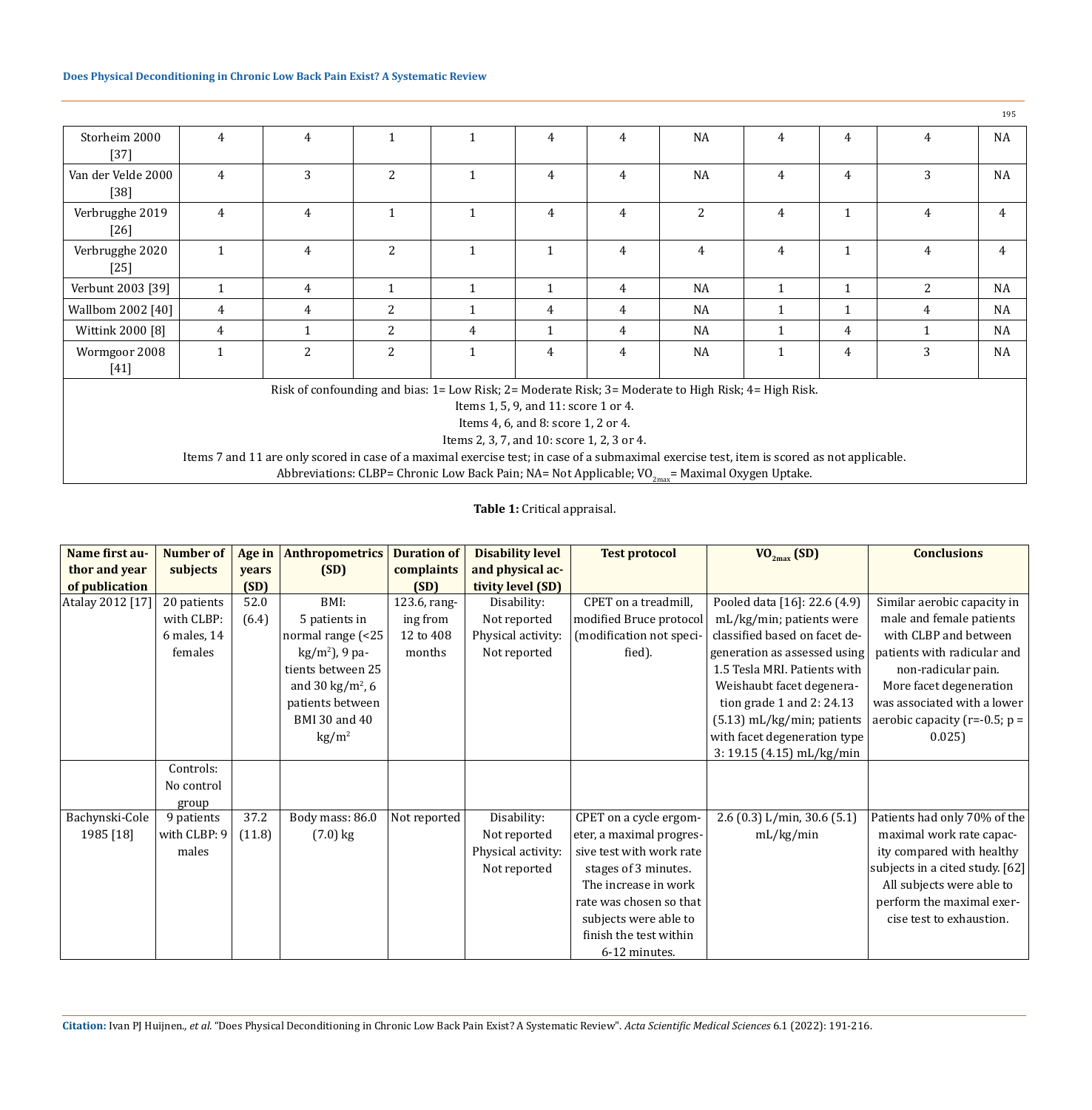|                | Controls:                  |        |                           |             |                    |                         |                      |                                        |
|----------------|----------------------------|--------|---------------------------|-------------|--------------------|-------------------------|----------------------|----------------------------------------|
|                | No control                 |        |                           |             |                    |                         |                      |                                        |
|                | group                      |        |                           |             |                    |                         |                      |                                        |
| Chan 2011 [19] | 46 patients                |        |                           |             |                    | CPET on a treadmill,    |                      | According to age- and sex-             |
|                | with CLBP:                 |        |                           |             |                    | modified Bruce protocol |                      | adjusted norm values from              |
|                | 10 males,                  |        |                           |             |                    | in which the first two  |                      | the Cooper institute, 43.5             |
|                | 36 females,                |        |                           |             |                    | stages were performed   |                      | and 47.8% of the subjects              |
|                | randomized                 |        |                           |             |                    | at 2.74 km/h at 0% and  |                      | were ranked below the 50 <sup>th</sup> |
|                | in 2 groups                |        |                           |             |                    | 5%, respectively. As of |                      | percentile for $VO_{2max}$ . [45]      |
|                |                            |        |                           |             |                    | the third stage (2.74   |                      |                                        |
|                |                            |        |                           |             |                    | km/h at 10%) the origi- |                      |                                        |
|                |                            |        |                           |             |                    | nal Bruce protocol was  |                      |                                        |
|                |                            |        |                           |             |                    | followed.               |                      |                                        |
|                | $\overline{G1}$ : 5 males, | 46.0   | Body mass: 58.5           | 14.1 (21.5) | Disability:        |                         | 40.4 (6.9) mL/kg/min |                                        |
|                | 17 females                 | (11.5) | (9.5) kg, BMI: 22.8       | months      | ALBPDS: 30.8       |                         |                      |                                        |
|                |                            |        | $(2.9)$ kg/m <sup>2</sup> |             | (13.0)             |                         |                      |                                        |
|                |                            |        |                           |             | Physical activity: |                         |                      |                                        |
|                |                            |        |                           |             |                    |                         |                      |                                        |
|                |                            |        |                           |             | Number of pa-      |                         |                      |                                        |
|                |                            |        |                           |             | tients participat- |                         |                      |                                        |
|                |                            |        |                           |             | ing at an average  |                         |                      |                                        |
|                |                            |        |                           |             | weekly level of    |                         |                      |                                        |
|                |                            |        |                           |             | physical activity: |                         |                      |                                        |
|                |                            |        |                           |             | none 10, light 2,  |                         |                      |                                        |
|                |                            |        |                           |             | moderate 1, and    |                         |                      |                                        |
|                |                            |        |                           |             | vigorous 9         |                         |                      |                                        |
|                | $G2:5$ males,              | 47.1   | Body mass: 59.8           | 11.9(13.7)  | Disability:        |                         | 39.0 (4.7) mL/kg/min |                                        |
|                | 19 females                 | (8.3)  | (8.5) kg, BMI: 23.5       | months      | ALBPDS: 28.8       |                         |                      |                                        |
|                |                            |        | $(3.0)$ kg/m <sup>2</sup> |             | (11.0)             |                         |                      |                                        |
|                |                            |        |                           |             | Physical activity: |                         |                      |                                        |
|                |                            |        |                           |             | Number of pa-      |                         |                      |                                        |
|                |                            |        |                           |             | tients participat- |                         |                      |                                        |
|                |                            |        |                           |             | ing at an average  |                         |                      |                                        |
|                |                            |        |                           |             | weekly level of    |                         |                      |                                        |
|                |                            |        |                           |             | physical activity: |                         |                      |                                        |
|                |                            |        |                           |             | none 14, light 3,  |                         |                      |                                        |
|                |                            |        |                           |             | moderate 4, and    |                         |                      |                                        |
|                |                            |        |                           |             | vigorous 13        |                         |                      |                                        |
|                | Controls:                  |        |                           |             |                    |                         |                      |                                        |
|                | No control                 |        |                           |             |                    |                         |                      |                                        |
|                | group                      |        |                           |             |                    |                         |                      |                                        |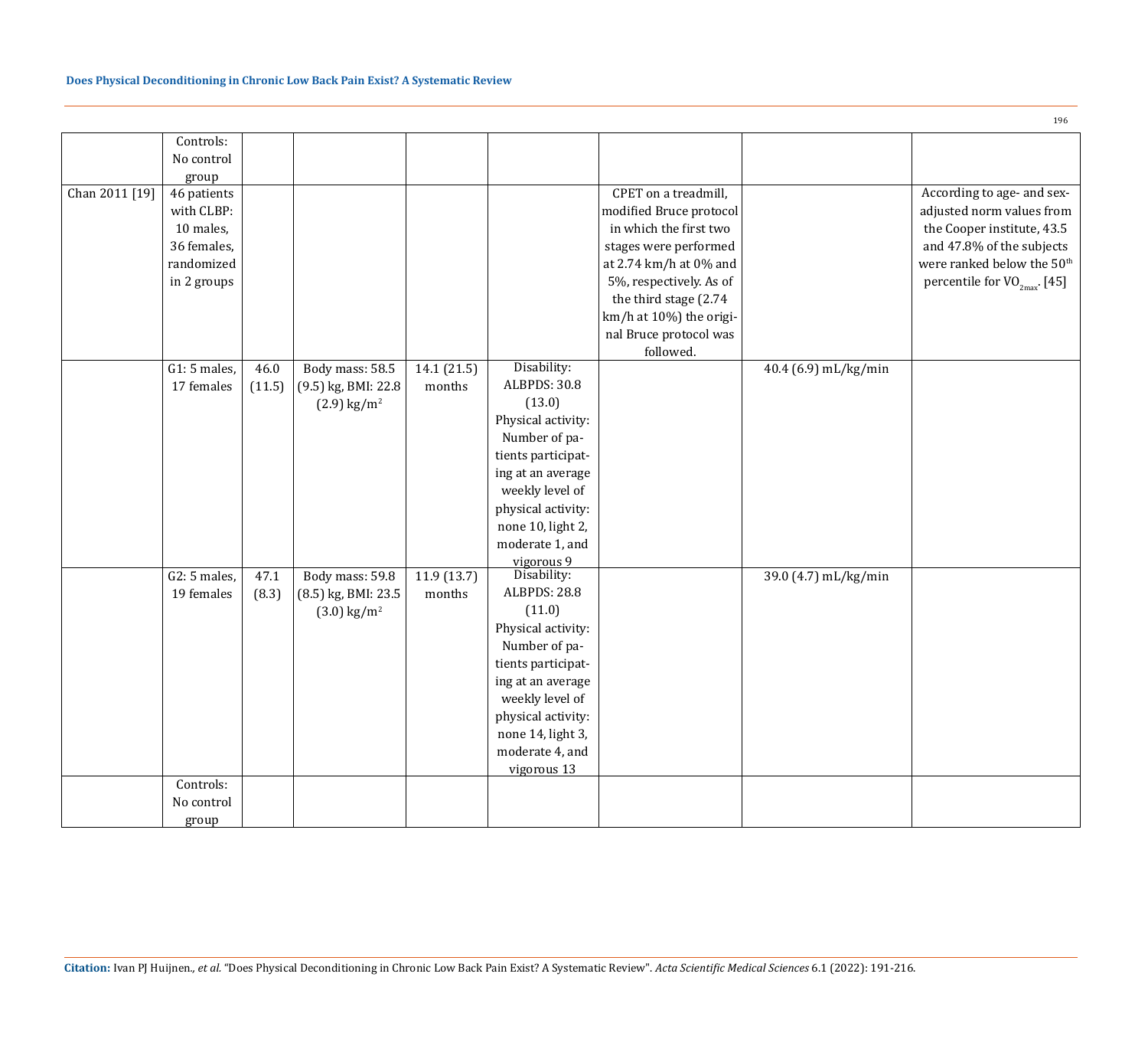|                |               |           |                             |              |                    |                         |                             | 197                           |
|----------------|---------------|-----------|-----------------------------|--------------|--------------------|-------------------------|-----------------------------|-------------------------------|
| Doury-Panchout | 71 patients   | 42.3      | BMI: 26.8 (5.4)             | 9.1(7.1)     | Disability:        | CPET on a cycle         | Total group 21.6 mL/kg/     | No significant differences in |
| 2012 [20]      | with CLBP:    | (9.1)     | $\text{kg/m}^2$             | months       | Not reported       | ergometer, a maximal    | min, males 24.3 mL/kg/min   | aerobic capacity between      |
|                | 50 males, 21  |           |                             |              | Physical activity: | progressive test was    | females 19.4 mL/kg/min      | patients with CLBP and other  |
|                | females       |           |                             |              | Not reported       | used, starting at 30 W  |                             | chronic pain conditions       |
|                |               |           |                             |              |                    | and increasing with 30  |                             | (patients with upper limb     |
|                |               |           |                             |              |                    | W increments lasting    |                             | musculoskeletal disorders     |
|                |               |           |                             |              |                    | three minutes each. The |                             | or patients with multifocal   |
|                |               |           |                             |              |                    | test was stopped due to |                             | chronic pain) were found in   |
|                |               |           |                             |              |                    | exhaustion (indicated   |                             | this study. The authors com-  |
|                |               |           |                             |              |                    | as submaximal test)     |                             | pared the results of patients |
|                |               |           |                             |              |                    | or when the maximum     |                             | with CLBP with a healthy      |
|                |               |           |                             |              |                    | heart rate was reached  |                             | age- and sex-matched refer-   |
|                |               |           |                             |              |                    | (maximal test).         |                             | ence group and concluded      |
|                |               |           |                             |              |                    |                         |                             | that patients with CLBP had   |
|                |               |           |                             |              |                    |                         |                             | a lower aerobic capacity      |
|                |               |           |                             |              |                    |                         |                             | [63]. Of the total popula-    |
|                |               |           |                             |              |                    |                         |                             | tion, 58.1% did not perform   |
|                |               |           |                             |              |                    |                         |                             | a maximal test (maximum       |
|                |               |           |                             |              |                    |                         |                             | heart rate was <95% of the    |
|                |               |           |                             |              |                    |                         |                             | theoretical maximal heart     |
|                |               |           |                             |              |                    |                         |                             | rate). This percentage was    |
|                |               |           |                             |              |                    |                         |                             | not specifically reported for |
|                |               |           |                             |              |                    |                         |                             | the group of patients with    |
|                |               |           |                             |              |                    |                         |                             | CLBP.                         |
|                | Controls:     |           |                             |              |                    |                         |                             |                               |
|                | No (pain-     |           |                             |              |                    |                         |                             |                               |
|                | free) control |           |                             |              |                    |                         |                             |                               |
|                | group         |           |                             |              |                    |                         |                             |                               |
|                |               |           |                             |              |                    |                         |                             |                               |
| Duque 2009,    | 70 patients   | males:    | Body mass: males            | males 63.4   | Disability:        | CPET on a cycle ergom-  | Total group 2.2 (0.7) L/    | Authors indicate that         |
| 2011 [10, 21]  | with CLBP     | 38.9      | 72.7 (7.7) kg, fe-          | months,      | MWI: 3.9 (2.3),    | eter, an incremental    | min, 30.8 (7.7) mL/kg/min,  | aerobic capacity of patients  |
|                | able to per-  | $(7.7)$ , | males 64.0 (11.1)           | females 76.2 | males 3.5 (2.2),   | discontinuous maximal   | males 2.6 (0.6) L/min, 33.9 | with CLBP is interpreted as   |
|                | form a maxi-  | females   | kg                          | months       | females 4.3 (2.4)  | test was used. Initial  | $(6.75)$ mL/kg/min, females | a similar aerobic capacity    |
|                | mal exercise  | 39.7      | BMI: males 24.5             |              | Physical activity: | work rate was 30 W and  | 1.7 (0.4) L/min, 22.7 (7.3) | compared to a healthy but     |
|                | test:         | (6.7)     | $(2.3)$ kg/m <sup>2</sup> , |              | Strenuousness      | each 3 minutes followed | mL/kg/min                   | poorly conditioned refer-     |
|                | 37 males, 33  |           | females: 24.5 (4.8)         |              | at work (%),       | by a 30 W increase up   |                             | ence group. [21] A total of   |
|                | females       |           | $\text{kg/m}^2$             |              | males: light 3.7%, | to exhaustion. Between  |                             | 31 patients stopped the test  |
|                |               |           |                             |              | medium 14.8%,      | each stage there was a  |                             | because of quadriceps/leg     |
|                |               |           |                             |              | and heavy 81.5%,   | 1-minute rest stage.    |                             | fatigue, exhaustion, maximal  |
|                |               |           |                             |              | females: light     |                         |                             | heart rate, or low back pain. |
|                |               |           |                             |              | 8.1%, medium       |                         |                             | The patients who stopped      |
|                |               |           |                             |              | 48.6%, and heavy   |                         |                             | the test did not differ       |
|                |               |           |                             |              | 43.2%              |                         |                             | regarding anthropometric      |
|                |               |           |                             |              |                    |                         |                             | parameters, severity or level |
|                |               |           |                             |              |                    |                         |                             | of disability compared to the |
|                |               |           |                             |              |                    |                         |                             | patients who were able to     |
|                |               |           |                             |              |                    |                         |                             | complete the test. Data from  |
|                |               |           |                             |              |                    |                         |                             | these patients were not used  |
|                |               |           |                             |              |                    |                         |                             | in the analysis.              |
| Duque 2009     | Controls:     |           |                             |              |                    |                         |                             |                               |
| $[21]$         | No control    |           |                             |              |                    |                         |                             |                               |
|                | group         |           |                             |              |                    |                         |                             |                               |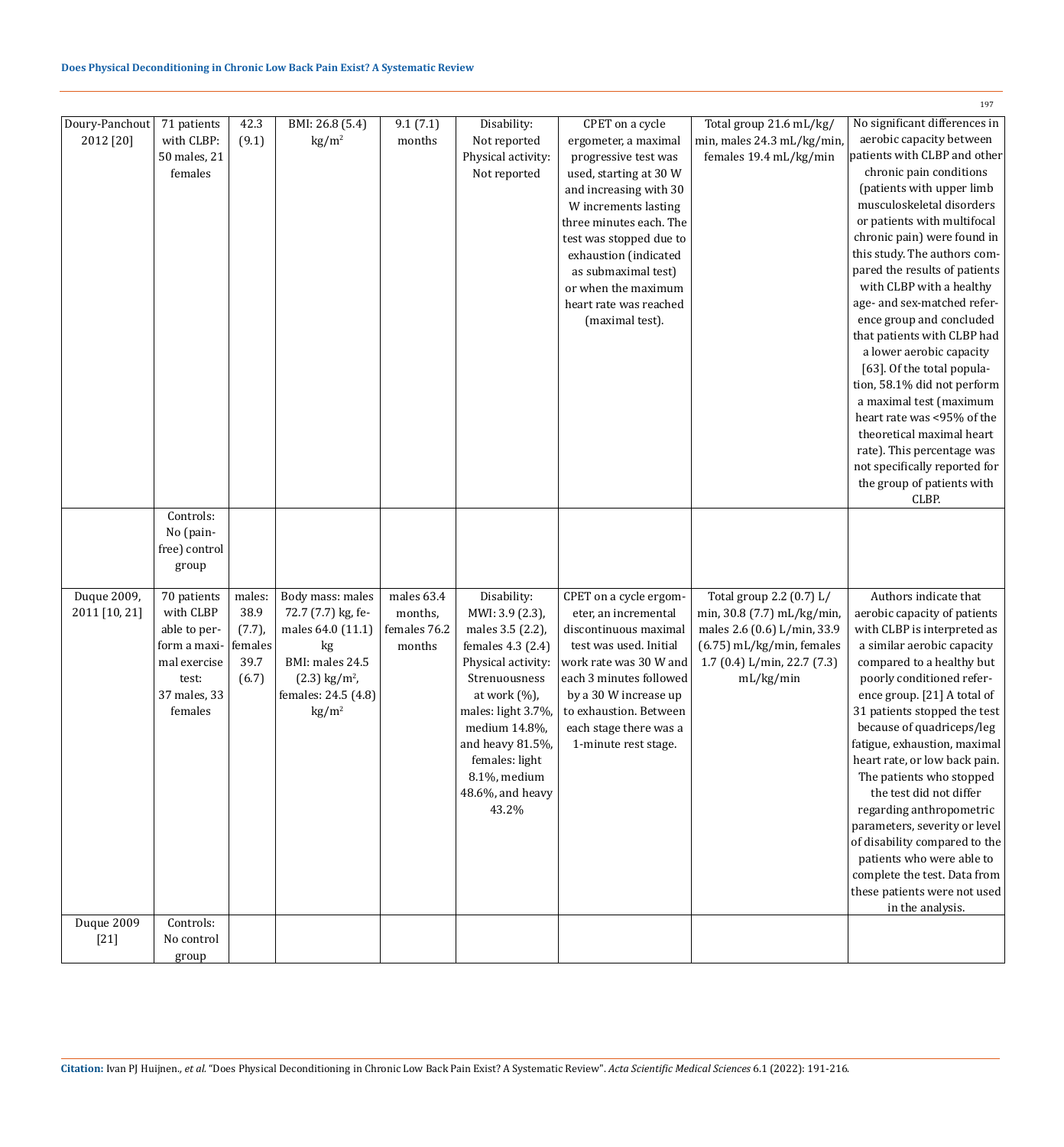|                |              |           |                             |              |                    |                                              |                                 | 198                                                        |
|----------------|--------------|-----------|-----------------------------|--------------|--------------------|----------------------------------------------|---------------------------------|------------------------------------------------------------|
| Duque 2011     | Controls:    | males:    | Body mass: males            |              | Physical activity: |                                              | Total group 2.45 (0.5) L/       | When compared with                                         |
| $[10]$         | 37 males,    | 39.3      | 69.8 (5.5) kg,              |              | Male controls:     |                                              | min, 37.0 (7.0) mL/kg/min,      | healthy age- and sex-                                      |
|                | 33 females   | $(7.8)$ , | females 61.8 (8.5)          |              | light 1.5%,        |                                              | males 2.82 (0.4) L/min; 40.5    | matched controls, it was                                   |
|                | (matched     | females   | kg                          |              | medium 9.8%,       |                                              | mL/kg/min, females 2.1          | found that patients with                                   |
|                | with pa-     | 39.4      | BMI: males 23.6             |              | and heavy 88.7%,   |                                              | $(0.4)$ L/min, 33.1 $(6.1)$ mL/ | CLBP had a lower $VO_{2max}$ (p <                          |
|                | tients, also | (6.9)     | $(1.4)$ kg/m <sup>2</sup> , |              | female controls:   |                                              | kg/min                          | 0.01). [10] Male and female                                |
|                | reported in  |           | females: 23.4 (3.5)         |              | light 4.2%, me-    |                                              |                                 | patients with CLBP had a                                   |
|                | 2009 study)  |           | $\text{kg/m}^2$             |              | dium 50.1%, and    |                                              |                                 | lower aerobic capacity, both<br>absolute and corrected for |
|                |              |           |                             |              | heavy 45.7%        |                                              |                                 | body mass, than healthy                                    |
|                |              |           |                             |              |                    |                                              |                                 | controls (respectively p <                                 |
|                |              |           |                             |              |                    |                                              |                                 | $0.05$ and $p < 0.001$ for males                           |
|                |              |           |                             |              |                    |                                              |                                 | and $p < 0.001$ and $p < 0.001$                            |
|                |              |           |                             |              |                    |                                              |                                 | for females).                                              |
| Hoch 2006 [22] | 21 female    | 37.5      | Body mass: 67.0             | Not reported | Disability:        | CPET on a treadmill.                         | 35.8 (8.0) mL/kg/min            | Patients with CLBP (only                                   |
|                | patients     | (7.4)     | $(14.7)$ kg;                |              | ODI: 19.0 (13.3)   | The first stage was a 2.0                    |                                 | females) had a lower                                       |
|                | with CLBP    |           | Body fat: 28.2              |              | Physical activity: | mph and 2.5% grade                           |                                 | aerobic capacity compared                                  |
|                |              |           | $(4.0)\%$                   |              | Weekly exercise    | followed by 3.0 mph                          |                                 | to controls ( $p < 0.05$ ). The                            |
|                |              |           |                             |              | frequency: 2.8     | and grade 5.0%. The                          |                                 | frequency (days/week) and                                  |
|                |              |           |                             |              | $(0.9)$ , duration | next stage was 3.0 mph                       |                                 | duration (min/session) of                                  |
|                |              |           |                             |              | in minutes per     | and grade 10.0%. The                         |                                 | exercise was significantly                                 |
|                |              |           |                             |              | session: 37.6 (6), | first three stages were                      |                                 | lower in patients with CLBP                                |
|                |              |           |                             |              | intensity (rating  | 4 minutes each. Next,                        |                                 | and might be related to                                    |
|                |              |           |                             |              | of perceived exer- | the speed and graded                         |                                 | the lower aerobic capacity.                                |
|                |              |           |                             |              | tion) $12.4(1.1)$  | are set on an individual                     |                                 | Controls scored at the 75 <sup>th</sup>                    |
|                |              |           |                             |              |                    | basis to result in voli-                     |                                 | percentile of the norm val-                                |
|                |              |           |                             |              |                    | tional fatigue in 4 to 6                     |                                 | ues, indicated as good, and                                |
|                |              |           |                             |              |                    | minutes.                                     |                                 | patients with CLBP scored                                  |
|                |              |           |                             |              |                    |                                              |                                 | at the 50 <sup>th</sup> percentile of the                  |
|                |              |           |                             |              |                    |                                              |                                 | norm values, indicated as                                  |
|                | Controls:    | 35.7      | Body mass: 65.9             |              | Physical activity: |                                              | 40.6 (8.0) mL/kg/min            | fair. [48]                                                 |
|                | 20 controls  | (7.5)     | $(13.7)$ kg                 |              | Not reported       |                                              |                                 |                                                            |
|                | (females)    |           | Body fat: 24.2              |              |                    |                                              |                                 |                                                            |
|                |              |           | $(4.0)\%$                   |              |                    |                                              |                                 |                                                            |
| Kell 2009 [23] | 27 patients  |           |                             |              |                    | CPET on a cycle ergom-                       |                                 | No relevant conclusions can                                |
|                | with CLBP:   |           |                             |              |                    | eter, an incremental                         |                                 | be drawn for this study.                                   |
|                | 16 males,    |           |                             |              |                    | protocol in which the                        |                                 |                                                            |
|                | 11 females   |           |                             |              |                    | resistance for male                          |                                 |                                                            |
|                | randomized   |           |                             |              |                    | subjects started at 1                        |                                 |                                                            |
|                | in 3 groups  |           |                             |              |                    | kilopond per minute                          |                                 |                                                            |
|                |              |           |                             |              |                    | and for female subjects                      |                                 |                                                            |
|                |              |           |                             |              |                    | at 0.5 kilopond per min-                     |                                 |                                                            |
|                |              |           |                             |              |                    | ute, and every minute                        |                                 |                                                            |
|                |              |           |                             |              |                    | resistance was in-                           |                                 |                                                            |
|                |              |           |                             |              |                    | creased by 0.5 kilopond.                     |                                 |                                                            |
|                |              |           |                             |              |                    | Probably kilopond                            |                                 |                                                            |
|                |              |           |                             |              |                    | should be kilopond per                       |                                 |                                                            |
|                |              |           |                             |              |                    | kg body mass. The test                       |                                 |                                                            |
|                |              |           |                             |              |                    | was performed on a                           |                                 |                                                            |
|                |              |           |                             |              |                    | cycle ergometer with<br>a pedaling frequency |                                 |                                                            |
|                |              |           |                             |              |                    | between 60 and 65                            |                                 |                                                            |
|                |              |           |                             |              |                    | rotations/min up to                          |                                 |                                                            |
|                |              |           |                             |              |                    | maximal exhaustion.                          |                                 |                                                            |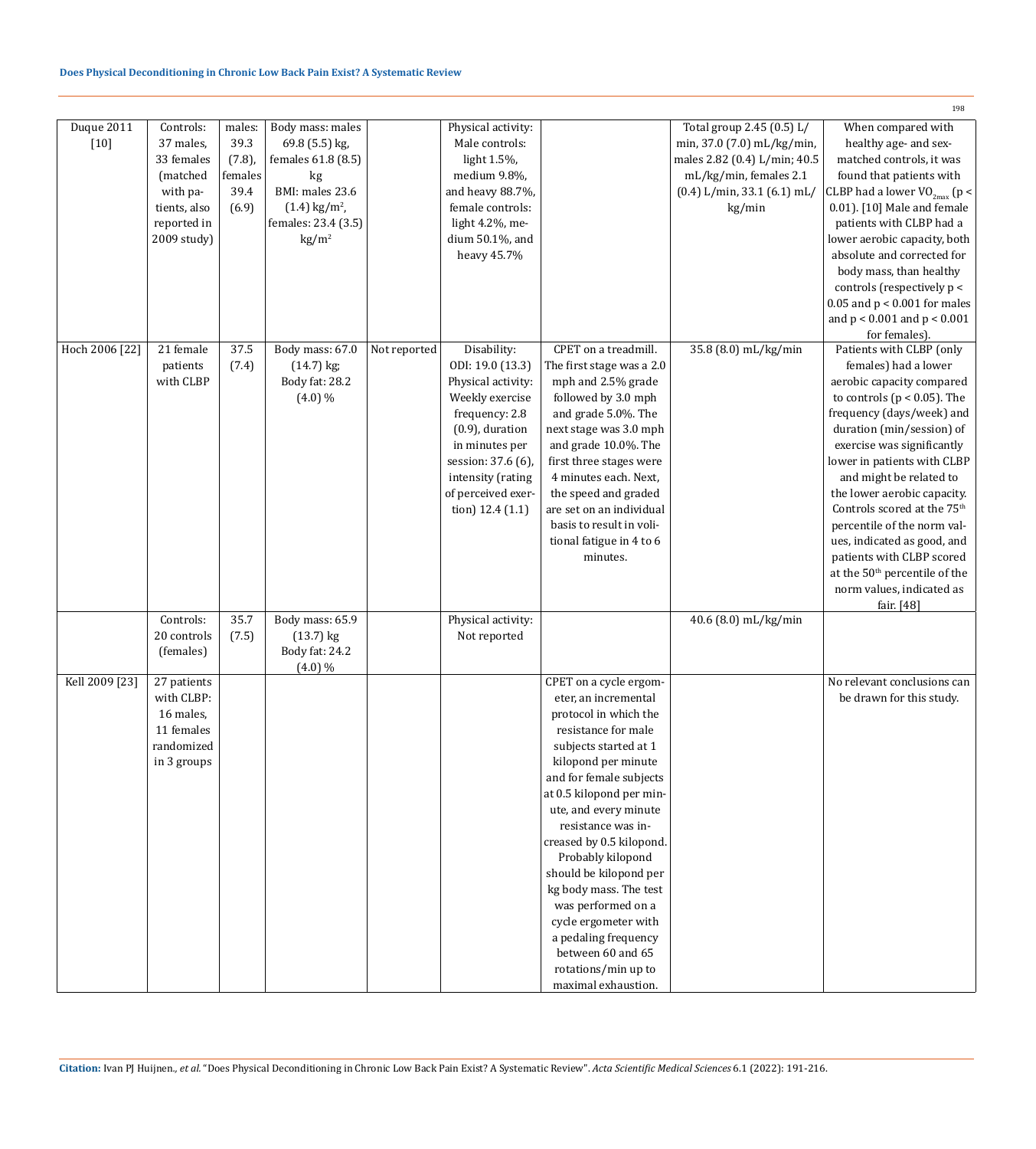|              |               |        |                   |               |                    |                      |                       | 199                                 |
|--------------|---------------|--------|-------------------|---------------|--------------------|----------------------|-----------------------|-------------------------------------|
|              | $G1:6$ males, | 40.1   | Body mass: 88.4   | 27.6, ranging | Disability:        |                      | 32.2 (9.4) mL/kg/min  |                                     |
|              | 3 females     | (8.7)  | $(22.4)$ kg       | from 6 to 96  | ODI: 40.4 (2.4)    |                      |                       |                                     |
|              |               |        | Body height: 1.74 | months (all   | Physical activity: |                      |                       |                                     |
|              |               |        | $(0.08)$ m        | patients)     | Godin leisure-time |                      |                       |                                     |
|              |               |        |                   |               | exercise survey:   |                      |                       |                                     |
|              |               |        |                   |               |                    |                      |                       |                                     |
|              |               |        |                   |               | mean of 9.5, rang- |                      |                       |                                     |
|              |               |        |                   |               | ing from 6 to 22)  |                      |                       |                                     |
|              |               |        |                   |               | indicating low     |                      |                       |                                     |
|              |               |        |                   |               | physical activity  |                      |                       |                                     |
|              |               |        |                   |               | level              |                      |                       |                                     |
|              | $G2:5$ males, | 36.7   | Body mass: 81.7   |               | Disability:        |                      | 34.5 (7.7) mL/kg/min  |                                     |
|              | 4 females     | (8.90) | $(11.5)$ kg       |               | ODI: 39.8 (2.3)    |                      |                       |                                     |
|              |               |        | Body height: 1.73 |               | Physical activity: |                      |                       |                                     |
|              |               |        | $(0.1)$ m         |               | Godin leisure-time |                      |                       |                                     |
|              |               |        |                   |               | exercise survey:   |                      |                       |                                     |
|              |               |        |                   |               |                    |                      |                       |                                     |
|              |               |        |                   |               | mean of 9.5, rang- |                      |                       |                                     |
|              |               |        |                   |               | ing from 6 to 22,  |                      |                       |                                     |
|              |               |        |                   |               | indicating low     |                      |                       |                                     |
|              |               |        |                   |               | physical activity  |                      |                       |                                     |
|              |               |        |                   |               | level              |                      |                       |                                     |
|              | $G3:5$ males, | 35.3   | Body mass: 87.4   |               | Disability:        |                      | 34.8 (11.0) mL/kg/min |                                     |
|              | 4 females     | (7.3)  | $(28.0)$ kg       |               | ODI: 39.2 (3.4)    |                      |                       |                                     |
|              |               |        | Body height: 1.70 |               | Physical activity: |                      |                       |                                     |
|              |               |        | $(0.11)$ m        |               | Godin leisure-time |                      |                       |                                     |
|              |               |        |                   |               | exercise survey:   |                      |                       |                                     |
|              |               |        |                   |               | mean of 9.5, rang- |                      |                       |                                     |
|              |               |        |                   |               |                    |                      |                       |                                     |
|              |               |        |                   |               | ing from 6 to 22,  |                      |                       |                                     |
|              |               |        |                   |               | indicating low     |                      |                       |                                     |
|              |               |        |                   |               | physical activity  |                      |                       |                                     |
|              |               |        |                   |               | level              |                      |                       |                                     |
|              | Controls:     |        |                   |               |                    |                      |                       |                                     |
|              | No control    |        |                   |               |                    |                      |                       |                                     |
|              | group         |        |                   |               |                    |                      |                       |                                     |
| Koldas Dogan | 60 patients   |        |                   |               |                    | CPET on a treadmill, |                       | No relevant conclusions             |
| 2008 [24]    | with CLBP:    |        |                   |               |                    | Bruce protocol.      |                       | can be drawn for this study.        |
|              | 15 males,     |        |                   |               |                    |                      |                       | Results of $VO_{2max}$ are very     |
|              | 45 females,   |        |                   |               |                    |                      |                       | low and seem $\rm VO_{2max}$ values |
|              | randomized    |        |                   |               |                    |                      |                       | in L/min. However, body             |
|              |               |        |                   |               |                    |                      |                       |                                     |
|              | in 3 groups   |        |                   |               |                    |                      |                       | mass data were not reported         |
|              |               |        |                   |               |                    |                      |                       | in the manuscript and not           |
|              |               |        |                   |               |                    |                      |                       | provided after requesting           |
|              |               |        |                   |               |                    |                      |                       | the author; therefore, it was       |
|              |               |        |                   |               |                    |                      |                       | not possible to recalculate         |
|              |               |        |                   |               |                    |                      |                       | $VO_{2max}$ values to mL/kg/min.    |
|              | G1: 4 males,  | 37.1   | Not reported      | 38.8 (56.7)   | Disability:        |                      | 2.3 (0.6) mL/kg/min   |                                     |
|              | 15 females    | (6.5)  |                   | months        | Not reported       |                      |                       |                                     |
|              |               |        |                   |               | Physical activity: |                      |                       |                                     |
|              |               |        |                   |               | Not reported       |                      |                       |                                     |
|              | G2: 4 males,  | 41.5   |                   | 62.6 (81.0)   | Disability:        |                      | 2.2 (0.5) mL/kg/min   |                                     |
|              | 14 females    | (8.3)  |                   | months        | Not reported       |                      |                       |                                     |
|              |               |        |                   |               | Physical activity: |                      |                       |                                     |
|              |               |        |                   |               | Not reported       |                      |                       |                                     |
|              | G3: 4 males,  | 42.1   |                   | 59.4 (61.5)   | Disability:        |                      | 2.1 (0.6) mL/kg/min   |                                     |
|              | 14 females    | (9.5)  |                   | months        | Not reported       |                      |                       |                                     |
|              |               |        |                   |               |                    |                      |                       |                                     |
|              |               |        |                   |               | Physical activity: |                      |                       |                                     |
|              |               |        |                   |               | Not reported       |                      |                       |                                     |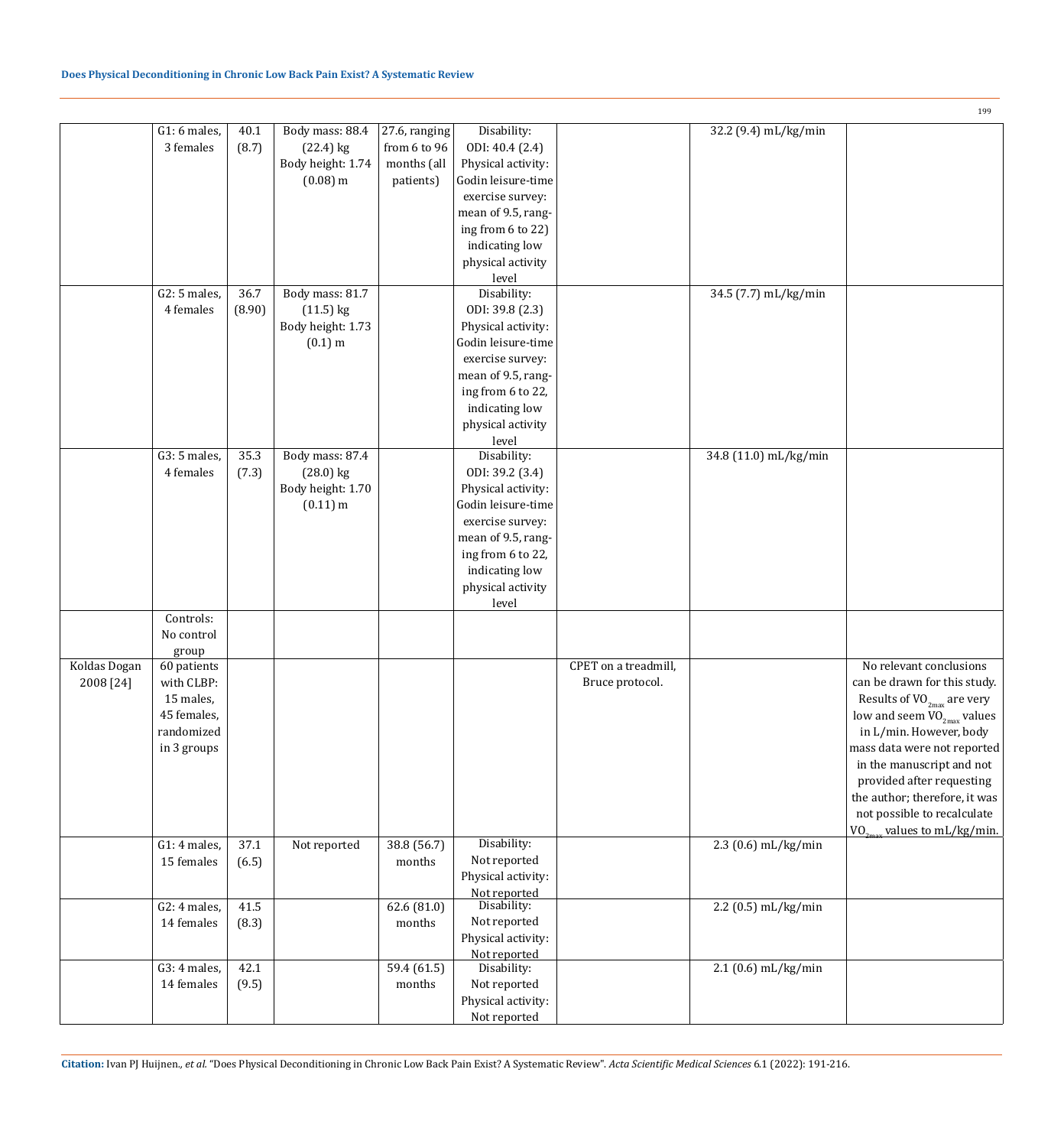|                                                                                                                                                                                               | Controls:                                                                                                                                                               |        |                 |              |                     |                          |                      |                                          |  |  |  |
|-----------------------------------------------------------------------------------------------------------------------------------------------------------------------------------------------|-------------------------------------------------------------------------------------------------------------------------------------------------------------------------|--------|-----------------|--------------|---------------------|--------------------------|----------------------|------------------------------------------|--|--|--|
|                                                                                                                                                                                               | No control                                                                                                                                                              |        |                 |              |                     |                          |                      |                                          |  |  |  |
|                                                                                                                                                                                               | group                                                                                                                                                                   |        |                 |              |                     |                          |                      |                                          |  |  |  |
| Verbrugghe                                                                                                                                                                                    | 38 patients                                                                                                                                                             | 44.1   |                 |              |                     | CPET on a cycle ergom-   |                      | No relevant conclusions                  |  |  |  |
| 2019 [26]                                                                                                                                                                                     | with CLBP:                                                                                                                                                              | (9.8)  |                 |              |                     | eter, an incremental     |                      | can be drawn for this study,             |  |  |  |
|                                                                                                                                                                                               | 12 males, 26                                                                                                                                                            |        |                 |              |                     | protocol in which the    |                      | as $\rm VO_{2max}$ values were not       |  |  |  |
|                                                                                                                                                                                               | females, ran-                                                                                                                                                           |        |                 |              |                     | resistance for male      |                      | presented separately for                 |  |  |  |
|                                                                                                                                                                                               | domized in                                                                                                                                                              |        |                 |              |                     | subjects started at 30   |                      | males and females. However,              |  |  |  |
|                                                                                                                                                                                               | two groups                                                                                                                                                              |        |                 |              |                     | W and was increased by   |                      | while taking the average                 |  |  |  |
|                                                                                                                                                                                               |                                                                                                                                                                         |        |                 |              |                     | 15 W/min up to maxi-     |                      | age- and sex-distribution of             |  |  |  |
|                                                                                                                                                                                               |                                                                                                                                                                         |        |                 |              |                     | mal exhaustion, while    |                      | the included population into             |  |  |  |
|                                                                                                                                                                                               |                                                                                                                                                                         |        |                 |              |                     | for female subjects,     |                      | account, VO <sub>2max</sub> values would |  |  |  |
|                                                                                                                                                                                               |                                                                                                                                                                         |        |                 |              |                     | resistance started at 20 |                      | be classified as poor-to-fair            |  |  |  |
|                                                                                                                                                                                               |                                                                                                                                                                         |        |                 |              |                     | W and was increased by   |                      | compared to sex- and age-                |  |  |  |
|                                                                                                                                                                                               |                                                                                                                                                                         |        |                 |              |                     | 10 W/min up to maxi-     |                      | matched reference values.                |  |  |  |
|                                                                                                                                                                                               |                                                                                                                                                                         |        |                 |              |                     | mal exhaustion.          |                      | $[46]$                                   |  |  |  |
|                                                                                                                                                                                               | G1: HIT: 6                                                                                                                                                              | 44.3   | BMI: 25.6 (4.0) | 141.6        | Modified ODI:       |                          | 31.2 (9.3) mL/kg/min |                                          |  |  |  |
|                                                                                                                                                                                               | males, 13                                                                                                                                                               | (8.8)  | $\text{kg/m}^2$ | (100.8)      | 22.8 (9.4)          |                          |                      |                                          |  |  |  |
|                                                                                                                                                                                               | females                                                                                                                                                                 |        |                 | months       | <b>PASIPD: 16.5</b> |                          |                      |                                          |  |  |  |
|                                                                                                                                                                                               |                                                                                                                                                                         |        |                 |              | (10.6)              |                          |                      |                                          |  |  |  |
|                                                                                                                                                                                               | G2 MIT: 6                                                                                                                                                               | 44.0   | BMI: 25.9 (3.6) | 123.6 (85.2) | Modified ODI:       |                          | 28.8 (8.0) mL/kg/min |                                          |  |  |  |
|                                                                                                                                                                                               | males, 13                                                                                                                                                               | (11.0) | $\text{kg/m}^2$ | months       | 18.8 (9.2)          |                          |                      |                                          |  |  |  |
|                                                                                                                                                                                               | females                                                                                                                                                                 |        |                 |              | <b>PASIPD: 14.9</b> |                          |                      |                                          |  |  |  |
|                                                                                                                                                                                               |                                                                                                                                                                         |        |                 |              | (11.7)              |                          |                      |                                          |  |  |  |
| Verbrugghe                                                                                                                                                                                    | 101 patients                                                                                                                                                            | 44.2   | BMI: 25.0 (3.7) | 144.0        | Modified ODI:       | CPET on a cycle ergom-   | 2.3 $(0.7) L/min$    | The authors concluded that               |  |  |  |
| 2020                                                                                                                                                                                          | with CLBP:                                                                                                                                                              | (9.6)  | $\text{kg/m}^2$ | (105.6)      | 21.1 (10.1) %       | eter, an incremental     | 31.8 (8.0) mL/kg/min | patients had a fair $VO_{2max}$          |  |  |  |
| $[25]$                                                                                                                                                                                        | 39 males, 62                                                                                                                                                            |        |                 | months       | PSFS: 42.5 (16.5)   | protocol in which the    |                      | compared to sex- and age-                |  |  |  |
|                                                                                                                                                                                               | females                                                                                                                                                                 |        |                 |              | $\%$                | resistance for male      |                      | matched reference values.                |  |  |  |
|                                                                                                                                                                                               |                                                                                                                                                                         |        |                 |              |                     | subjects started at 30   |                      | [46] However, it is difficult to         |  |  |  |
|                                                                                                                                                                                               |                                                                                                                                                                         |        |                 |              |                     | W and was increased by   |                      | draw relevant conclusions, as            |  |  |  |
|                                                                                                                                                                                               |                                                                                                                                                                         |        |                 |              |                     | 15 W/min up to maxi-     |                      | $VO_{2max}$ values were not pre-         |  |  |  |
|                                                                                                                                                                                               |                                                                                                                                                                         |        |                 |              |                     | mal exhaustion, while    |                      | sented separately for males              |  |  |  |
|                                                                                                                                                                                               |                                                                                                                                                                         |        |                 |              |                     | for female subjects,     |                      | and females. Patients scored             |  |  |  |
|                                                                                                                                                                                               |                                                                                                                                                                         |        |                 |              |                     | resistance started at 20 |                      | rather low on disability level.          |  |  |  |
|                                                                                                                                                                                               |                                                                                                                                                                         |        |                 |              |                     | W and was increased by   |                      | Remarkably, all patients                 |  |  |  |
|                                                                                                                                                                                               |                                                                                                                                                                         |        |                 |              |                     | 10 W/min up to maxi-     |                      | were able to perform a valid             |  |  |  |
|                                                                                                                                                                                               |                                                                                                                                                                         |        |                 |              |                     | mal exhaustion.          |                      | maximal effort on the cardio-            |  |  |  |
|                                                                                                                                                                                               | pulmonary exercise test.                                                                                                                                                |        |                 |              |                     |                          |                      |                                          |  |  |  |
| Abbreviations: ALBPDS= Aberdeen Low Back Pain Disability Scale; BMI= Body Mass Index; CLBP = Chronic Low Back Pain; CPET= Cardiopulmonary Exercise Testing; HIT= High-                        |                                                                                                                                                                         |        |                 |              |                     |                          |                      |                                          |  |  |  |
|                                                                                                                                                                                               | Intensity Training; MIT= Moderate-Intensity Training; MRI= Magnetic Resonance Imaging; MWI= Main and Waddel's Functional Index; ODI= Oswestry Disability Index; PASIPD= |        |                 |              |                     |                          |                      |                                          |  |  |  |
| Physical Activity Scale for Individuals with Physical Disabilities; PSFS= Patient Specific Functioning Scale; RPE= Rating of Perceived Exertion; SD= Standard Deviation; VO <sub>2</sub> max= |                                                                                                                                                                         |        |                 |              |                     |                          |                      |                                          |  |  |  |
|                                                                                                                                                                                               | Maximal Oxygen Uptake.                                                                                                                                                  |        |                 |              |                     |                          |                      |                                          |  |  |  |

**Table 2:** Results of aerobic capacity measured with a maximal exercise tests in patients with CLBP.

made between patients with CLBP and healthy controls [17,23,24]. A recent study [25] that included patients with CLBP with a rather low mean score on the Oswestry disability index of 21.1 (10.1), indicated that included patients can be categorized as having a fair aerobic capacity compared to sex- and age-related norm values [46].

Five studies (45.5%) reported whether patients were able to perform the maximal cardiopulmonary exercise test  $[10,18,20,21,25]$ . In one study, one out of nine patients (11.1%) did not perform with maximal effort  $[18]$ , whereas in the two articles of Duque., *et al*. [10,21], 30.7% of the patients with CLBP stopped the maximal cardiopulmonary exercise test prematurely. In another study, values of a population consisting of patients with upper limb pain, multifocal chronic pain, and CLBP (45.8% of total population) were presented, but values regarding the percentage of patients stopping the test prematurely

were not specifically presented for the patients with CLBP [20]. This study reported that only 41.9% could perform a valid maximal cardiopulmonary exercise test (maximum heart rate achieved during the test <95% of the predicted maximal heart rate). In the study of Verbrugghe., *et al*. [25], all patients were able to complete the maximal exercise test.

Two studies (18.2%) did not report the duration of pain complaints [18,22]. The other studies reported pain duration varying from 9.1 to 144.0 months [20,25]. Four studies (36.4%) did not report the disability or physical activity level of the included population [17,18,20,24]. Studies reporting the disability level used the Aberdeen low back pain disability scale  $[19]$ , the Main and Waddel's functional index  $[10,21]$ , and the Oswestry disability index [22,23,25,26].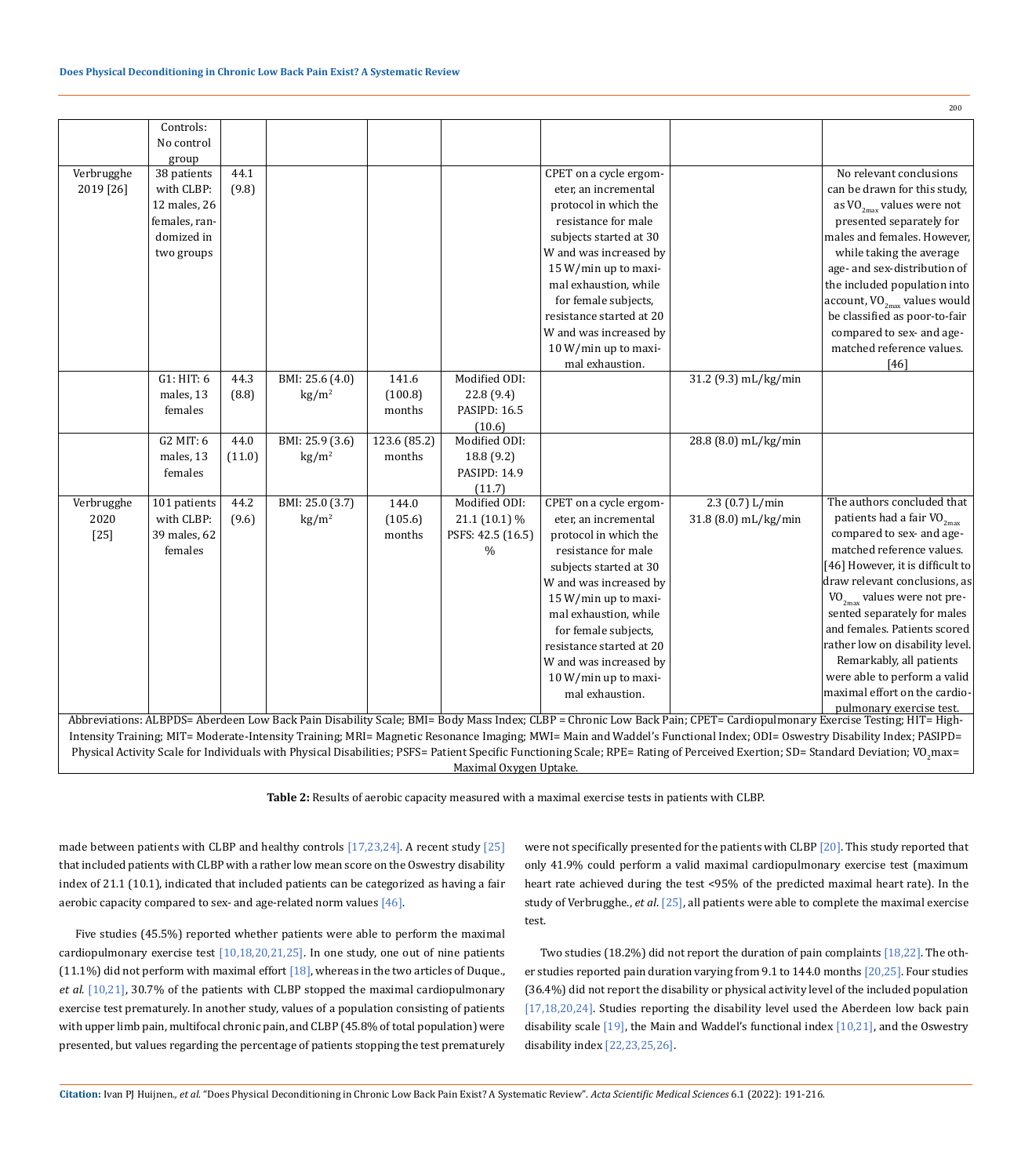# **Results of studies using submaximal exercise tests**

Table 3 presents the results of studies that estimated aerobic capacity in patients with CLBP using a submaximal exercise test. In three of the 17 studies (17.6%), age- and sexmatched healthy controls were included [27,32,35]. Brox., *et al*. [27], scoring 1/9 items as low risk for bias on the critical appraisal, included a severely disabled patient population, and Rasmussen-Barr., *et al*. [35], scoring 7/9 items as low risk for bias, included a moderately disabled population. However, both studies did not find a significant difference in aerobic capacity between patients with CLBP and healthy controls [27,35]. Nevertheless, Rasmussen-Barr., *et al*. [35] found that female patients with CLBP had a significantly lower aerobic capacity compared to healthy female controls. Keller., *et al*. [32], scoring 5/9 items as low risk for bias, concluded that patients with CLBP had a significantly lower aerobic capacity compared to healthy controls, but did not report the disability or physical activity level.

| Name first au- | <b>Number of</b> | Age in     | Anthropomet-    | <b>Duration</b> | <b>Disability level</b> | <b>Test protocol</b>    | $VO_{2max}$ (SD) | <b>Conclusions</b>                            |
|----------------|------------------|------------|-----------------|-----------------|-------------------------|-------------------------|------------------|-----------------------------------------------|
| thor and year  | subjects         | years (SD) | rics (SD)       | of com-         | and physical            |                         |                  |                                               |
| of publication |                  |            |                 | plaints         | activity level (SD)     |                         |                  |                                               |
|                |                  |            |                 | (SD)            |                         |                         |                  |                                               |
| Brox 2005 [27] | 45 patients      | 37.5(7.4)  | Body mass: 75.6 | Not re-         | Disability:             | The authors describe    | $31.8(8.6)$ mL/  | A nearly statistically significant difference |
|                | with CLBP:       |            | $(15.7)$ kg     | ported          | ODI: 43.5 (13.3)        | that they used the      | kg/min           | $(p = 0.06)$ was found comparing aerobic      |
|                | 21 males, 24     |            | Body height:    |                 | Physical activity:      | Åstrand test protocol;  |                  | capacity between patients with CLBP and       |
|                | females          |            | 172.0 (15.7) cm |                 | Not reported            | however, the referred   |                  | healthy controls. Patients with subacute      |
|                |                  |            |                 |                 |                         | study of Åstrand does   |                  | low back pain were also included in this      |
|                |                  |            |                 |                 |                         | not describe a specific |                  | study. Aerobic capacity of this group was     |
|                |                  |            |                 |                 |                         | protocol [64]           |                  | similar to patients with CLBP, but dif-       |
|                |                  |            |                 |                 |                         |                         |                  | fered statistically significant compared to   |
|                |                  |            |                 |                 |                         |                         |                  | healthy controls ( $p = 0.004$ ).             |
|                | Controls:        | 35.7 (7.5) | Body mass: 74.5 |                 | Disability:             |                         | 34.7 (9.0) mL/   |                                               |
|                | 45 controls,     |            | $(10.8)$ kg     |                 | ODI: 1.6 (3.5)          |                         | kg/min           |                                               |
|                | 21 males, 24     |            | Body height:    |                 | Physical activity:      |                         |                  |                                               |
|                | females          |            | 173.8 (10.8) cm |                 | Not reported            |                         |                  |                                               |
| Hodselmans     | 24 patients      |            |                 |                 |                         | Modified indirect       |                  | No comparison with pain-free controls.        |
| 2001 [30]      | with CLBP:       |            |                 |                 |                         | Åstrand test protocol.  |                  |                                               |
|                | 12 males,        |            |                 |                 |                         | The modification was    |                  |                                               |
|                | 12 females,      |            |                 |                 |                         | that the work rate was  |                  |                                               |
|                | randomized       |            |                 |                 |                         | determined on lean      |                  |                                               |
|                | in 2 groups      |            |                 |                 |                         | body mass. Patients     |                  |                                               |
|                |                  |            |                 |                 |                         | started at a work rate  |                  |                                               |
|                |                  |            |                 |                 |                         | of 0.5 W/kg lbm. After  |                  |                                               |
|                |                  |            |                 |                 |                         | 2 minutes, work rate    |                  |                                               |
|                |                  |            |                 |                 |                         | increased to            |                  |                                               |
|                |                  |            |                 |                 |                         | 1.5 $W/kg$ lbm, at      |                  |                                               |
|                |                  |            |                 |                 |                         | which patients were     |                  |                                               |
|                |                  |            |                 |                 |                         | required to cycle for 6 |                  |                                               |
|                |                  |            |                 |                 |                         | minutes.                |                  |                                               |

**Citation:** Ivan PJ Huijnen*., et al.* "Does Physical Deconditioning in Chronic Low Back Pain Exist? A Systematic Review". *Acta Scientific Medical Sciences* 6.1 (2022): 191-216.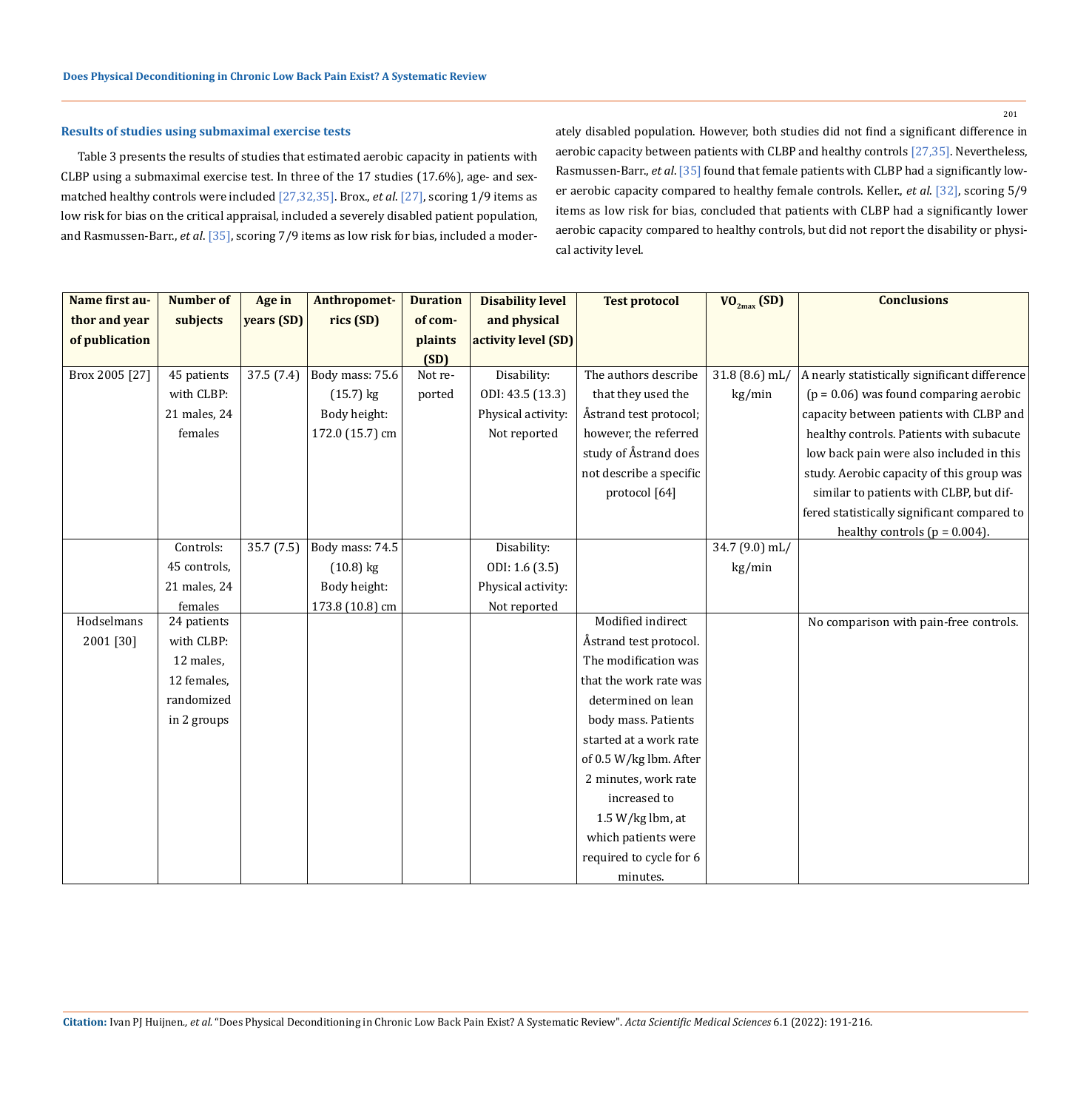|            |                        |            |                               |                         |                                    |                                                |                                | 202                                                                          |
|------------|------------------------|------------|-------------------------------|-------------------------|------------------------------------|------------------------------------------------|--------------------------------|------------------------------------------------------------------------------|
|            | Experimental           | 38(7.7)    |                               | Not re-                 | Disability:                        |                                                | 44.1 (9.1) mL/                 |                                                                              |
|            | group:                 |            |                               | ported                  | RDQ: 12.5 (6.9)                    |                                                | kg lbm/min                     |                                                                              |
|            | 7 males, 7             |            |                               |                         | Physical activity:                 |                                                |                                |                                                                              |
|            | females                |            |                               |                         | Not reported                       |                                                |                                |                                                                              |
|            | Control                | 32(8.1)    |                               |                         | Disability:                        |                                                | 54.6 (18.4) mL/                |                                                                              |
|            | group:                 |            |                               |                         | RDQ: 8.1 (4.0)                     |                                                | kg lbm/min                     |                                                                              |
|            | 5 males, 5             |            |                               |                         | Physical activity:                 |                                                |                                |                                                                              |
|            | females                |            |                               |                         | Not reported                       |                                                |                                |                                                                              |
|            | Controls:              |            |                               |                         |                                    |                                                |                                |                                                                              |
|            | No pain-free           |            |                               |                         |                                    |                                                |                                |                                                                              |
|            | control group          |            |                               |                         |                                    |                                                |                                |                                                                              |
| Hodselmans | 20 patients            | 33.8 (8.6) | Body mass: 73.9               | 68.0                    | Disability:                        | Modified indirect                              | Mean $VO_{2max}$ (2            | Aerobic capacity of patients with CLBP                                       |
| 2008 [28]  | with CLBP:             |            | $(14.7)$ kg                   | (ranging                | RDQ: 10.2 (5.3)                    | Åstrand test protocol.                         | measurements,                  | was significantly lower than (younger)                                       |
|            | 8 males, 12<br>females |            | Body height:<br>$1.76(0.1)$ m | from $8.0$<br>to 180.0) | Physical activity:<br>Not reported | The modification was<br>that the work rate was | $n = 18$ , 2.7<br>(0.9) L/min, | movement sciences students for both<br>absolute as relative to body mass and |
|            |                        |            |                               | months                  |                                    | determined on lean                             | 36.9 (11.9) mL/                | lean body mass (respectively $p < 0.014$ ,                                   |
|            |                        |            |                               |                         |                                    | body mass.                                     | kg/min, 49.7                   | $p < 0.005$ , and $p < 0.045$ ). One patient                                 |
|            |                        |            |                               |                         |                                    | Patients started at a                          | $(12.6)$ mL/kg                 | (5%) stopped the test prematurely due to                                     |
|            |                        |            |                               |                         |                                    | work rate of 0.5 W/kg                          | lbm/min                        | fatigue and pain and the result of one pa-                                   |
|            |                        |            |                               |                         |                                    | lbm. After 2 minutes,                          |                                | tient was presented as a possible outlier.                                   |
|            |                        |            |                               |                         |                                    | work rate increased to                         |                                |                                                                              |
|            |                        |            |                               |                         |                                    | 1.5 W/kg lbm. If the                           |                                |                                                                              |
|            |                        |            |                               |                         |                                    | heart rate remained                            |                                |                                                                              |
|            |                        |            |                               |                         |                                    | <120 beats/min,<br>the work rate was           |                                |                                                                              |
|            |                        |            |                               |                         |                                    | increased by 0.5 W/kg                          |                                |                                                                              |
|            |                        |            |                               |                         |                                    | lbm every 2 minutes.                           |                                |                                                                              |
|            |                        |            |                               |                         |                                    | Once the heart rate                            |                                |                                                                              |
|            |                        |            |                               |                         |                                    | was >120 beats/min,                            |                                |                                                                              |
|            |                        |            |                               |                         |                                    | the patient cycled 6                           |                                |                                                                              |
|            |                        |            |                               |                         |                                    | minutes on a fixed                             |                                |                                                                              |
|            |                        |            |                               |                         |                                    | work rate to reach                             |                                |                                                                              |
|            |                        |            |                               |                         |                                    | steady state, mean-                            |                                |                                                                              |
|            |                        |            |                               |                         |                                    | ing that heart rate did                        |                                |                                                                              |
|            |                        |            |                               |                         |                                    | not vary more than                             |                                |                                                                              |
|            |                        |            |                               |                         |                                    | ±5 beats/min during<br>the final 2 minutes of  |                                |                                                                              |
|            |                        |            |                               |                         |                                    | exercise.                                      |                                |                                                                              |
|            | Controls:              | 22.0(1.6)  | Body mass: 72.4               |                         | Physical activity:                 |                                                | 3.5 $(1.0)$ L/min,             |                                                                              |
|            | 20 controls,           |            | $(8.5)$ kg                    |                         | Not reported                       |                                                | 48.6 (11.6) mL/                |                                                                              |
|            | 10 males, 10           |            | Body height:                  |                         |                                    |                                                | kg/min, 58.3                   |                                                                              |
|            | females                |            | $1.79(0.1)$ m                 |                         |                                    |                                                | $(12.8)$ mL/kg                 |                                                                              |
|            |                        |            |                               |                         |                                    |                                                | lbm/min                        |                                                                              |
|            |                        |            |                               |                         |                                    |                                                |                                |                                                                              |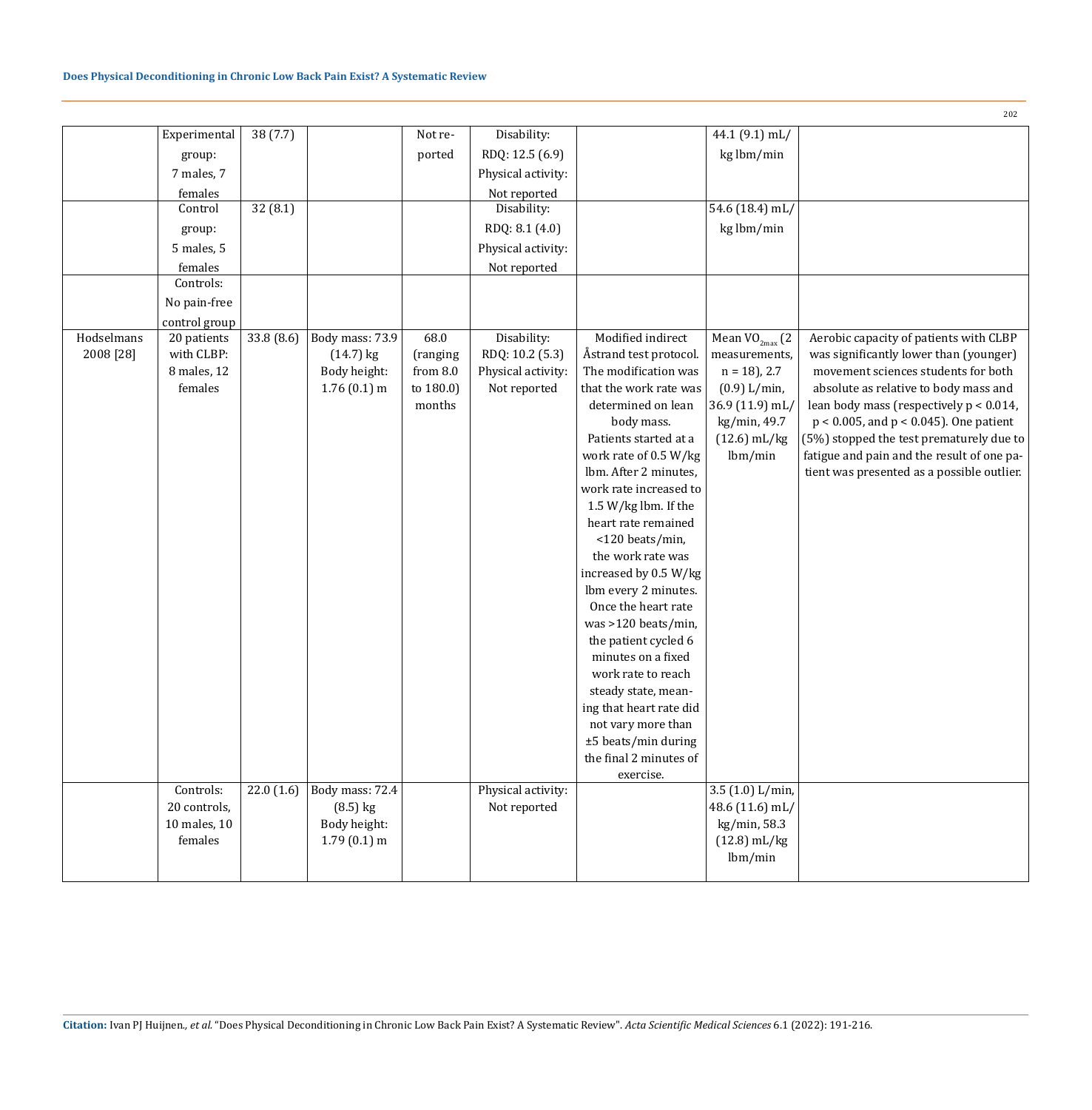|                 |                         |             |                 |             |                     |                                      |                 | 203                                         |
|-----------------|-------------------------|-------------|-----------------|-------------|---------------------|--------------------------------------|-----------------|---------------------------------------------|
| Hodselmans      | 101 patients            | 39.2 (9.6)  | Body mass: 81.9 | 64.1 (68.4) | Disability:         | Modified indirect                    | 2.5(0.6) L/min, | Patients with CLBP had a lower aerobic      |
| 2010 [29]       | with CLBP:              |             | $(15.5)$ kg     | months      | Not reported        | Åstrand test protocol.               | $32.1(7.3)$ mL/ | capacity normalized for body mass and       |
|                 | 55 males, 46            |             | Body height:    |             | Physical activity:  | The modification was                 | kg/min, 45.7    | lean body mass (both $p < 0.001$ ) com-     |
|                 | females                 |             | 174.0 (9.0) cm  |             | Sport activity per  | that the work rate was               | $(9.6)$ mL/kg   | pared to sex-, age-, and physical activity- |
|                 |                         |             |                 |             | week: $n = 53 < 1$  | determined on lean                   | lbm/min (all n  | matched normative controls based on a       |
|                 |                         |             |                 |             | hour, $n = 36$ 1-2  | body mass. Patients                  | $= 91$          | Dutch database [65].                        |
|                 |                         |             |                 |             | hours, $n = 12$ 3-6 | started at a work rate               |                 |                                             |
|                 |                         |             |                 |             | hours               | of 0.5 W/kg lbm. After               |                 |                                             |
|                 |                         |             |                 |             |                     | 2 minutes, work rate                 |                 |                                             |
|                 |                         |             |                 |             |                     | increased to                         |                 |                                             |
|                 |                         |             |                 |             |                     | 1.5 W/kg lbm. If the                 |                 |                                             |
|                 |                         |             |                 |             |                     | heart rate remained                  |                 |                                             |
|                 |                         |             |                 |             |                     | <120 beats/min,<br>the work rate was |                 |                                             |
|                 |                         |             |                 |             |                     | increased by 0.5 W/kg                |                 |                                             |
|                 |                         |             |                 |             |                     | lbm every 2 minutes.                 |                 |                                             |
|                 |                         |             |                 |             |                     | Once the heart rate                  |                 |                                             |
|                 |                         |             |                 |             |                     | was >120 beats/min,                  |                 |                                             |
|                 |                         |             |                 |             |                     | the patient cycled 6                 |                 |                                             |
|                 |                         |             |                 |             |                     | minutes on a fixed                   |                 |                                             |
|                 |                         |             |                 |             |                     | work rate to reach                   |                 |                                             |
|                 |                         |             |                 |             |                     | steady state, mean-                  |                 |                                             |
|                 |                         |             |                 |             |                     | ing that heart rate did              |                 |                                             |
|                 |                         |             |                 |             |                     | not vary more than                   |                 |                                             |
|                 |                         |             |                 |             |                     | ±5 beats/min during                  |                 |                                             |
|                 |                         |             |                 |             |                     | the final 2 minutes of               |                 |                                             |
|                 |                         |             |                 |             |                     | exercise.                            |                 |                                             |
|                 | Controls:<br>No control |             |                 |             |                     |                                      |                 |                                             |
|                 | group                   |             |                 |             |                     |                                      |                 |                                             |
| Hurri 1991 [31] | 245 patients            | Males 44.1, | Not reported    | Males 13.3  | Disability:         | An incremental bicycle               | Males 2.7 (0.5) | Patients with CLBP included from a popu-    |
|                 | with CLBP:              | females     |                 | years,      | Not reported        | test was used. The ini-              | $L/min$ , 33.7  | lation of physically strenuous or mod-      |
|                 | 174 males, 71           | 45.6        |                 | females 9.9 | Physical activity:  | tial work rate was 25                | $(6.4)$ mL/kg/  | erately strenuous workers had a similar     |
|                 | females                 |             |                 | years       | Not reported        | W and each 4 minutes                 | min, females    | aerobic capacity compared to sex- and       |
|                 |                         |             |                 |             |                     | a 25 W increase was                  | 2.1(0.4) L/min, | age-matched Czechoslovak normative          |
|                 |                         |             |                 |             |                     | applied up to subjec-                | $30.0(6.7)$ mL/ | controls [66].                              |
|                 |                         |             |                 |             |                     | tive maximum or                      | kg/min          |                                             |
|                 |                         |             |                 |             |                     | interruption for medi-               |                 |                                             |
|                 |                         |             |                 |             |                     | cal reasons. From two                |                 |                                             |
|                 |                         |             |                 |             |                     | to three submaximal                  |                 |                                             |
|                 |                         |             |                 |             |                     | work rates heart rate                |                 |                                             |
|                 |                         |             |                 |             |                     | frequency was used to                |                 |                                             |
|                 | Controls:               |             |                 |             |                     | estimate $VO_{2\text{max}}$ .        |                 |                                             |
|                 | No control              |             |                 |             |                     |                                      |                 |                                             |
|                 | group                   |             |                 |             |                     |                                      |                 |                                             |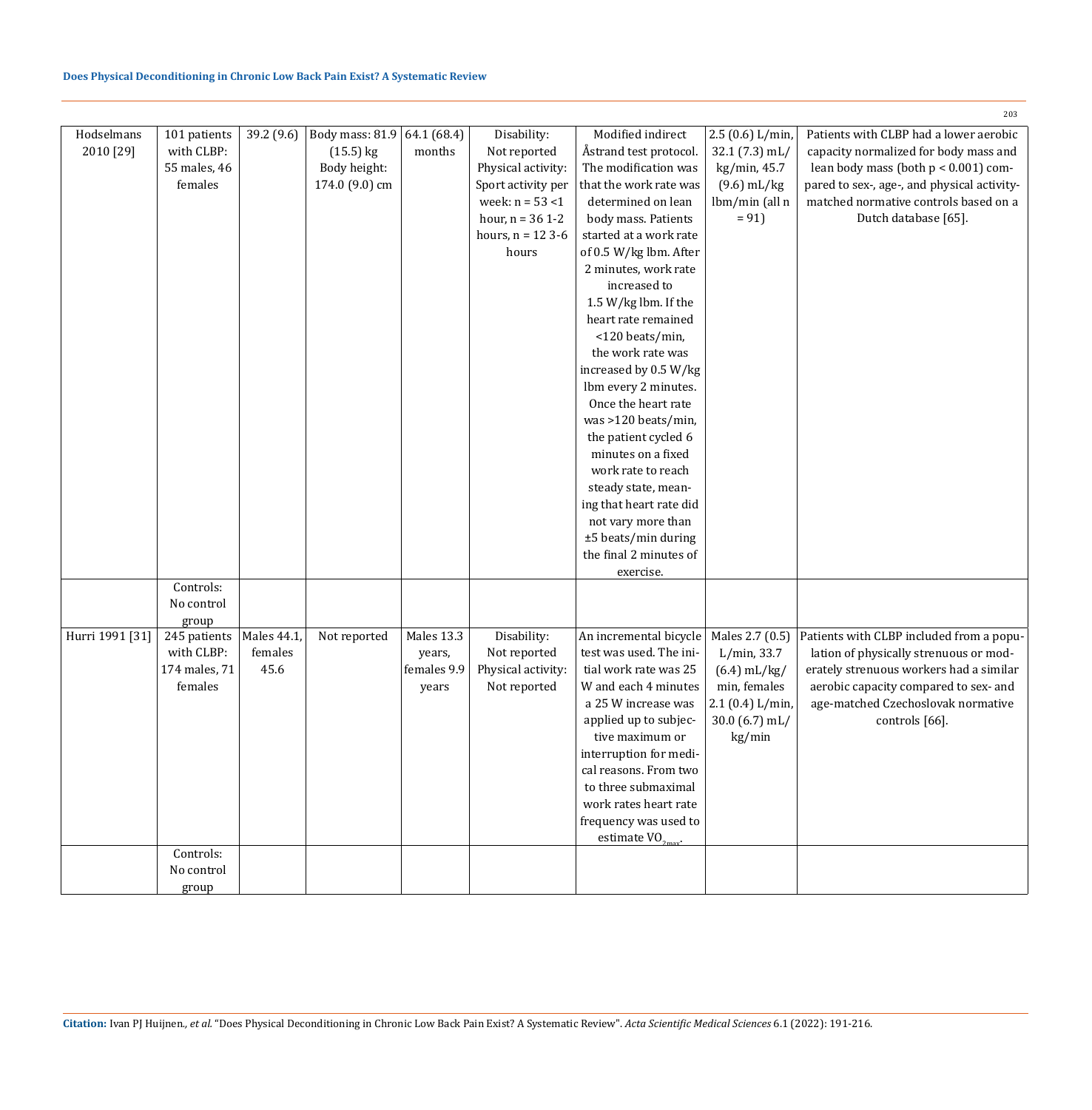# **Does Physical Deconditioning in Chronic Low Back Pain Exist? A Systematic Review**

|                        |                                                                   |                                               |                                                                                                                                                  |                                                       |                                                                                                                                                                                                 |                                                                                                                                                                                                                                                                                                                   |                                                                                                                         | 204                                                                                                                                                                                                                                                                                                                                                               |
|------------------------|-------------------------------------------------------------------|-----------------------------------------------|--------------------------------------------------------------------------------------------------------------------------------------------------|-------------------------------------------------------|-------------------------------------------------------------------------------------------------------------------------------------------------------------------------------------------------|-------------------------------------------------------------------------------------------------------------------------------------------------------------------------------------------------------------------------------------------------------------------------------------------------------------------|-------------------------------------------------------------------------------------------------------------------------|-------------------------------------------------------------------------------------------------------------------------------------------------------------------------------------------------------------------------------------------------------------------------------------------------------------------------------------------------------------------|
| Keller 2001 [32]       | 31 patients<br>with CLBP:<br>7 males, 24<br>females               | 36 (30-<br>$42.5$ ),<br>median<br>(quartiles) | Body mass: 68.0<br>$(61.0 - 74.0)$ kg,<br>median (quar-<br>tiles)<br>BMI: 22.3 (21.5<br>$-25.5$ ) kg/m <sup>2</sup> ,<br>median (quar-<br>tiles) | $4.0(1.4-$<br>10.0<br>years,<br>median<br>(quartiles) | Disability:<br>Not reported<br>Physical activity:<br>Not reported                                                                                                                               | The Åstrand test pro-<br>tocol [11]0 The work<br>rate was set within<br>the first 2 minutes and<br>aimed to reach a heart<br>rate >120 beats/min.<br>The test lasted for 6<br>minutes. If heart rate<br>changed more than<br>±4 beats/min, the test                                                               | Three tests<br>performed.<br>Results of the<br>first test were<br>36 (32-46) mL/<br>kg/min, median<br>(quartiles)       | Patients with CLBP had a lower aerobic<br>capacity compared to age-, sex-, and body<br>mass-matched controls ( $p < 0.001$ ).                                                                                                                                                                                                                                     |
|                        |                                                                   |                                               |                                                                                                                                                  |                                                       |                                                                                                                                                                                                 | continued with 1-min-<br>ute increments until<br>a steady state was<br>obtained. If the heart<br>rate had not reached<br>>120 beats/min, or if<br>it was too high, the test<br>was stopped.                                                                                                                       |                                                                                                                         |                                                                                                                                                                                                                                                                                                                                                                   |
|                        | Controls:                                                         | 32 (29-42)                                    | Body mass: 65                                                                                                                                    |                                                       | Physical activity:                                                                                                                                                                              |                                                                                                                                                                                                                                                                                                                   | 48 (40-55) mL/                                                                                                          |                                                                                                                                                                                                                                                                                                                                                                   |
|                        | 31 controls,<br>7 males, 24                                       | median<br>(quartiles)                         | $(61-72.8)$ kg,<br>median (quar-                                                                                                                 |                                                       | Not reported                                                                                                                                                                                    |                                                                                                                                                                                                                                                                                                                   | kg/min, median<br>(quartiles)                                                                                           |                                                                                                                                                                                                                                                                                                                                                                   |
|                        | females                                                           |                                               | tiles)<br>BMI: 22.9 (21.5<br>$-24.5$ ) kg/m <sup>2</sup> ,<br>median (quar-<br>tiles)                                                            |                                                       |                                                                                                                                                                                                 |                                                                                                                                                                                                                                                                                                                   |                                                                                                                         |                                                                                                                                                                                                                                                                                                                                                                   |
| McQuade 1988<br>$[33]$ | 96 patients<br>with CLBP:<br>50 males, 46<br>females<br>Controls: | 44.0 (9.7)                                    | Not reported                                                                                                                                     | 79.2 (97.2)<br>months                                 | Disability:<br>SIP: physical dis-<br>ability 4.9 (5.9),<br>psychosocial dis-<br>ability 8.2 (8.3)<br>Physical activity:<br>Average stand-<br>ing and walking<br>activity 5.7 (1.8)<br>hours/day | A physical work capac-<br>ity-150 test was used.<br>A computer automati-<br>cally provided resis-<br>tance based on heart<br>rate and guidelines for<br>pedaling frequency. A<br>work rate-heart rate<br>ratio was calculated<br>and subsequently<br>standardized to an ex-<br>ercise heart rate level<br>of 150. | Although<br>no unit was<br>specified, $VO_{2max}$<br>results of 20.5<br>$(6.6)$ seem to<br>be reported in<br>mL//kg/min | The unit in which oxygen uptake (aerobic<br>capacity) was expressed is unknown,<br>probably in mL/kg/min. In addition, it is<br>unknown whether the reported oxygen<br>uptake is an estimated (extrapolated)<br>maximum aerobic capacity. Based on<br>the rather low values this seems to be<br>unlikely. No relevant conclusions for this<br>study can be drawn. |
|                        | No control                                                        |                                               |                                                                                                                                                  |                                                       |                                                                                                                                                                                                 |                                                                                                                                                                                                                                                                                                                   |                                                                                                                         |                                                                                                                                                                                                                                                                                                                                                                   |
|                        | group                                                             |                                               |                                                                                                                                                  |                                                       |                                                                                                                                                                                                 |                                                                                                                                                                                                                                                                                                                   |                                                                                                                         |                                                                                                                                                                                                                                                                                                                                                                   |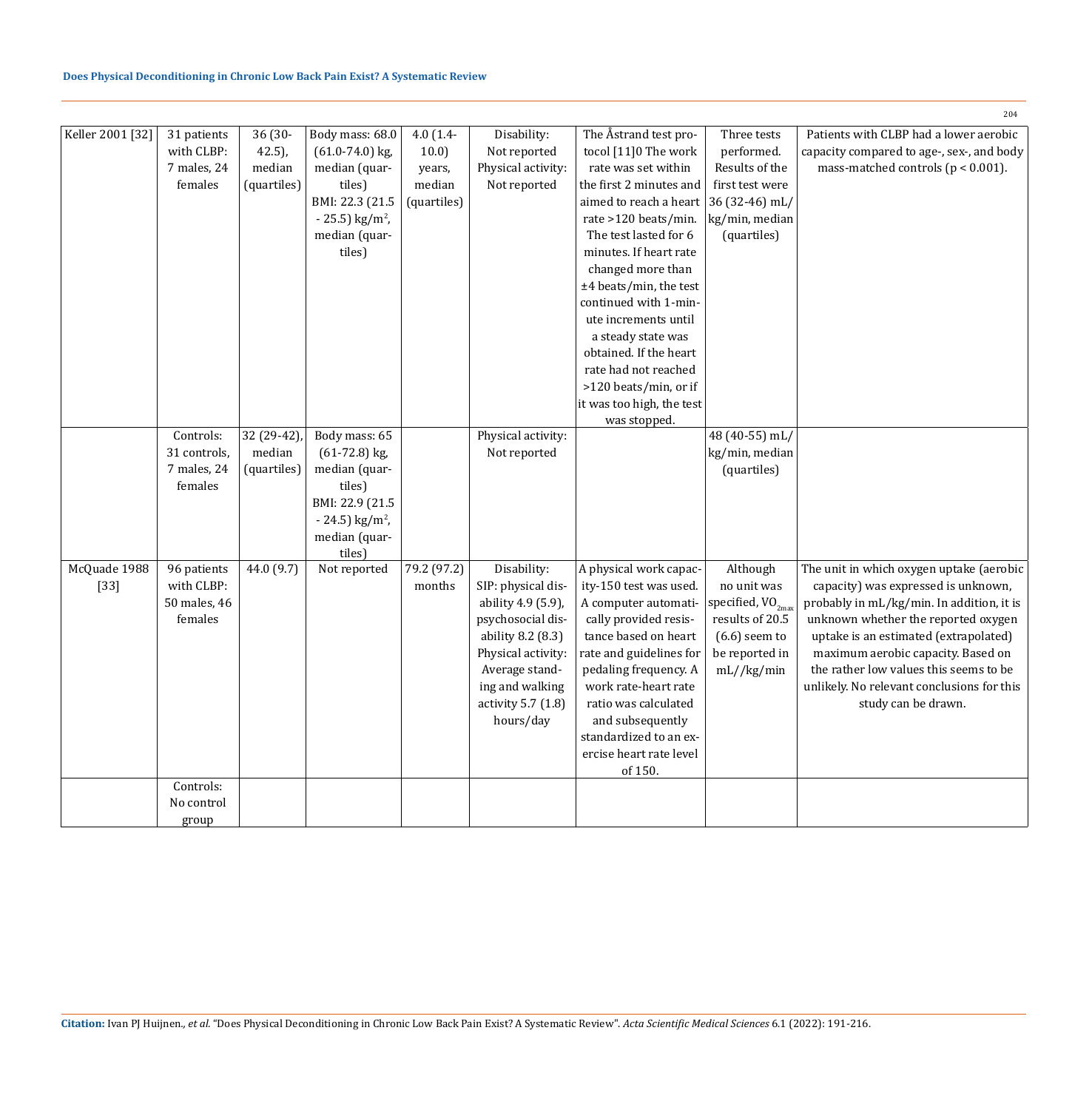| Protas 2004<br>$[34]$ | 504 patients<br>with CLBP:<br>341 males<br>$(67.7\%)$ , 163<br>females | 40.1 (9.6)     | Not reported                                 | 16.0(27.1)<br>months | Disability:<br>VAS (0-100) 87.6<br>(23.8)<br>Physical activity:<br>Not reported | An incremental bicycle<br>test was used. The ini-<br>tial work rate was 25<br>W and after 3 minutes $(29.6 (10.7)$ mL/<br>work rate was in-<br>creased by a heart rate<br>dependent automatic<br>response between 50<br>and 100 W (computer-<br>ized calculation). In<br>case the patient did<br>not reach 85% of the<br>maximum heart rate<br>or did not stop the test<br>for example because of<br>fatigue, a similar calcu-<br>lation was performed<br>after 3 minutes for the<br>third and fourth stage.<br>If at least two stages<br>were ended due to fa-<br>tigue with a heart rate<br>$\geq$ 80 beats/min the test<br>was valid. The test was<br>always discontinued<br>once the individual<br>reached 85% of pre-<br>dicted maximum heart | 339 patients<br>with CLBP with<br>a valid test:<br>kg/min | Patients with CLBP had a similar aerobic<br>capacity compared to patients with cervi-<br>cal disorders. No asymptomatic controls<br>were included. However, 33% were un-<br>able to complete the exercise test. These<br>patients were more often women, older,<br>and of Hispanic ethnicity. Patients with an<br>invalid score scored higher on disability<br>score, pain intensity, and depressed mood<br>compared to patients with a valid score.<br>As no comparison was made with healthy<br>controls, no relevant conclusions for this<br>study can be drawn. |
|-----------------------|------------------------------------------------------------------------|----------------|----------------------------------------------|----------------------|---------------------------------------------------------------------------------|----------------------------------------------------------------------------------------------------------------------------------------------------------------------------------------------------------------------------------------------------------------------------------------------------------------------------------------------------------------------------------------------------------------------------------------------------------------------------------------------------------------------------------------------------------------------------------------------------------------------------------------------------------------------------------------------------------------------------------------------------|-----------------------------------------------------------|---------------------------------------------------------------------------------------------------------------------------------------------------------------------------------------------------------------------------------------------------------------------------------------------------------------------------------------------------------------------------------------------------------------------------------------------------------------------------------------------------------------------------------------------------------------------|
|                       |                                                                        |                |                                              |                      |                                                                                 | rate.                                                                                                                                                                                                                                                                                                                                                                                                                                                                                                                                                                                                                                                                                                                                              |                                                           |                                                                                                                                                                                                                                                                                                                                                                                                                                                                                                                                                                     |
|                       | Controls:<br>No control                                                |                |                                              |                      |                                                                                 |                                                                                                                                                                                                                                                                                                                                                                                                                                                                                                                                                                                                                                                                                                                                                    |                                                           |                                                                                                                                                                                                                                                                                                                                                                                                                                                                                                                                                                     |
|                       | group                                                                  |                |                                              |                      |                                                                                 |                                                                                                                                                                                                                                                                                                                                                                                                                                                                                                                                                                                                                                                                                                                                                    |                                                           |                                                                                                                                                                                                                                                                                                                                                                                                                                                                                                                                                                     |
| Rasmussen-Barr        | 57 patients                                                            | Total          | Body mass: total   19 patients               |                      | Disability:                                                                     | The Åstrand test pro-                                                                                                                                                                                                                                                                                                                                                                                                                                                                                                                                                                                                                                                                                                                              | Total group                                               | Patients with CLBP had a similar aerobic                                                                                                                                                                                                                                                                                                                                                                                                                                                                                                                            |
| 2008 [35]             | with CLBP:                                                             | group 38       | group 76 (16)                                | >8 weeks             | ODI: total group                                                                | tocol. The test started                                                                                                                                                                                                                                                                                                                                                                                                                                                                                                                                                                                                                                                                                                                            | 35.8 (10.8) mL/                                           | capacity as healthy controls. Female                                                                                                                                                                                                                                                                                                                                                                                                                                                                                                                                |
|                       | 29 males, 28                                                           | $(11)$ , males | kg, males 86                                 | of current           | 22 (ranging from                                                                | with cycling at a work                                                                                                                                                                                                                                                                                                                                                                                                                                                                                                                                                                                                                                                                                                                             | kg/min, males                                             | patients had a lower aerobic capacity                                                                                                                                                                                                                                                                                                                                                                                                                                                                                                                               |
|                       | females                                                                | 39 (11),       | $(10)$ kg, females                           | pain, 38             | 12 to 28), males                                                                | rate of 0.5 W/kg for                                                                                                                                                                                                                                                                                                                                                                                                                                                                                                                                                                                                                                                                                                                               | 38.1 (10.6) mL/                                           | than healthy female controls ( $p = 0.029$ ).                                                                                                                                                                                                                                                                                                                                                                                                                                                                                                                       |
|                       |                                                                        | females 37     | 68 (16) kg                                   | patients             | 20 (ranging from                                                                | 2 minutes. Work rate                                                                                                                                                                                                                                                                                                                                                                                                                                                                                                                                                                                                                                                                                                                               | kg/min, females                                           | All patients (and controls) were able                                                                                                                                                                                                                                                                                                                                                                                                                                                                                                                               |
|                       |                                                                        | (11)           | BMI: total group                             | >12 weeks            | 14 to 32), females                                                              | was then gradually                                                                                                                                                                                                                                                                                                                                                                                                                                                                                                                                                                                                                                                                                                                                 | 33.6 (10.6) mL/                                           | to complete the test according to the                                                                                                                                                                                                                                                                                                                                                                                                                                                                                                                               |
|                       |                                                                        |                | $25(4)$ kg/m <sup>2</sup> ;<br>males: 26 (3) | of current<br>pain   | 21 (ranging from<br>12 to 38)                                                   | increased to achieve a<br>steady state heart rate                                                                                                                                                                                                                                                                                                                                                                                                                                                                                                                                                                                                                                                                                                  | kg/min                                                    | protocol. Although the authors discuss<br>these values as normal, when comparing                                                                                                                                                                                                                                                                                                                                                                                                                                                                                    |
|                       |                                                                        |                | $kg/m^2$ ; females:                          |                      | Physical activ-                                                                 | of >120 beats/min.                                                                                                                                                                                                                                                                                                                                                                                                                                                                                                                                                                                                                                                                                                                                 |                                                           | the control group with reference values of                                                                                                                                                                                                                                                                                                                                                                                                                                                                                                                          |
|                       |                                                                        |                | $24(5)$ kg/m <sup>2</sup>                    |                      | ity patients with                                                               |                                                                                                                                                                                                                                                                                                                                                                                                                                                                                                                                                                                                                                                                                                                                                    |                                                           | one large data set, aerobic capacity of the                                                                                                                                                                                                                                                                                                                                                                                                                                                                                                                         |
|                       |                                                                        |                |                                              |                      | <b>CLBP: Performing</b>                                                         |                                                                                                                                                                                                                                                                                                                                                                                                                                                                                                                                                                                                                                                                                                                                                    |                                                           | female control group scored in the good                                                                                                                                                                                                                                                                                                                                                                                                                                                                                                                             |
|                       |                                                                        |                |                                              |                      | physical activi-<br>ties: patients with                                         |                                                                                                                                                                                                                                                                                                                                                                                                                                                                                                                                                                                                                                                                                                                                                    |                                                           | category, whereas the male control group<br>scored in the poor/untrained category                                                                                                                                                                                                                                                                                                                                                                                                                                                                                   |
|                       |                                                                        |                |                                              |                      | CLBP: 16% never,                                                                |                                                                                                                                                                                                                                                                                                                                                                                                                                                                                                                                                                                                                                                                                                                                                    |                                                           | $[65, 67]$ .                                                                                                                                                                                                                                                                                                                                                                                                                                                                                                                                                        |
|                       |                                                                        |                |                                              |                      | 23% once a month                                                                |                                                                                                                                                                                                                                                                                                                                                                                                                                                                                                                                                                                                                                                                                                                                                    |                                                           |                                                                                                                                                                                                                                                                                                                                                                                                                                                                                                                                                                     |
|                       |                                                                        |                |                                              |                      | or less, 32% once                                                               |                                                                                                                                                                                                                                                                                                                                                                                                                                                                                                                                                                                                                                                                                                                                                    |                                                           |                                                                                                                                                                                                                                                                                                                                                                                                                                                                                                                                                                     |
|                       |                                                                        |                |                                              |                      | per week, 30%                                                                   |                                                                                                                                                                                                                                                                                                                                                                                                                                                                                                                                                                                                                                                                                                                                                    |                                                           |                                                                                                                                                                                                                                                                                                                                                                                                                                                                                                                                                                     |
|                       |                                                                        |                |                                              |                      | more than once                                                                  |                                                                                                                                                                                                                                                                                                                                                                                                                                                                                                                                                                                                                                                                                                                                                    |                                                           |                                                                                                                                                                                                                                                                                                                                                                                                                                                                                                                                                                     |
|                       |                                                                        |                |                                              |                      | per week                                                                        |                                                                                                                                                                                                                                                                                                                                                                                                                                                                                                                                                                                                                                                                                                                                                    |                                                           |                                                                                                                                                                                                                                                                                                                                                                                                                                                                                                                                                                     |
|                       |                                                                        |                |                                              |                      |                                                                                 |                                                                                                                                                                                                                                                                                                                                                                                                                                                                                                                                                                                                                                                                                                                                                    |                                                           |                                                                                                                                                                                                                                                                                                                                                                                                                                                                                                                                                                     |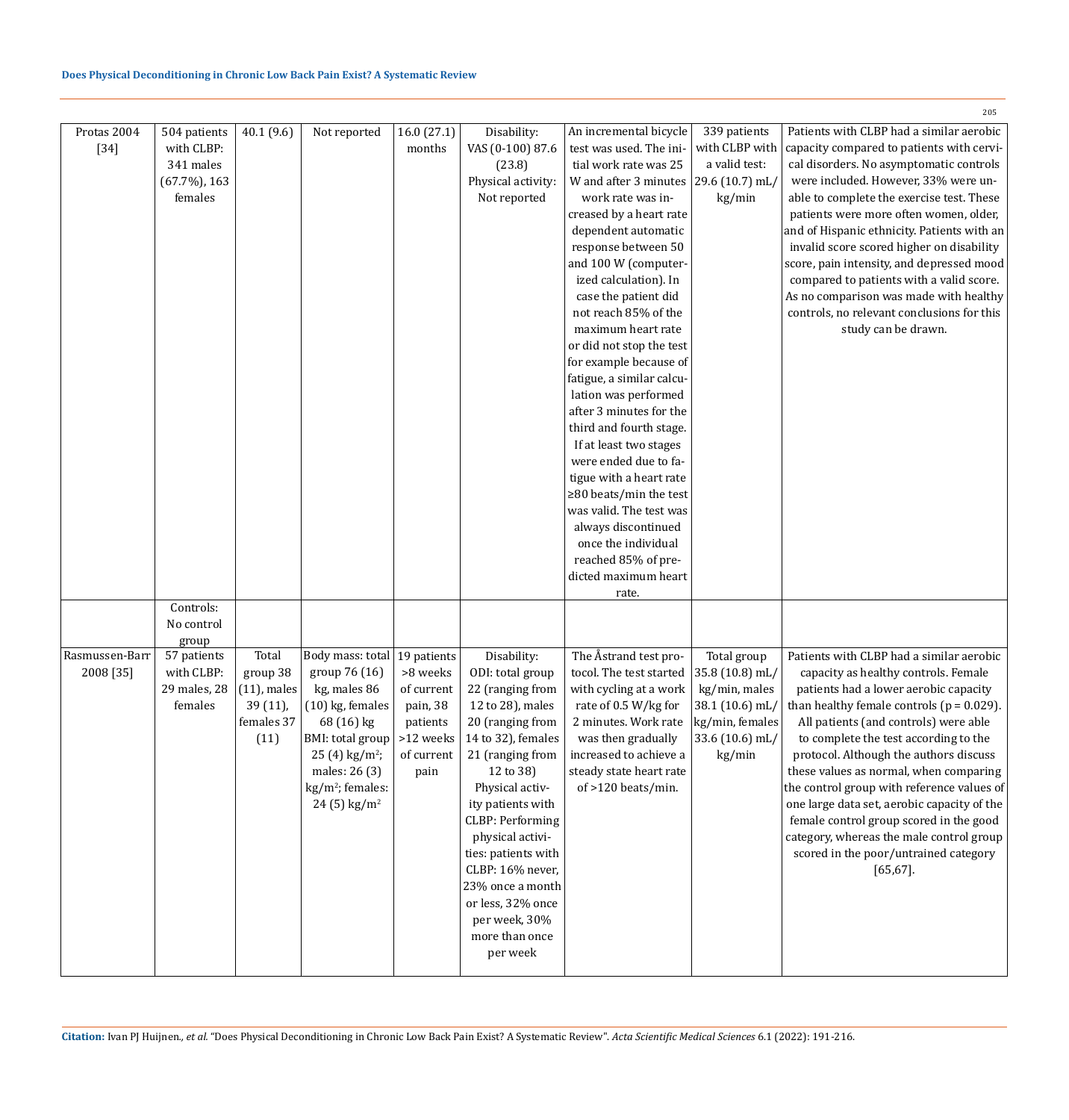|                 |                                                                                                      |                                                                                    |                                                                                                                                                                                                                         |                                                                                                                                                                                                                                                           |                                                                                                                                                                                                                                                                                                                                                                                                                                                                                                                                                                                                    |                                                                                                                                                                                                                                                                                                                                                                                                                                                                                                                                                                                                                                           |                                                                                                                                                                                                                              | 206                                                                                                                                                                                                                                                                                                                                                                                                                                                                                                                                                                                                                                                                                                                                                                                                                                                                                                                     |
|-----------------|------------------------------------------------------------------------------------------------------|------------------------------------------------------------------------------------|-------------------------------------------------------------------------------------------------------------------------------------------------------------------------------------------------------------------------|-----------------------------------------------------------------------------------------------------------------------------------------------------------------------------------------------------------------------------------------------------------|----------------------------------------------------------------------------------------------------------------------------------------------------------------------------------------------------------------------------------------------------------------------------------------------------------------------------------------------------------------------------------------------------------------------------------------------------------------------------------------------------------------------------------------------------------------------------------------------------|-------------------------------------------------------------------------------------------------------------------------------------------------------------------------------------------------------------------------------------------------------------------------------------------------------------------------------------------------------------------------------------------------------------------------------------------------------------------------------------------------------------------------------------------------------------------------------------------------------------------------------------------|------------------------------------------------------------------------------------------------------------------------------------------------------------------------------------------------------------------------------|-------------------------------------------------------------------------------------------------------------------------------------------------------------------------------------------------------------------------------------------------------------------------------------------------------------------------------------------------------------------------------------------------------------------------------------------------------------------------------------------------------------------------------------------------------------------------------------------------------------------------------------------------------------------------------------------------------------------------------------------------------------------------------------------------------------------------------------------------------------------------------------------------------------------------|
| Robert 1995     | Controls:<br>57 controls:<br>29 males, 28<br>females<br>30 patients                                  | Total<br>group 38<br>$(11)$ , males<br>39 (11),<br>females 37<br>(11)<br>31 (rang- | Body mass: total<br>group 73 (14)<br>kg, males 83<br>$(10)$ kg, females:<br>62 (8) kg<br>BMI: total group<br>24 (4) $\text{kg/m}^2$ ,<br>males 25 (3) kg/<br>$m2$ , females 22<br>$(3)$ kg/m <sup>2</sup><br>Body mass: | Number of                                                                                                                                                                                                                                                 | Physical activity<br>controls:<br>Performing physi-<br>cal activities: 5%<br>never, 16% once<br>a month or less,<br>57% once per<br>week, 19% more<br>than once per<br>week<br>Disability:                                                                                                                                                                                                                                                                                                                                                                                                         | The YMCA submaxi-                                                                                                                                                                                                                                                                                                                                                                                                                                                                                                                                                                                                                         | Total group<br>39.0 (9.0) mL/<br>kg/min, males<br>38.2 (8.5) mL/<br>kg/min, females<br>39.8 (9.7) mL/<br>kg/min<br>30.5 mL/kg/                                                                                               | Based on reference values published in                                                                                                                                                                                                                                                                                                                                                                                                                                                                                                                                                                                                                                                                                                                                                                                                                                                                                  |
| $[36]$          | with CLBP:<br>27 males, 3<br>females<br>Controls:                                                    | ing from<br>20 to 59)                                                              | males 82.7 kg,<br>females 75.5 kg                                                                                                                                                                                       | months off<br>work: 9.3<br>(ranging<br>from 1 to<br>30) months                                                                                                                                                                                            | Not reported<br>Physical activity:<br>Not reported                                                                                                                                                                                                                                                                                                                                                                                                                                                                                                                                                 | mal cycle ergometer<br>protocol. All patients<br>completed the second<br>and third work rates<br>of the test. These two<br>points were used to<br>plot the slope of the<br>line to estimate $VO_{2\text{max}}$ .                                                                                                                                                                                                                                                                                                                                                                                                                          | min                                                                                                                                                                                                                          | an older edition of the book of Heyward<br>(2 <sup>nd</sup> edition, published in 1991), patients<br>with CLBP were categorized as fair to<br>average regarding their aerobic capacity<br>[68]. However, when compared to a large<br>dataset now also published in a more<br>recent edition of the book of Heyward<br>(7 <sup>th</sup> edition, published in 2014), patients<br>with CLBP in this study are categorized in<br>the poor category [46]. All patients were<br>able to complete the test according to the<br>protocol. No other relevant conclusions<br>were drawn.                                                                                                                                                                                                                                                                                                                                         |
|                 | No control                                                                                           |                                                                                    |                                                                                                                                                                                                                         |                                                                                                                                                                                                                                                           |                                                                                                                                                                                                                                                                                                                                                                                                                                                                                                                                                                                                    |                                                                                                                                                                                                                                                                                                                                                                                                                                                                                                                                                                                                                                           |                                                                                                                                                                                                                              |                                                                                                                                                                                                                                                                                                                                                                                                                                                                                                                                                                                                                                                                                                                                                                                                                                                                                                                         |
| Smeets 2009 [9] | group<br>223 patients<br>with CLBP:<br>118 males,<br>105 females<br>Controls:<br>No control<br>group | Total<br>group 42<br>$(10.0)$ ,<br>males<br>43 (9.1),<br>females 40<br>(10.9)      | Body mass:<br>total group 81.0<br>$(16.0)$ kg, males<br>88.0 (15.2) kg,<br>females 74.0<br>$(13.4)$ kg<br>Lean body mass:<br>total group 55.6<br>$(11.2)$ kg, males<br>63.7 (8.2) kg,<br>females 46.9<br>$(6.3)$ kg     | Total group<br>24 (12-72)<br>months,<br>median<br>(first and<br>third quar-<br>tile), males<br>31 (14-84)<br>months,<br>median<br>(first and<br>third<br>quartile),<br>females 18<br>$(11-60)$<br>months,<br>median<br>(first and<br>third quar-<br>tile) | Disability:<br>RDQ: total group<br>13.8 (3.8), males<br>13.8 (3.9), females<br>13.9(3.0)<br>Physical activity:<br>Baecke physical<br>activity ques-<br>tionnaire: work:<br>total group 2.4<br>(ranging from 0<br>to 3.3), males 2.3<br>(ranging from 0)<br>to 3.3), females<br>2.6 (ranging from<br>$0$ to 3.4); leisure<br>time (median and<br>the first and third<br>quartile): total<br>group 2.8 (2.3-<br>3.3), males 2.8<br>(2.3-3.3), females<br>2.8 (2.5-3.5); sport<br>(median and the<br>first and third<br>quartile): total<br>group 0 (0-1.7),<br>males 0 (0-1.3),<br>females 0 (0-1.7) | Modified submaximal<br>Åstrand bicycle test.<br>The modification was<br>that the work rate was<br>determined on lean<br>body mass [30].<br>Patients started at a<br>work rate of 0.5 W/kg<br>lbm. After 2 minutes,<br>work rate increased to<br>1.5 W/kg lbm. If the<br>heart rate remained<br><120 beats/min,<br>the work rate was<br>increased by 0.5 W/kg<br>Ibm every 2 minutes.<br>Once the heart rate<br>was >120 beats/min,<br>the patient cycled 6<br>minutes on a fixed<br>work rate to reach<br>steady state, mean-<br>ing that heart rate did<br>not vary more than<br>±5 beats/min during<br>the final minute of<br>exercise. | Total group<br>28.8 (7.2) mL/<br>kg/min, 41.3<br>$(9.1)$ mL/kg<br>lbm/min, males<br>29.2 (7.8) mL/<br>kg/min, 38.9<br>$(8.8)$ mL/<br>kg lbm/min,<br>females 28.5<br>$(6.5)$ mL/kg/<br>min, 43.9 (8.8)<br>$mL/kg$ lbm/<br>min | Patients with CLBP had a statistically<br>significant lower aerobic capacity than<br>age-, sex-, and physical activity-matched<br>normative controls ( $p < 0.001$ ) [65].<br>Male patients had a statistically signifi-<br>cant lower aerobic capacity than female<br>patients ( $p < 0.001$ ). A total of 43 patients<br>were not able to complete the test ac-<br>cording to the protocol (19.3%). Main<br>reasons premature test termination were<br>pain and/or fatigue ( $n = 21$ ), reaching<br>their maximum heart rate ( $n = 6$ ), too low<br>pedaling frequency ( $n = 4$ ). Patients that<br>stopped the test because of pain/fatigue<br>reported higher levels of pain and disabil-<br>ity and had lower levels of aerobic fitness<br>compared to participants who completed<br>the test protocol. Five of the 180 patients<br>who were able to complete the test used<br>beta-blockers and were excluded. |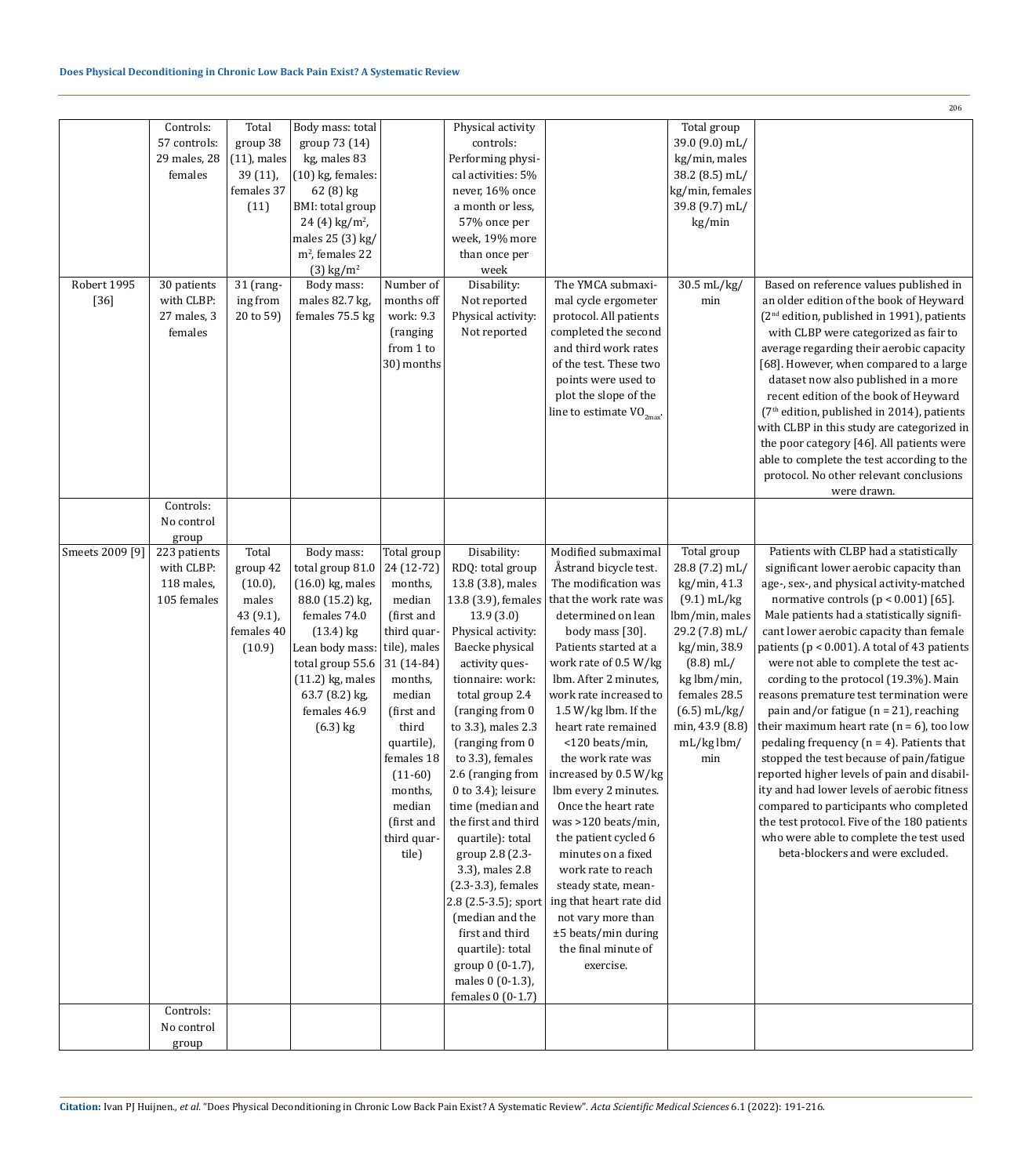|                            |                                                                                             |           |                                                                                              |                   |                                                                                                                                                                                                                                                                                                                                                                     |                                                                                          |                                                                                                                                                                                                                        | 207                                                                                                                                                                                                                                                                                                                          |
|----------------------------|---------------------------------------------------------------------------------------------|-----------|----------------------------------------------------------------------------------------------|-------------------|---------------------------------------------------------------------------------------------------------------------------------------------------------------------------------------------------------------------------------------------------------------------------------------------------------------------------------------------------------------------|------------------------------------------------------------------------------------------|------------------------------------------------------------------------------------------------------------------------------------------------------------------------------------------------------------------------|------------------------------------------------------------------------------------------------------------------------------------------------------------------------------------------------------------------------------------------------------------------------------------------------------------------------------|
| Storheim 2000<br>$[37]$    | 29 patients<br>with CLBP:<br>10 males,<br>19 females,<br>randomized<br>in 2 groups          |           |                                                                                              |                   |                                                                                                                                                                                                                                                                                                                                                                     | The Åstrand test pro-<br>tocol, not specified.                                           |                                                                                                                                                                                                                        | No relevant conclusions can be drawn.                                                                                                                                                                                                                                                                                        |
|                            | Interven-<br>tion group<br>with CLBP:<br>5 males, 11<br>females                             |           | 45.4 $(11.1)$ Body mass: 73.6<br>$(14.4)$ kg<br>Body height:<br>171.8 (10.8) cm              | Not re-<br>ported | Disability:<br>ODI: intervention<br>group with CLBP<br>20.9(9.1)<br>Physical activity:<br>Physical activ-<br>ity during leisure<br>time (on a 4-point<br>scale, 0=inactive,<br>4=great activ-<br>ity): intervention<br>group 0.81 (0.4)<br>Heaviness of work<br>load: $n = 8$ office<br>work, $n = 7$ light<br>manual handling,<br>$n = 1$ heavy<br>manual handling |                                                                                          | 37.4 (9.3) mL/<br>kg/min                                                                                                                                                                                               |                                                                                                                                                                                                                                                                                                                              |
|                            | with CLBP:<br>5 males, 8<br>females                                                         |           | Control group $48.3$ (10.2) Body mass: 70.0<br>$(12.1)$ kg<br>Body height:<br>173.0 (9.8) cm |                   | Disability:<br>ODI: control group<br>with CLBP 17.0<br>(6.8)<br>Physical activity:<br>Physical activ-<br>ity during leisure<br>time (on a 4-point<br>scale, 0=inactive,<br>4=great activity):<br>control group 1<br>(0.58)<br>Heaviness of work<br>load: $n = 6$ office<br>work, $n = 6$ light<br>manual handling,<br>$n = 1$ heavy<br>manual handling              |                                                                                          | $37.5(6.4)$ mL/<br>kg/min                                                                                                                                                                                              |                                                                                                                                                                                                                                                                                                                              |
| Van der Velde<br>2000 [38] | Controls:<br>No control<br>group<br>258 patients<br>with CLBP:<br>129 males,<br>129 females | 34.2(8.1) | Pooled data [16]<br>BMI: 26.2 (5.6)<br>$\text{kg/m}^2$                                       | Not re-<br>ported | Disability:<br>ODI: 29.7 (95% CI:<br>$26.7 - 32.1$<br>Physical activity:<br>Not reported                                                                                                                                                                                                                                                                            | The Canadian aerobic<br>fitness test. This is a<br>multistage submaxi-<br>mal step test. | Only percen-<br>tiles of patients<br>with CLBP<br>and controls<br>against popula-<br>tion norms<br>of aerobic<br>capacity were<br>reported[69]<br>Patients: mean<br>percentile rank<br>of 19.64 (95%<br>CI: 17.5-21.8) | Aerobic capacity of patients with CLBP<br>and controls both scored below the 1981<br>Canada fitness survey population norms<br>$(n = 13.258)$ [69]. It should be noted<br>that controls were patients treated at<br>the same facility for general fitness. This<br>might explain their score below the popu-<br>lation norm. |
|                            | Controls:<br>1001 con-<br>trols, 415<br>males, 586<br>females                               | 29.1 (10) | Controls:<br>BMI not re-<br>ported                                                           |                   | Physical activity:<br>Not reported                                                                                                                                                                                                                                                                                                                                  |                                                                                          | Controls: mean<br>percentile rank<br>of 35.58 (95%<br>$CI: 34.1 - 37.1$                                                                                                                                                |                                                                                                                                                                                                                                                                                                                              |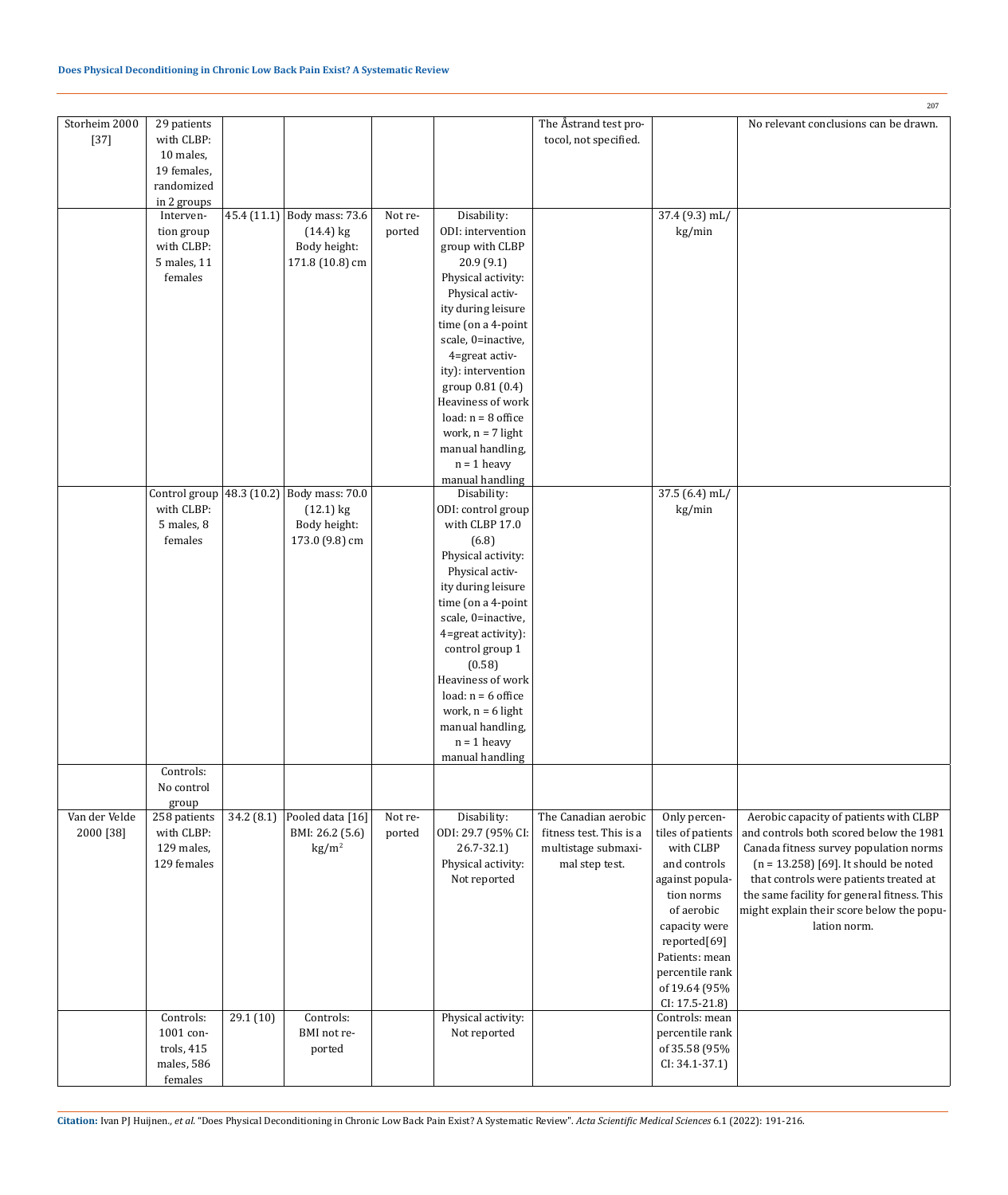# **Does Physical Deconditioning in Chronic Low Back Pain Exist? A Systematic Review**

|              |                |               |                    |                |                      |                          |                        | 208                                           |
|--------------|----------------|---------------|--------------------|----------------|----------------------|--------------------------|------------------------|-----------------------------------------------|
| Verbunt 2003 | 37 patients    | Total         | Body mass:         | Total group    | Disability:          | A modified Åstrand       | Total group            | Results were not compared with a control      |
| $[39]$       | with CLBP      | group         | total group 82.0   | 11.7(8.5)      | RDQ: total group     | protocol according to    | 2.43(0.65) L/          | or reference group. However, based on         |
|              | who were       | 45.2 (7.8),   | $(16.5)$ kg, males | years,         | 11.4 (5.4), males    | the Siconolfi method.    | min, males 2.78        | the calculated $VO_{2max}$ scores normalized  |
|              | able to com-   | males 44.8    | 86.3 (15.8) kg,    | males 12.1     | 9.9 (5.1), females   | For males > 35 years     | (0.49) L/min,          | for body mass and lean body mass, pa-         |
|              | plete the test | $(6.9)$ , fe- | females 71.7       | $(8.6)$ years, | 14.9(4.5)            | and for females of all   | females 1.60           | tients scored relatively low [65].            |
|              | according to   | males 46.1    | $(13.8)$ kg        | females        | Physical activity:   | ages, the initial work   | (0.24) L/min           | Three patients (7.5%) did not perform         |
|              | the protocol:  | (9.9)         | Body fat: total    | 10.9(8.5)      | 52% of the pa-       | rate of 25 W was         | Based on               | the exercise test according to the protocol   |
|              | 26 males, 11   |               | group 30.9 (8.5)   | years          | tients participated  | increased by 25 W        | reported body          | due to knee complaints ( $n = 1$ ), back pain |
|              | females        |               | %, males 27.7      |                |                      | every 2 minutes until    | mass and lean          | $(n = 1)$ and not being able to follow the    |
|              |                |               |                    |                | in sports activities |                          |                        |                                               |
|              |                |               | $(6.8)$ %, females |                | on a regular basis,  | a target heart rate      | body mass,             | test procedure $(n = 1)$ .                    |
|              |                |               | 39.1 (6.8) %       |                | 26% participated     | was reached that was     | $VO_{2max}$ cor-       |                                               |
|              |                |               |                    |                | in more than one     | 70% of the predicted     | rected for body        |                                               |
|              |                |               |                    |                | sport activity       | maximal heart rate       | mass and lean          |                                               |
|              |                |               |                    |                |                      | (calculated as 220-      | body mass were         |                                               |
|              |                |               |                    |                |                      | age). For males <35,     | calculated.            |                                               |
|              |                |               |                    |                |                      | the initial work rate of | Total group            |                                               |
|              |                |               |                    |                |                      | 50 W was increased by    | 29.6 mL/kg/            |                                               |
|              |                |               |                    |                |                      | 50 W every 2 minutes     | min, 42.7 mL/          |                                               |
|              |                |               |                    |                |                      | if the heart rate was    | kg lbm/min,            |                                               |
|              |                |               |                    |                |                      | less than 60% of the     | males 32.2 mL/         |                                               |
|              |                |               |                    |                |                      | predicted maximum        | kg/min, 45.1           |                                               |
|              |                |               |                    |                |                      | and by 25 W if it was    | $mL/kg$ lbm/           |                                               |
|              |                |               |                    |                |                      |                          |                        |                                               |
|              |                |               |                    |                |                      | between 60% and          | min, females           |                                               |
|              |                |               |                    |                |                      | 70%. After attaining     | 22.3 mL/kg/            |                                               |
|              |                |               |                    |                |                      | the target rate, all     | min, 36.0 mL/          |                                               |
|              |                |               |                    |                |                      | patients continued       | kg lbm/min             |                                               |
|              |                |               |                    |                |                      | exercising at the same   |                        |                                               |
|              |                |               |                    |                |                      | work rate for at least   |                        |                                               |
|              |                |               |                    |                |                      | 2 additional minutes     |                        |                                               |
|              |                |               |                    |                |                      | until steady state heart |                        |                                               |
|              |                |               |                    |                |                      | rate was reached. In     |                        |                                               |
|              |                |               |                    |                |                      | the last 2 minutes, the  |                        |                                               |
|              |                |               |                    |                |                      | range in heart rate had  |                        |                                               |
|              |                |               |                    |                |                      | to be <5 beats/min       |                        |                                               |
|              |                |               |                    |                |                      | for the test to end. If  |                        |                                               |
|              |                |               |                    |                |                      | the variation was >5     |                        |                                               |
|              |                |               |                    |                |                      |                          |                        |                                               |
|              |                |               |                    |                |                      | beats, work rate was     |                        |                                               |
|              |                |               |                    |                |                      | increased again until    |                        |                                               |
|              |                |               |                    |                |                      | a steady state was       |                        |                                               |
|              |                |               |                    |                |                      | reached.                 |                        |                                               |
|              | Controls:      |               |                    |                |                      |                          |                        |                                               |
|              | No control     |               |                    |                |                      |                          |                        |                                               |
|              | group          |               |                    |                |                      |                          |                        |                                               |
| Wallbom 2002 | 50 patients    | 42.5 (9.5)    | Body mass: 83.3    | 52 (maxi-      | Disability:          | A submaximal bicycle     | Although               | No relevant conclusions can be drawn.         |
| $[40]$       | with CLBP:     |               | $(15.6)$ kg        | mum of         | QBPDS: 53.4          | test protocol. The       | no unit was            |                                               |
|              | 28 males, 22   |               | Body height:       | 384)           | (15.9)               | initial work rate and    | specified, $VO_{2max}$ |                                               |
|              | females        |               | 172.0 (9.0) cm     | months         | Physical activity:   | resistance were based    | results of 25.2        |                                               |
|              |                |               |                    |                | Not reported         | on the participant's     | $(10.0)$ seem to       |                                               |
|              |                |               |                    |                |                      | heart rate, sex, and     | be reported in         |                                               |
|              |                |               |                    |                |                      | physical condition.      | mL//kg/min             |                                               |
|              |                |               |                    |                |                      | This seems to be the     |                        |                                               |
|              |                |               |                    |                |                      | YMCA submaximal          |                        |                                               |
|              |                |               |                    |                |                      |                          |                        |                                               |
|              |                |               |                    |                |                      | cycle ergometer pro-     |                        |                                               |
|              |                |               |                    |                |                      | tocol.                   |                        |                                               |
|              | Controls:      |               |                    |                |                      |                          |                        |                                               |
|              | No control     |               |                    |                |                      |                          |                        |                                               |
|              | group          |               |                    |                |                      |                          |                        |                                               |
|              |                |               |                    |                |                      |                          |                        |                                               |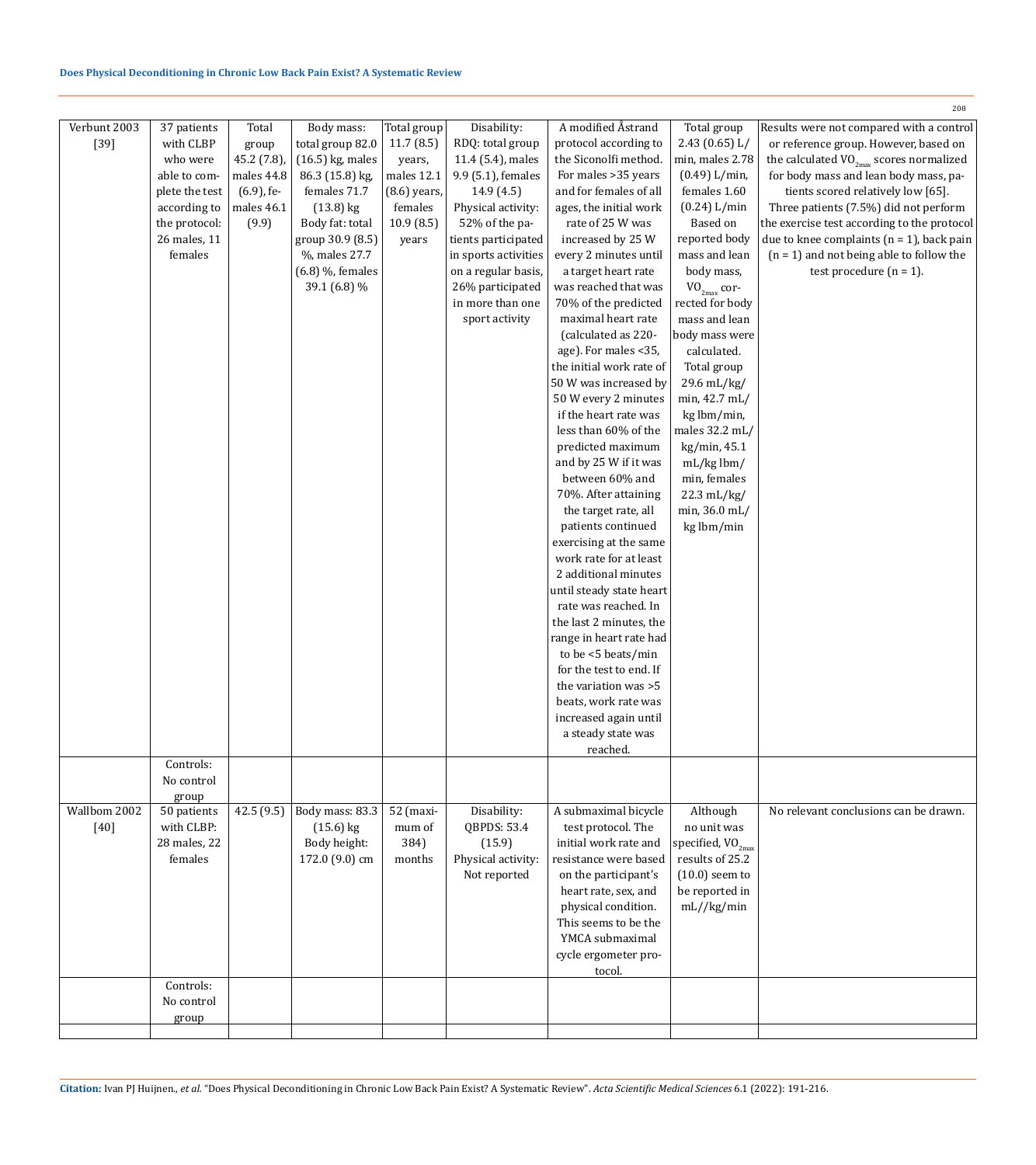# **Does Physical Deconditioning in Chronic Low Back Pain Exist? A Systematic Review**

| Wittink 2000 [8]        | 50 patients<br>with CLBP:<br>22 males, 28<br>females                          | Total<br>group<br>39.8 (8.3),<br>males 39.3<br>$(6.1)$ , fe-<br>males 40.1<br>(9.8) | Body mass:<br>total group 78.3<br>$(19.1)$ kg, males<br>84.4 (17.4) kg,<br>females 73.5<br>$(19.4)$ kg<br>Body height: to-<br>tal group 170.0<br>$(9.1)$ cm, males<br>176.2 (7.1) cm,<br>females 165.2<br>$(7.5)$ cm | Total group<br>40.2 (50)<br>months,<br>males 41.9<br>(59.8)<br>months,<br>females:<br>38.9 (41.9)<br>months | Disability:<br>Not reported<br>Physical activity:<br>Percentage that is<br>not working: total<br>group 54%, males<br>64%, females<br>46%,<br>Percentage work-<br>ing full time: total<br>group 20%, males<br>23%, females 18% | Modified Bruce proto-<br>col. The modification<br>was a lower initial<br>work rate and a less<br>steep ramp, but not<br>further specified. Pa-<br>tients were instructed<br>to exercise as long as<br>they could. A valid<br>$\mbox{\rm VO}_{\mbox{\tiny 2max}}$ was achieved<br>when the participant<br>met the following<br>criteria: 1) an attained<br>maximum heart rate<br>>90% of predicted<br>$(220 \text{-age})$ , 2) a plateau<br>in oxygen uptake,<br>or 3) a respiratory<br>exchange ratio >1.00.<br>In case this was not<br>achieved $\mbox{VO}_{\mbox{\tiny 2max}}$ was<br>extrapolated based on<br>the submaximal test<br>results (peak oxygen<br>uptake and peak heart<br>rate) to age predicted | Predicted<br>$VO_{2max}$ , total<br>group 34.7<br>$(10.6)$ mL/kg/<br>min, males 39.3<br>$(10.4)$ mL/kg/<br>min, females:<br>30.9 (9.4) mL/<br>kg/min | 209<br>Aerobic capacity of patients with CLBP<br>was similar to aerobic capacity of age-,<br>sex-, and physical activity-matched con-<br>trols [11,70]. Compared to this reference<br>population, aerobic capacity of female<br>patients with CLBP was relatively less<br>affected compared to male patients, as<br>$VO_{2max}$ values of female patients corre-<br>sponded to relatively active controls and<br>the VO <sub>2max</sub> values of male patients cor-<br>responded to sedentary controls. Reasons<br>for ending the test were because of pain<br>(50%), fatigue (42%), or test termination<br>by reaching the determined maximum<br>test criteria (8%). Males stopped more<br>frequently because of pain than females. |
|-------------------------|-------------------------------------------------------------------------------|-------------------------------------------------------------------------------------|----------------------------------------------------------------------------------------------------------------------------------------------------------------------------------------------------------------------|-------------------------------------------------------------------------------------------------------------|-------------------------------------------------------------------------------------------------------------------------------------------------------------------------------------------------------------------------------|-----------------------------------------------------------------------------------------------------------------------------------------------------------------------------------------------------------------------------------------------------------------------------------------------------------------------------------------------------------------------------------------------------------------------------------------------------------------------------------------------------------------------------------------------------------------------------------------------------------------------------------------------------------------------------------------------------------------|------------------------------------------------------------------------------------------------------------------------------------------------------|---------------------------------------------------------------------------------------------------------------------------------------------------------------------------------------------------------------------------------------------------------------------------------------------------------------------------------------------------------------------------------------------------------------------------------------------------------------------------------------------------------------------------------------------------------------------------------------------------------------------------------------------------------------------------------------------------------------------------------------|
|                         |                                                                               |                                                                                     |                                                                                                                                                                                                                      |                                                                                                             |                                                                                                                                                                                                                               | maximum heart rate.                                                                                                                                                                                                                                                                                                                                                                                                                                                                                                                                                                                                                                                                                             |                                                                                                                                                      |                                                                                                                                                                                                                                                                                                                                                                                                                                                                                                                                                                                                                                                                                                                                       |
|                         | Controls:<br>No control<br>group                                              |                                                                                     |                                                                                                                                                                                                                      |                                                                                                             |                                                                                                                                                                                                                               |                                                                                                                                                                                                                                                                                                                                                                                                                                                                                                                                                                                                                                                                                                                 |                                                                                                                                                      |                                                                                                                                                                                                                                                                                                                                                                                                                                                                                                                                                                                                                                                                                                                                       |
| Wormgoor 2008<br>$[41]$ | Total group:<br>94 patients                                                   |                                                                                     |                                                                                                                                                                                                                      |                                                                                                             | Disability:<br>Not reported<br>Physical activity:<br>Not reported                                                                                                                                                             | The Åstrand test pro-<br>tocol, with a work rate<br>that resulted in a heart<br>rate value between<br>120 and 170 beats/<br>min after 6 minutes.                                                                                                                                                                                                                                                                                                                                                                                                                                                                                                                                                                | Males 29.7 mL/<br>kg/min, females<br>27.8 mL/kg/<br>min                                                                                              | On average, patients with specific and<br>non-specific CLBP scored below age-, sex-<br>, and body mass-specific normative con-<br>trols ( $p < 0.001$ ) [71]. Male patients with<br>specific low back pain scored on average<br>72% of their predicted $VO_{2max}$ , whereas fe-<br>male patients with specific low back pain<br>scored on average 80% of their predicted<br>$VO_{2max}$ . Male patients with nonspecific low<br>back pain scored on average 76% of their<br>predicted VO $_{2\rm max}$ whereas female patients<br>with nonspecific low back pain scored on<br>average 85% of their predicted VO <sub>2max</sub> . In<br>total, patients with CLBP seemed to have<br>a mildly reduced aerobic capacity.               |
|                         | 19 patients<br>with specific<br>low back pain,<br>11 males, 8<br>females      | 43.3 (7.7)                                                                          | Body mass: 77.1<br>$(11.5)$ kg                                                                                                                                                                                       | Median of<br>24 months<br>(interquar-<br>tile range<br>of 132<br>months)                                    | Disability:<br>ODI 33.4 (12.9)<br>Physical activity:<br>Sedentary 15.8%,<br>light manual<br>handling 15.8%,<br>heavy manual<br>handling: 68.5%                                                                                |                                                                                                                                                                                                                                                                                                                                                                                                                                                                                                                                                                                                                                                                                                                 | Males 28.4 mL/<br>kg/min, females<br>26.0 mL/kg/<br>min                                                                                              |                                                                                                                                                                                                                                                                                                                                                                                                                                                                                                                                                                                                                                                                                                                                       |
|                         | 55 patients<br>with non-<br>specific back<br>pain, 29<br>males, 26<br>females | 42 (9.7)                                                                            | Body mass: 79.0<br>$(15.7)$ kg                                                                                                                                                                                       | Median of<br>60 months<br>(interquar-<br>tile range<br>of 185<br>months)                                    | Disability:<br>ODI: 25.3 (12.3)<br>Physical activity:<br>Sedentary 11.1%,<br>light manual<br>handling 20.4%,<br>heavy manual<br>handling: 68.6%                                                                               |                                                                                                                                                                                                                                                                                                                                                                                                                                                                                                                                                                                                                                                                                                                 | Males 30.7 mL/<br>kg/min, females<br>26.5 mL/kg/<br>min                                                                                              |                                                                                                                                                                                                                                                                                                                                                                                                                                                                                                                                                                                                                                                                                                                                       |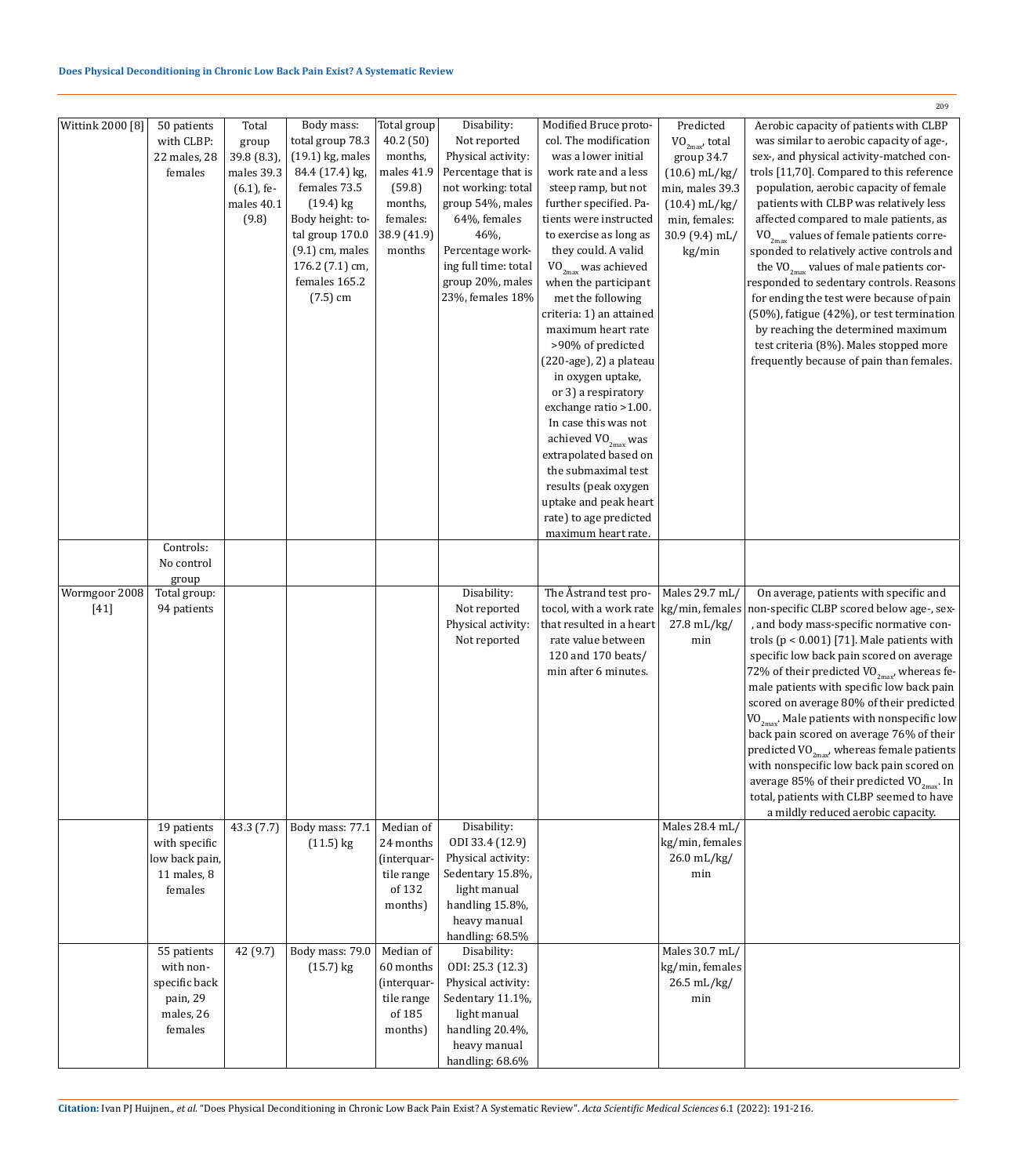| 22 patients                                                                                                                                                                | 40.1(8.1) | Body mass: 69.5 | Median of   | Disability:        |  | Males 27.4 mL/       |  |  |
|----------------------------------------------------------------------------------------------------------------------------------------------------------------------------|-----------|-----------------|-------------|--------------------|--|----------------------|--|--|
| with back                                                                                                                                                                  |           | $(21.3)$ kg     | 41 months   | ODI: 23.7 (12.9)   |  | $kg/min$ , females   |  |  |
| pain as part of                                                                                                                                                            |           |                 | (inter-     | Physical activity: |  | $31.2 \text{ mL/kg}$ |  |  |
| a widespread                                                                                                                                                               |           |                 | quartile    | Sedentary 10%,     |  | min                  |  |  |
| pain problem,                                                                                                                                                              |           |                 | range of 60 | light manual       |  |                      |  |  |
| 7 males, 13                                                                                                                                                                |           |                 | months)     | handling 25.0%,    |  |                      |  |  |
| females                                                                                                                                                                    |           |                 |             | heavy manual       |  |                      |  |  |
|                                                                                                                                                                            |           |                 |             | handling: $65.0\%$ |  |                      |  |  |
| Controls:                                                                                                                                                                  |           |                 |             |                    |  |                      |  |  |
| $\sqrt{N}$ (pain-free)                                                                                                                                                     |           |                 |             |                    |  |                      |  |  |
| control group                                                                                                                                                              |           |                 |             |                    |  |                      |  |  |
| Abbreviations: BMI= Body Mass Index; CI= Confidence Interval; CLBP = Chronic Low Back Pain; ODI= Oswestry Disability Index; QBPDS= Quebec Back Pain Disability Scale; RDQ= |           |                 |             |                    |  |                      |  |  |
| Roland Disability Questionnaire; SD= Standard Deviation; SIP = Sickness Impact Profile; VAS= Visual Analog Scale; VO <sub>2mn</sub> = Maximal Oxygen Uptake.               |           |                 |             |                    |  |                      |  |  |
|                                                                                                                                                                            |           |                 |             |                    |  |                      |  |  |

**Table 3:** Results of aerobic capacity measured with a submaximal exercise tests in patients with CLBP.

In five studies (29.4%), aerobic capacity of patients with CLBP was compared with normative data matched on age and sex [8,9,29,31,41]. Of these, two studies found a similar aerobic capacity in patients with CLBP compared to healthy controls, but both studies did not report the disability or physical activity level  $[8,31]$ . In the critical appraisal, the study of Hurri., *et al*. [31], scored 2/9 and Wittink., *et al*. [8], 4/9 items as low risk for bias. Three studies found a significantly lower aerobic capacity in patients with CLBP [9,29,41]. The study of Smeets., *et al*. [9], scoring 8/9 items as low risk for bias, included patients with a moderate disability level [47], and in the study of Wormgoor., *et al*. [41], scoring 3/9 items as low risk for bias, a moderately disabled nonspecific CLBP patient population was included [41,42]. In the study of Hodselmans., *et al*. [29], scoring 3/9 items as low risk for bias, the level of disability was not reported. In one study scoring 4/9 as low risk for bias, data of patients with CLBP were compared with an unclearly defined healthy population, probably matched for age and sex, and aerobic capacity of patients with CLBP was considered as fair-to-average  $[36,48]$ . In one study  $(5.9\%)$  scoring  $5/9$  items as low risk for bias, aerobic capacity of patients with CLBP was compared with healthy controls that were not matched on age and sex. The main focus of that study was on psychometric properties and feasibility of a modified Åstrand test. It was found that the aerobic capacity of patients with CLBP was significantly lower  $[28]$ . In another study scoring 3/9 items as low risk for bias, patients were not compared to age- and sex-matched healthy controls [40]. In the study of van der Velde., *et al*. [38], scoring 1/9 item as low risk for bias, aerobic capacity prior to an intervention was compared with normative data, and it was concluded that the aerobic capacity of patients with CLBP was significantly lower [38]. In five studies (29.4%), data of patients with CLBP were not compared to a control group or normative data [30,33,34,37,39].

In seven studies (41.2%), information was provided about the number of patients completing the submaximal exercise test according to the protocol [8,9,28,34-36,39]. The percentage of patients who could not complete the test varied between 0% and 33%; these patients had higher levels of pain and disability compared to those who were able to complete the test. Four studies (23.5%) did not report the duration of the CLBP [27,30,37,38]. In the other thirteen studies, duration of complaints varied between a median score of 4.0 months [32] and a mean score of 79.2 months [33]. Three studies did not report the disability or physical activity level of the included population [31,32,36]. Regarding disability level, five studies used the Oswestry disability index [27,35,37,38,41], four studies used the Roland disability questionnaire [9,28,30,39], one study used the sickness impact profile [33], and one study used a visual analogue scale to score the disability level [34].

 $210$ 

# **Interpretation of results of aerobic exercise testing in patients with CLBP**

A summary of the findings and discussion of the methodology used of each study is presented in Table 4. In summary, 15 studies compared the aerobic capacity of patients with CLBP to age- and sex-matched controls or norm values. Five studies compared the aerobic capacity of patients with CLBP with the aerobic capacity of an age- and sexmatched control group. Of these five studies, three studies (60.0%) found a significantly lower aerobic capacity in patients with CLBP [10,22,32] and one study (20.0%) reported a significantly lower aerobic capacity in women, but not in men [35]. One study found a nearly statistically significant difference in aerobic capacity between patients with CLBP and age- and sex-matched healthy controls [27]. Regarding differences in included populations in these five studies, three studies used the Oswestry disability index to measure the level of disability. In two studies a relatively low score on the Oswestry disability index was reported (a mean score of 19 [22] and a median score of 22 [35]) indicating minimal-to-moderate disability, whereas the study of Brox., *et al*. [27] reported a high mean score of 43.5 indicating severe disability  $[43]$ . In ten studies, aerobic capacity of patients with CLBP was compared with norm values matched at least on age and sex [8,9,18-21,25,29,31,41]. Results of these studies are inconclusive. Five studies (50.0%) concluded that patients with CLBP had a lower aerobic capacity  $[9,18,20,29,41]$  and 5 studies (50.0%) found a similar aerobic capacity compared to age- and sex-matched norm values [8,19,21,25,31].

| Name first author<br>and year of<br>publication | <b>Conclusions</b>                                                                                                                                                                                                                                                                                                                                                                                                                                                                                                                                                                                                                                                                                                                                                                                                                                                                                                                                                                                                                                                      |
|-------------------------------------------------|-------------------------------------------------------------------------------------------------------------------------------------------------------------------------------------------------------------------------------------------------------------------------------------------------------------------------------------------------------------------------------------------------------------------------------------------------------------------------------------------------------------------------------------------------------------------------------------------------------------------------------------------------------------------------------------------------------------------------------------------------------------------------------------------------------------------------------------------------------------------------------------------------------------------------------------------------------------------------------------------------------------------------------------------------------------------------|
| Atalay 2012 [17]                                | In this study, similar aerobic capacity in male and female patients with CLBP or in CLBP patients with radicular or non-radicular pain were found. Aerobic<br>capacity was negatively associated with disc degeneration. No comparison was made with a pain-free control group and no comparison could be made with<br>an appropriate set of norm values for aerobic capacity. To test aerobic capacity, a modified Bruce protocol was used. However, modifications were not speci-<br>fied. Although a maximal exercise test was performed, no criteria were used to control for poor performance increasing risk of systematic underestimation<br>of some patients. The validity of testing equipment and calibration protocol were not reported. No overall score of all patients with CLBP was presented.<br>For the purpose of this review, aerobic capacity data of subgroups, based on lumbar disc degeneration, were pooled [16]. Test results of this study should be<br>interpreted with caution. The disability or physical activity level was not reported. |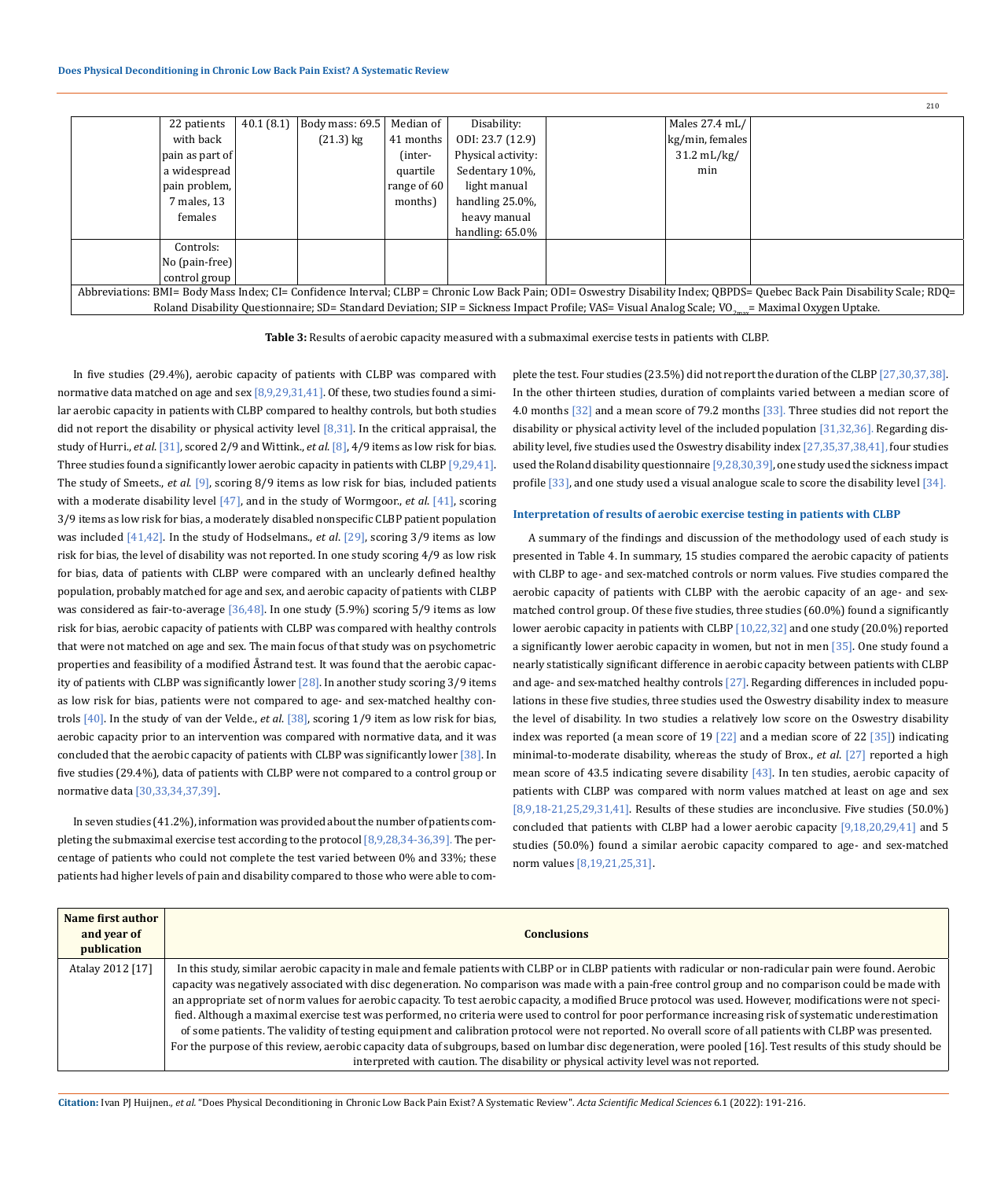| Bachynski-Cole<br>1985 [18] | Results of this study showed that the maximal work rate of patients with CLBP was 70% of mean maximal work rate of a control population in a cited study<br>evaluating blood pressure response to exercise. A personalized graded maximal exercise test was used. To evaluate this with the control population, norm<br>data were not matched for age. As only one patient stopped the test because of pain, patients with CLBP appeared to be capable to complete exercise testing.<br>Although a maximal exercise test was performed, no information was given on how a maximal effort was distinguished from a submaximal performance<br>due to early test termination, increasing systematic risk of underestimation. Test results of this study should be interpreted with caution. The disability or<br>physical activity level was not reported.                                                                                                                                                                                                                                                                                                                                                                                                                                     |
|-----------------------------|---------------------------------------------------------------------------------------------------------------------------------------------------------------------------------------------------------------------------------------------------------------------------------------------------------------------------------------------------------------------------------------------------------------------------------------------------------------------------------------------------------------------------------------------------------------------------------------------------------------------------------------------------------------------------------------------------------------------------------------------------------------------------------------------------------------------------------------------------------------------------------------------------------------------------------------------------------------------------------------------------------------------------------------------------------------------------------------------------------------------------------------------------------------------------------------------------------------------------------------------------------------------------------------------|
| Brox 2005 [27]              | In this study, a nearly significant lower aerobic capacity ( $p = 0.06$ ) was found in patients with CLBP compared to healthy age- and sex-matched controls. The<br>exercise protocol was described inadequately. In this study, the well-known validated Åstrand submaximal exercise test was used, but the cited reference<br>does not describe the protocol. In addition, it is unclear whether an age-correction was applied when calculating aerobic capacity from the nomogram.                                                                                                                                                                                                                                                                                                                                                                                                                                                                                                                                                                                                                                                                                                                                                                                                       |
| Chan 2011 [19]              | In this study, patients were randomized to evaluate the effect of two treatments. At baseline, a Bruce test was performed to measure aerobic capacity. Ac-<br>cording to age- and sex-adjusted standards, 43% and 48% of the participants were ranked below the 50 <sup>th</sup> percentile for VO <sub>2max</sub> , indicating that >50% of<br>the population in this study scored above the 50 <sup>th</sup> percentile of the norm population. Patients were compared against age-adjusted normative values from<br>the Cooper institute [45]. Although a maximal exercise test was performed, there is a risk of systematic underestimation. No criteria were used to control<br>whether indeed a maximum test performance was achieved. The exercise test protocol duration was likely to be longer than 12 minutes, increasing risk of<br>poor performance in untrained subjects. The validity of testing equipment and a calibration protocol were not reported. Patients had a mean score of 30.8<br>and 28.8 on the Aberdeen low back pain disability scale (range 0-100).                                                                                                                                                                                                         |
| Doury-Panchout<br>2012 [20] | In this study, aerobic capacity of patients with CLBP was compared with two other groups of patients with chronic pain syndromes (upper limb muscu-<br>loskeletal disorder and multifocal chronic pain). No significant differences between the three patient groups were found. Compared to a reference group<br>matched on age and sex, results of patients with CLBP corresponded with the physical condition category "very poor". The exercise test was classified<br>submaximal in case of patient exhaustion before the theoretical maximal heart rate was reached. However, no other criteria of a maximal effort were used<br>to verify whether the performance was indeed submaximal. In addition, no extrapolation of this assumed submaximal aerobic capacity to a maximal aerobic<br>capacity was performed. The test was classified as maximal in case theoretical maximal heart rate was reached, but test termination might have been pre-<br>maturely. Therefore, there is a risk of systematic underestimation. The presented results were not reported separately for "submaximal" and "maximal" per-<br>formers. In addition, the cited reference group was not tested with the same protocol. Therefore, the results of this study should be interpreted with caution. |
| Duque 2009 [21]             | According to the authors, aerobic capacity of patients with CLBP was similar compared to aerobic capacity of a healthy, but poorly conditioned reference<br>group matched on age and sex; however, the cited norm values are old and unclear. The decline of VO <sub>2max</sub> with increasing age was in male patients with<br>CLBP lower than in healthy and active subjects. Patients performed a maximal cardiopulmonary exercise test, after which it was verified whether patients<br>performed a maximal effort. This control for maximal effort was performed with well-described secondary objective criteria. Patients, who did not perform<br>a maximal effort (31%) did not differ significantly from patients who performed a maximal effort concerning anthropometric parameters, severity of back<br>pain, and level of disability. Patients who did not perform a valid maximal cardiopulmonary exercise test were not included in the analysis.                                                                                                                                                                                                                                                                                                                           |
| Duque 2011 [10]             | Results of this study showed that patients with CLBP had a lower aerobic capacity compared to a healthy asymptomatic age- and sex-matched control group.<br>The patients reported in this study were the same patients as mentioned in the 2009 study [21]. Both absolute and relative (normalized for body mass)<br>$VO_{2max}$ values were lower in patients compared to controls. Both male and female patients scored lower compared to controls. Male patients with CLBP had a<br>higher activity at work compared to females, which was assumed to explain this difference.                                                                                                                                                                                                                                                                                                                                                                                                                                                                                                                                                                                                                                                                                                           |
| Hoch 2006 [22]              | In this study, a lower aerobic capacity was found in the CLBP group compared to healthy controls (both only female) matched on age. However, the healthy<br>control group had a relatively high aerobic capacity (75 <sup>th</sup> percentile of norm values) and the CLBP group scored at the 50 <sup>th</sup> percentile. CLBP patients and<br>controls were highly educated and both highly active. Patients with CLBP had relatively low disability levels. Aerobic capacity was measured with a maximal<br>treadmill exercise test. No criteria to control for poor performance were used, increasing the risk of systematic underestimation; therefore, results should be<br>interpreted with caution.                                                                                                                                                                                                                                                                                                                                                                                                                                                                                                                                                                                |
| Hodselmans 2001<br>$[30]$   | This study was an intervention study that randomized patients in a control (waiting list) or intervention group, and no conclusion on aerobic capacity of<br>patients with CLBP was made. The control group was younger than the intervention group. Aerobic capacity was measured using a submaximal lean body<br>mass-based Åstrand test (reported to be valid in the study of Hodselmans., et al. [28]).                                                                                                                                                                                                                                                                                                                                                                                                                                                                                                                                                                                                                                                                                                                                                                                                                                                                                 |
| Hodselmans 2008<br>$[28]$   | The aim of this study was to investigate reliability, validity, and feasibility of the submaximal lean body mass-based Åstrand test. The control group was<br>recruited from the student population of the University of Groningen, the Netherlands, and was therefore not comparable with the group of patients with<br>CLBP. However, aerobic capacity of patients with CLBP was lower compared to the control group. Aerobic capacity was measured using a submaximal exer-<br>cise test. No relevant conclusions on aerobic capacity in patients with CLBP were made, as this was not the aim of the study.                                                                                                                                                                                                                                                                                                                                                                                                                                                                                                                                                                                                                                                                             |
| Hodselmans 2010<br>$[29]$   | Patients with nonspecific CLBP had a significantly reduced level of aerobic capacity compared to an age-, sex-, and physical activity-matched Dutch reference<br>population. Aerobic capacity was measured using the valid and reliable submaximal lean body mass-based Åstrand test.                                                                                                                                                                                                                                                                                                                                                                                                                                                                                                                                                                                                                                                                                                                                                                                                                                                                                                                                                                                                       |
| Hurri 1991 [31]             | The authors reported a similar aerobic capacity between patients with CLBP and a healthy reference population matched on age and sex. Aerobic capacity<br>from participants was estimated with a test protocol with questionable psychometric properties, after which estimated data were compared with a rela-<br>tively old set of reference values collected in participants from another country.                                                                                                                                                                                                                                                                                                                                                                                                                                                                                                                                                                                                                                                                                                                                                                                                                                                                                       |
| Kell 2009[23]               | The aim of this study was to compare two treatments in patients with CLBP. Therefore, no comparison was made with a reference group or healthy control<br>group, and no relevant conclusions on aerobic capacity of patients with CLBP compared to healthy controls were made. Aerobic capacity was measured with<br>a maximal exercise test.                                                                                                                                                                                                                                                                                                                                                                                                                                                                                                                                                                                                                                                                                                                                                                                                                                                                                                                                               |
| Keller 2001 [32]            | In this study, patients with CLBP performed worse than controls on a submaximal exercise test (Astrand test). Although aerobic capacity was significantly<br>higher in the healthy subjects, the reported aerobic capacity of patients with CLBP in the current study (median of 36 mL/kg/min, interquartile range 32-<br>46) seem within the normal range when compared to larger reference sets [65].                                                                                                                                                                                                                                                                                                                                                                                                                                                                                                                                                                                                                                                                                                                                                                                                                                                                                     |

**Citation:** Ivan PJ Huijnen*., et al.* "Does Physical Deconditioning in Chronic Low Back Pain Exist? A Systematic Review". *Acta Scientific Medical Sciences* 6.1 (2022): 191-216.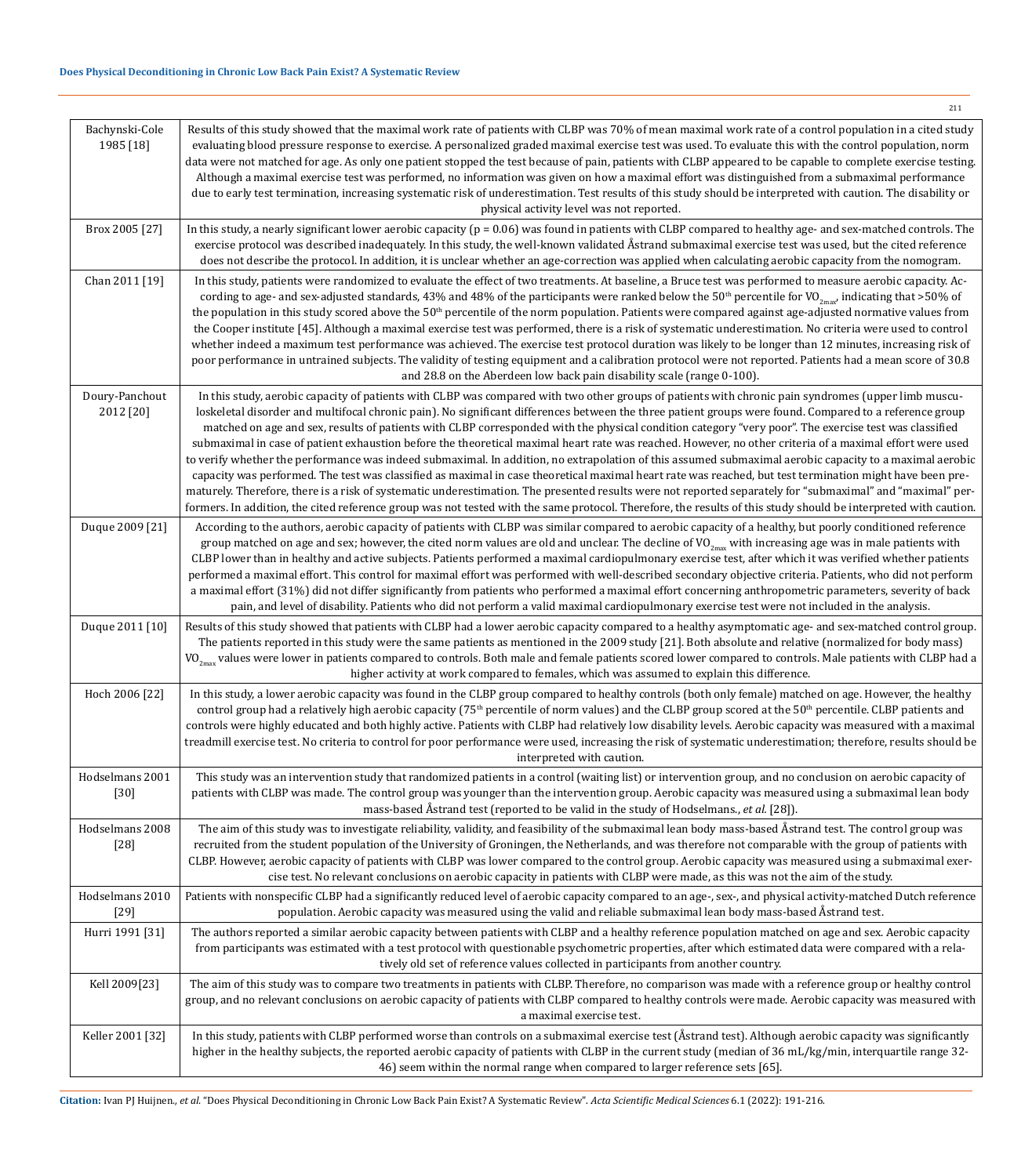| Koldas Dogan 2008<br>$[24]$  | The study aim was to investigate the effects of three therapeutic approaches for patients with CLBP. One outcome of interest was aerobic capacity. However,<br>no control group was included and therefore no relevant conclusions for this review can be made. Aerobic capacity was measured using a maximal treadmill<br>test without controlling for maximal performance, increasing risk of underestimation caused by test termination before reaching objective maximal aerobic<br>capacity. The test protocol was not clearly described, making it unclear if this was in accordance with the regular test protocol. The values for aerobic capac-<br>ity were described as oxygen uptake in mL/kg/min. However, values seem to be in L/min, which could not be re-calculated because body mass values were<br>not provided (not in manuscript and also not after requesting the authors). |
|------------------------------|--------------------------------------------------------------------------------------------------------------------------------------------------------------------------------------------------------------------------------------------------------------------------------------------------------------------------------------------------------------------------------------------------------------------------------------------------------------------------------------------------------------------------------------------------------------------------------------------------------------------------------------------------------------------------------------------------------------------------------------------------------------------------------------------------------------------------------------------------------------------------------------------------|
| McQuade 1988<br>$[33]$       | The main aim of this study was to describe the association between physical fitness and important aspects of CLBP. The authors tested aerobic capacity<br>with a submaximal exercise test (PWC-150). However, unit of oxygen uptake was not specified and it seems that values were not extrapolated to maximum<br>aerobic capacity. No comparison with controls or reference data was made.                                                                                                                                                                                                                                                                                                                                                                                                                                                                                                     |
| Protas 2004 [34]             | This study evaluated whether patients with CLBP and chronic cervical spine disorders differ in pre- and post-rehabilitation aerobic capacity. Patients with<br>CLBP had similar levels of aerobic capacity compared to patients with chronic cervical disorders. However, a large number (33%) of patients with CLBP<br>did not complete the submaximal exercise test before intervention. Therefore, it is questionable whether the chosen test is useful for patients with CLBP.<br>Patients were not compared against a healthy reference group matched on age and sex. Although not clearly described, it appears that patients were tested<br>according to the validated YMCA submaximal cycle ergometer protocol. When reported aerobic capacity values are compared to large reference sets on<br>aerobic capacity, CLBP patients scored in the poor-to-fair category [45].               |
| Rasmussen-Barr<br>2008 [35]  | A similar predicted aerobic capacity was found in patients with CLBP and age- and sex-matched healthy controls, measured with a submaximal exercise test<br>(Åstrand test). Female patients with CLBP had lower levels of aerobic capacity compared to female controls. However, aerobic capacity of healthy female<br>controls was relatively high compared to large datasets, whereas male patients with CLBP had a similar score, as the control group was categorized as un-<br>trained or having a poor aerobic capacity [65,67].                                                                                                                                                                                                                                                                                                                                                           |
| Robert 1995 [36]             | The goal of the study was to investigate the effect of a work hardening program. Patients were tested with a submaximal exercise test (YMCA submaximal<br>cycle ergometer protocol). Patients with CLBP had a fair-to-average aerobic capacity when compared to reference data published in 1991 [68]. However,<br>when compared to a more recent dataset published in a new edition of the book of Heyward., et al. patients would be categorized as poor [46,67].                                                                                                                                                                                                                                                                                                                                                                                                                              |
| Smeets 2009 [9]              | Results of this study showed that most patients with CLBP-associated disability had a lower level of aerobic capacity compared to a reference group<br>matched on age, sex, and level of sports activity. Patients were measured using a submaximal exercise test (modified Åstrand test). Aerobic capacity was<br>reported relative to body mass and relative to lean body mass.                                                                                                                                                                                                                                                                                                                                                                                                                                                                                                                |
| Storheim 2000<br>$[37]$      | The aim of this study was to evaluate the difference in effect of a training intervention between two groups of patients with CLBP. No comparison was made<br>against healthy controls. Aerobic capacity was measured using a submaximal exercise test (Åstrand test). For the purpose of this review no relevant conclu-<br>sions were made.                                                                                                                                                                                                                                                                                                                                                                                                                                                                                                                                                    |
| Van der Velde 2000<br>$[38]$ | Both patients and controls had a lower aerobic capacity compared to Canadian population norms from 1981. Aerobic capacity was only compared with the<br>population norm and not with the control group. Absolute VO <sub>2max</sub> values were not reported. Only percentiles against the population norm were reported,<br>which limits interpretation and generalizability of the results. However, patients with CLBP scored at the 19.6 percentile (95% CI: 17.5-21.8) of a represen-<br>tative sample of the Canadian population.                                                                                                                                                                                                                                                                                                                                                          |
| Verbrugghe 2019<br>$[26]$    | This study aimed to compare the effects of a high-intensity exercise therapy program with a similar moderate-intensity exercise therapy program on disabil-<br>ity, pain, function, aerobic capacity, and abdominal and back muscle strength in patients with CLBP, in which no comparison was made with healthy controls.<br>Aerobic capacity was assessed using maximal cardiopulmonary exercise testing on a cycle ergometer. As a group, patients would be classified in the poor-to-<br>fair category for aerobic capacity compared to sex- and age-matched norm values [46].                                                                                                                                                                                                                                                                                                               |
| Verbrugghe 2020<br>$[25]$    | The authors investigated to which extent disability, psychological and pain-related factors were associated with the outcomes of abdominal and back muscle<br>strength test and aerobic capacity (assessed using cardiopulmonary exercise testing on a cycle ergometer) in patients with CLBP. Patients would be classi-<br>fied in the poor-to-fair category compared to sex- and age-matched norm values for aerobic capacity [46] Based on the Oswestry disability index, patients<br>scored rather low regarding their disability level [43].                                                                                                                                                                                                                                                                                                                                                |
| Verbunt 2003 [39]            | The goal of this study was to test the assumption that fear of injury leads to disability and physical deconditioning in patients with CLBP, and to evaluate<br>the relation between disability and physical deconditioning. In this study, no comparison was made with healthy controls or a reference population. For the<br>purpose of this review the reported absolute VO <sub>2max</sub> values were also normalized for body mass and lean body mass and compared with the norm population<br>of Vos [65]. It can be concluded that males and females with CLBP scored lower than the norm population. Exercise testing was performed using a validated<br>submaximal exercise test (Siconolfi test).                                                                                                                                                                                     |
| Wallbom 2002 [40]            | The purpose of the study of Wallbom was to examine the correlation between cardiovascular performance, psychosocial factors, and perceived exertion<br>among persons with chronic pain. Patients seem to score rather low compared to norm values [67].                                                                                                                                                                                                                                                                                                                                                                                                                                                                                                                                                                                                                                          |
| Wittink 2000 [8]             | According to the authors, the aerobic capacity of patients with CLBP was similar to the aerobic capacity of age-, sex-, and physical activity-matched controls.<br>VO <sub>2max</sub> of females with CLBP corresponded to active controls, whereas the VO <sub>2max</sub> of males with CLBP corresponded to sedentary controls. Although a maxi-<br>mal exercise test should have been performed, extrapolation from submaximal performance was done in case predetermined VO <sub>2max</sub> criteria were not met.                                                                                                                                                                                                                                                                                                                                                                           |
| Wormgoor 2008<br>$[41]$      | Results of this study showed that patients with CLBP have mildly reduced values for aerobic capacity compared to normative data matched on age, sex, and<br>body mass. Males were more affected than females. Exercise testing was performed using the Åstrand test.                                                                                                                                                                                                                                                                                                                                                                                                                                                                                                                                                                                                                             |
|                              | Abbreviations: CI= Confidence Interval; CLBP: Chronic Low Back Pain; VO <sub>2max</sub> = Maximal Oxygen Uptake.                                                                                                                                                                                                                                                                                                                                                                                                                                                                                                                                                                                                                                                                                                                                                                                 |

**Table 4:** Interpretation of study results regarding aerobic capacity in patients with CLBP.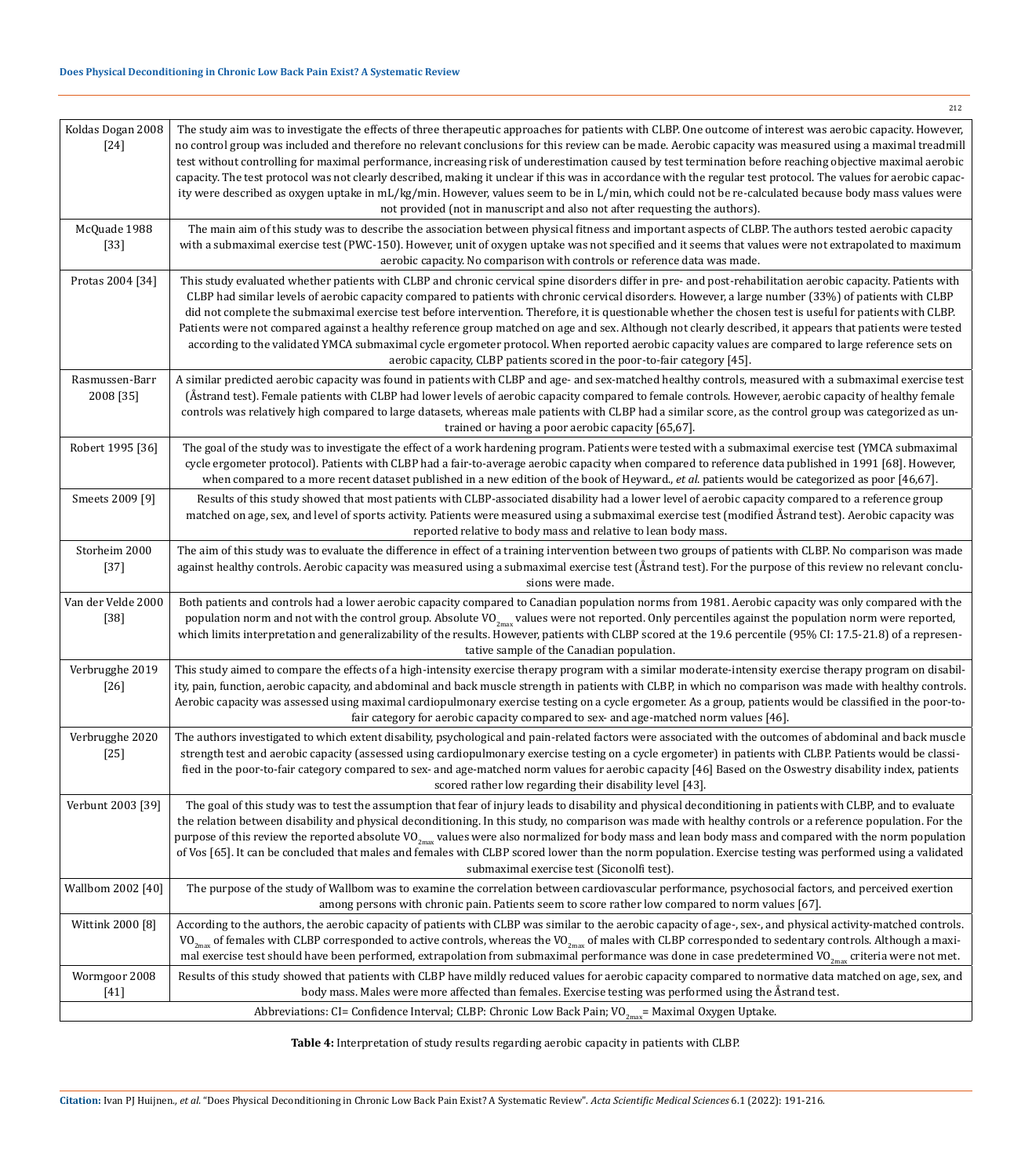### **Discussion**

The main aim of this systematic review was to critically appraise the different methodologies used to evaluate the aerobic capacity of patients with CLBP, as well as to unravel whether patients with CLBP have a lower aerobic capacity compared to age- and sex-matched healthy subjects. The main findings were that large differences exist in the risk of confounding and bias of the protocols and methodologies used in the included studies. Many different exercise test protocols and methodologies were used, and details of included populations were not systematically specified regarding the level of disability, physical activity, and duration of pain complaints. Without taking the above-mentioned issues into account, most studies found a lower aerobic capacity in patients with CLBP compared to age- and sex-matched healthy controls.

Based on the finding that most studies found a lower aerobic capacity in patients with CLBP compared to age- and sex-matched healthy controls, one might conclude that patients with CLBP are deconditioned. However, there are several points that warrant cautiousness regarding this conclusion. First, of the 28 included studies in this review using exercise tests to objectively measure or estimate aerobic capacity of patients with CLBP, 15 studies compared the aerobic capacity of patients with CLBP with an age- and sex-matched control group or norm values. Of these 15 studies, seven studies used a maximal cardiopulmonary exercise test [10,18-22,25]. Four of these seven studies clearly concluded that patients with CLBP have a lower aerobic capacity compared to controls [10,18,20,22]. Maximal cardiopulmonary exercise testing is considered the gold standard to assess aerobic capacity (VO<sub>2max</sub>) [7]. A clear plateau in oxygen uptake despite an increase in work rate at the end of the test is required to speak of a true  $VO_{2mav}$ . When a patient demonstrates no true VO<sub>2may</sub>, the oxygen uptake during the last 30 seconds of the test (VO<sub>2neak</sub>) can be confirmed to be interchangeable with VO<sub>2max</sub> by completing a supramaximal verification protocol following the cardiopulmonary exercise test. However, performing a supramaximal exercise test is often not feasible in clinical populations; therefore, a valid interpretation of a maximal cardiopulmonary exercise test should minimally use secondary objective criteria to verify whether or not the exercise test was performed maximally. These secondary objective criteria might include a respiratory exchange ratio at peak exercise >1.10 or a heart rate at peak exercise >95% of the age-predicted maximal heart rate. In all included studies in this review using a maximal cardiopulmonary exercise test, achieved VO<sub>2neak</sub> or VO<sub>2max</sub> values were not verified by a supramaximal exercise test in those subjects that did not show a clear VO<sub>2</sub> plateau at the end of the test. Only four studies [10,21,23,26] used appropriate secondary objective criteria to verify the attained VO<sub>2peak</sub> or VO<sub>2max</sub> values, whereas the other seven studies executed the test without controlling whether participants delivered a maximal effort [17-20,22,24,25]. Thus, although four of the seven studies found a lower aerobic capacity of patients with CLBP compared to an age- and sex-matched control group or norm values, it is unclear whether the reported VO<sub>2peak</sub> or VO<sub>2max</sub> values are 'true' VO<sub>2max</sub> values that are required to draw a valid conclusion. The criteria used to discriminate between good and poor effort may depend on exercise modality and the aerobic capacity may be reduced in exercise tests of long duration and large increments  $[49,50]$ . The most optimal duration of the maximal cardiopulmonary exercise test protocol (excluding warm-up and cool-down) is between 8 and 12 minutes, and work rate increments should be chosen carefully for each individual participant (e.g., taking sex, body mass, and physical fitness into account) [51,52]. In the included studies, it is questionable whether the applied increases in work rate resulted in this optimal test duration. An alternative for maximal cardiopulmonary exercise testing to measure the patient's aerobic capacity is submaximal exercise testing. Despite the fact

that indirect tests are more accessible and more easily implemented in clinical practice, they rely on assumptions, such as a linear relation between heart rate and oxygen consumption, a predicted maximal heart rate with a standard deviation of about 10 beats/ min, and/or a constant mechanical efficiency  $[53]$ . These assumptions are potential sources of error in predicting aerobic capacity. For example, Akalan., *et al*. [54] found that the mean difference between the estimated  $VO_{2m}$  from submaximal exercise tests (YMCA, ACSM, and Åstrand cycle ergometer test) was significantly lower than the observed VO<sub>2max</sub> during maximal cardiopulmonary exercise testing. Moreover, predictions of VO<sub>2max</sub> based on submaximal exercise tests might be adequate at group level, but they are insufficiently accurate in individual patients [13,55]. Submaximal exercise tests like the Åstrand test are often used as a less-sophisticated alternative for estimating aerobic capacity in patients with CLBP. However, the validity and reliability was found to be poor or unclear [13,54]. Overall, validity and test-retest reproducibility of the used test protocol was poor or not mentioned in the included studies. In eight of the 28 included studies a submaximal aerobic exercise test was performed and predicted aerobic capacity of patients with CLBP was compared with an age- and sex-matched control group or norm values [8,9,27,29,31,32,35,41]. Four studies concluded that patients with CLBP had a lower aerobic capacity compared to age- and sex-matched healthy controls [9,29,32,41], and one study concluded that only female patients had a lower aerobic capacity [35].

Second, a subgroup of patients with CLBP was not able to complete a maximal exercise test according to the protocol. Regarding maximal cardiopulmonary exercise testing, five of the eleven studies reported the percentage of patients that appeared to be unable to perform the test maximally, which varied between 0 and 58% [10,18,20,21,25]. Patients who were not able and those who were able to complete the test did not differ on the level of pain and disability  $[10,21]$ . Remarkably, all patients in the study of Verbrugghe., *et al*. [25] were able to perform a valid maximal effort; however, these patients had a relatively low disability level. In a recent study and therefore not included in this review, 91.9% of the patients with CLBP with a median score on disability were able to complete a maximal cardiopulmonary exercise test [56]. In case a patient is either unwilling or unable to deliver a maximal effort, the use of submaximal parameters derived from maximal cardiopulmonary exercise testing seem essential to still be able to gain insight in this patient's aerobic capacity. The ventilatory anaerobic threshold and the oxygen uptake efficiency slope might be useful and robust submaximal indicators of a patient's aerobic capacity, as these parameters correlate well with  $VO_{2mx}$  in several patient populations [57-59]. Especially the ventilatory anaerobic threshold might be a useful measure, as work below this level encompass most daily life activities. Future studies should assess the validity of submaximal indicators of aerobic capacity in patients with CLBP, as well as compare their values with age- and sex-matched healthy controls. Regarding submaximal exercise testing, seven of the seventeen studies provided information on dropouts [8,9,28,34-36,39]. The percentage varied between 0% and 33%. The patients who stopped the test prematurely scored higher on disability and pain intensity and lower on sports activity level compared to patients who completed the test [9,34]. As aerobic capacity of patients who were not able to complete the exercise test were not available, these missing data could have biased the final results and interpretation. Based on this, it should be considered that is unclear whether the used exercise test protocol and/or outcome measures resulted in a selective dropout and this may have influenced the results of the study.

Third, patients who are more disabled in daily physical functioning are assumed to have a lower aerobic capacity [5]. To demonstrate whether this is actually the case, the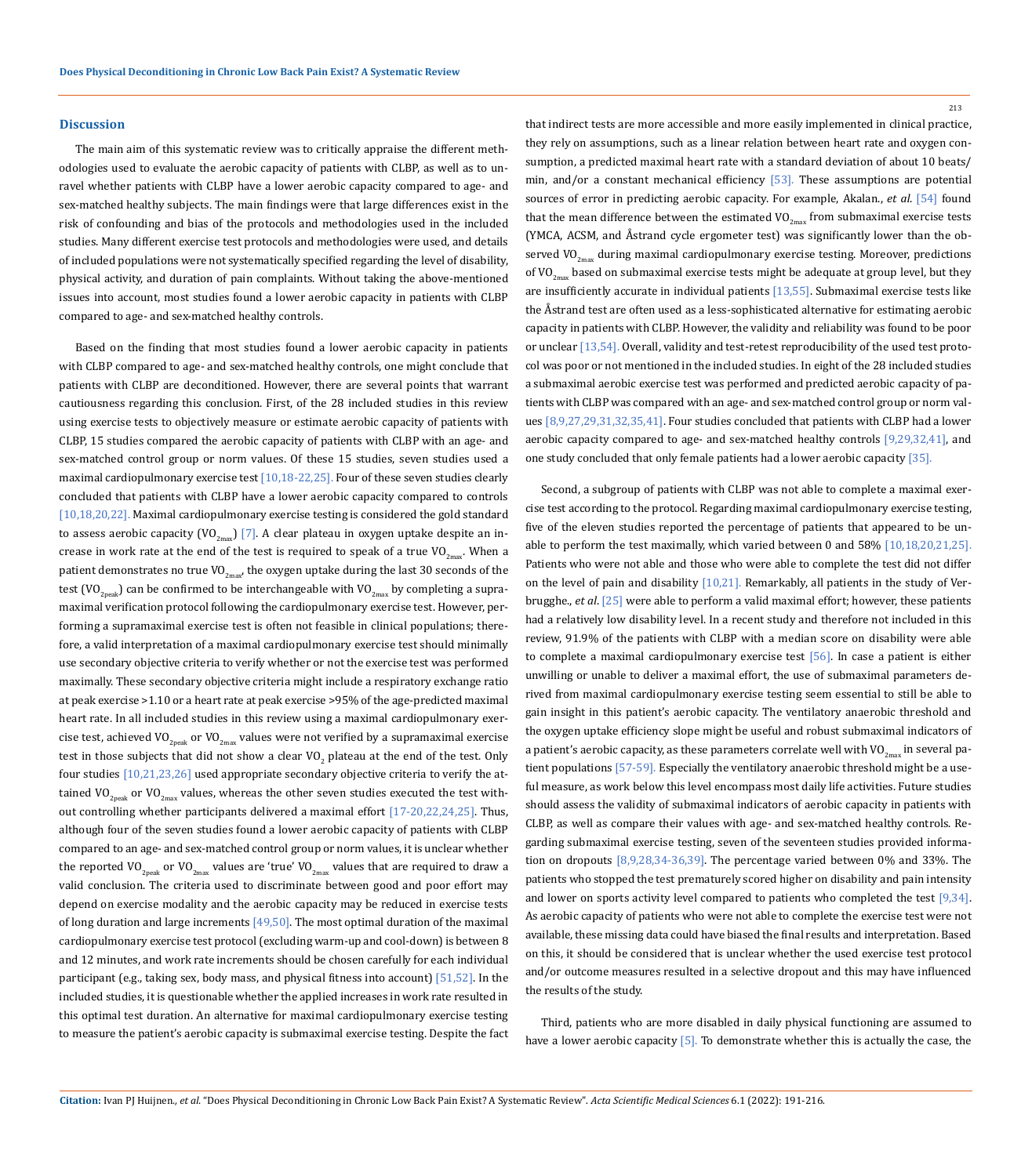disability or physical activity level of the patient population needs to be reported. However, in seven of the 28 included studies the disability or physical activity level was not reported. If reported, diverse measurement instruments were used, making interpretation of the characteristics of the included populations challenging. Furthermore, aerobic capacity as a characteristic of deconditioning is thought to be lower in patients with longer duration of CLBP. However, 6 of the 26 included studies did not report the duration of CLBP [18,22,27,30,37,38]. In the study of Brox., *et al*. [27], the estimated aerobic capacity of patients with chronic and subacute low back pain and healthy controls were compared using submaximal exercise testing. Results showed that the aerobic capacity of patients with subacute low back pain was lower than healthy controls, but the aerobic capacity of patients with CLBP was not significantly different compared to healthy controls. For patients with subacute low back pain, it is questionable whether this is indeed a sign of physical deconditioning or whether a patient's behavior during testing is measured [60]. Maximal aerobic capacity measurement might be limited by a patient's behavior, resulting in a less adequate estimation of aerobic capacity. In the fear avoidance model, psychological factors as pain catastrophizing and fear of movement are assumed to influence the patient's daily life activities and in the long run result in deconditioning. However, no association has been found between aerobic capacity and pain catastrophizing or fear of movement in patients with CLBP [39,61]. However, when measuring a patient's aerobic capacity, one would assume to measure the actual aerobic capacity and not the patient's behavior during aerobic capacity testing. This emphasizes the importance of verifying whether the patient adhered to the (sub)maximal exercise test protocol and performed a true maximal effort when performing maximal cardiopulmonary exercise testing, which is the preferred methodology. One can then also evaluate effort-independent indicators of aerobic capacity (ventilatory anaerobic threshold and the oxygen uptake efficiency slope). Furthermore, it is recommendable to describe the disability, physical activity level, and duration of complaints of patients.

Fourth, regarding the use of an age- and sex-matched control group or the use of normative data to evaluate the aerobic capacity of patients with CLBP, it can be argued that the use of a proper normative dataset collected using the same (sub) maximal aerobic test and protocol is preferable over the use of a control group. When including a healthy control group there might be a risk of selection bias  $[44]$ . In case of a large recently collected normative data set, the population can be divided in categories ranging from sedentary to highly trained persons. Furthermore, different aspects like ethnicity, smoking habits, and physical activity can be included as potential confounders. A nice illustration of this point is made by the studies of Duque., *et al*. [10,21]. These two studies were based on the same group of patients with CLBP. However, in one study the patients were merely compared with a normative data set  $[21]$ , whereas patients in the other study were compared with a healthy control group and normative data  $[10]$ . This has led to different conclusions of the aerobic capacity of patients with CLBP.

#### **Study limitations**

Several studies included and discussed in this review were not designed to evaluate whether patients with CLBP have a lower aerobic capacity than healthy subjects (e.g. study on effectiveness of treatment of which only baseline data were used for our review). Therefore, some for the critical appraisal relevant items might not have been elaborated in the methods, as these were not relevant for the aim of that particular study. We still de-

cided to include these studies to give a complete overview and discussion of methods used in the field of CLBP research. Due to the heterogeneity of the used exercise protocols and methodologies, and since no study included in this review scored low risk for confounding and bias on the critical appraisal, a meta-analysis was not performed.

### **Conclusion**

It remains unclear whether deconditioning is present in patients with CLBP, as there are several points that warrant cautiousness before drawing a definitive conclusion. It is recommended to use a maximal cardiopulmonary exercise test with an adequate assessment of the patient's effort when using aerobic capacity testing in clinical practice. If a patient did not perform a maximal effort, submaximal indicators of aerobic capacity might be useful. In case submaximal exercise testing is applied, protocol validity and test-retest reproducibility should be adequate and adherence of the patient should be critically evaluated. One should be aware that utilizing submaximal exercise testing might result in a substantial under or overestimation of aerobic capacity in individual patients. Finally, it remains unclear whether patients with CLBP are indeed deconditioned. This should be evaluated in further studies before aerobic capacity testing can be used to decide whether reconditioning of patients is necessary or only treatments aimed at changing behavioral factors are sufficient.

### **Acknowledgements**

None.

### **Declaration of Interest Statement**

None.

# **Bibliography**

- 1. Verbunt JA., *et al.* ["Cause or effect? Deconditioning and chronic low back pain".](https://pubmed.ncbi.nlm.nih.gov/20153582/) *Pain* [149.3 \(2010\): 428-430.](https://pubmed.ncbi.nlm.nih.gov/20153582/)
- 2. Hayden JA., *et al.* ["Exercise therapy for treatment of non-specific low back pain".](https://pubmed.ncbi.nlm.nih.gov/16034851/) *Co[chrane Database of Systematic Reviews](https://pubmed.ncbi.nlm.nih.gov/16034851/)* 3 (2005): CD000335.
- 3. Wun A., *et al.* ["Why is exercise prescribed for people with chronic low back pain? A](https://pubmed.ncbi.nlm.nih.gov/33254007/) [review of the mechanisms of benefit proposed by clinical trialists".](https://pubmed.ncbi.nlm.nih.gov/33254007/) *Musculoskeletal [Science and Practice](https://pubmed.ncbi.nlm.nih.gov/33254007/)* 51 (2021): 102307.
- 4. Vlaeyen JW., *et al.* ["Fear of movement/\(re\)injury in chronic low back pain and its rela](https://pubmed.ncbi.nlm.nih.gov/8657437/)[tion to behavioral performance".](https://pubmed.ncbi.nlm.nih.gov/8657437/) *Pain* 62.3 (1995): 363-372.
- 5. Verbunt JA., *et al.* ["Disuse and deconditioning in chronic low back pain: concepts and](https://pubmed.ncbi.nlm.nih.gov/12527313/) [hypotheses on contributing mechanisms".](https://pubmed.ncbi.nlm.nih.gov/12527313/) *European Journal of Pain* 7.1 (2003): 9-21.
- 6. Smeets RJ., *et al.* ["The association of physical deconditioning and chronic low back](https://pubmed.ncbi.nlm.nih.gov/16809211/) [pain: a hypothesis-oriented systematic review".](https://pubmed.ncbi.nlm.nih.gov/16809211/) *Disability and Rehabilitation* 28.11 [\(2006\): 673-693.](https://pubmed.ncbi.nlm.nih.gov/16809211/)
- 7. Shephard RJ., *et al.* ["The maximum oxygen intake. An international reference stan](https://pubmed.ncbi.nlm.nih.gov/5303329/)dard of cardiorespiratory fitness". *[Bulletin of the World Health Organization](https://pubmed.ncbi.nlm.nih.gov/5303329/)* 38.5 [\(1968\): 757-764.](https://pubmed.ncbi.nlm.nih.gov/5303329/)
- 8. Wittink H., *et al.* ["Deconditioning in patients with chronic low back pain-Fact or fic](https://pubmed.ncbi.nlm.nih.gov/10973406/)tion?" *Spine* [25.17 \(2000\): 2221-2228.](https://pubmed.ncbi.nlm.nih.gov/10973406/)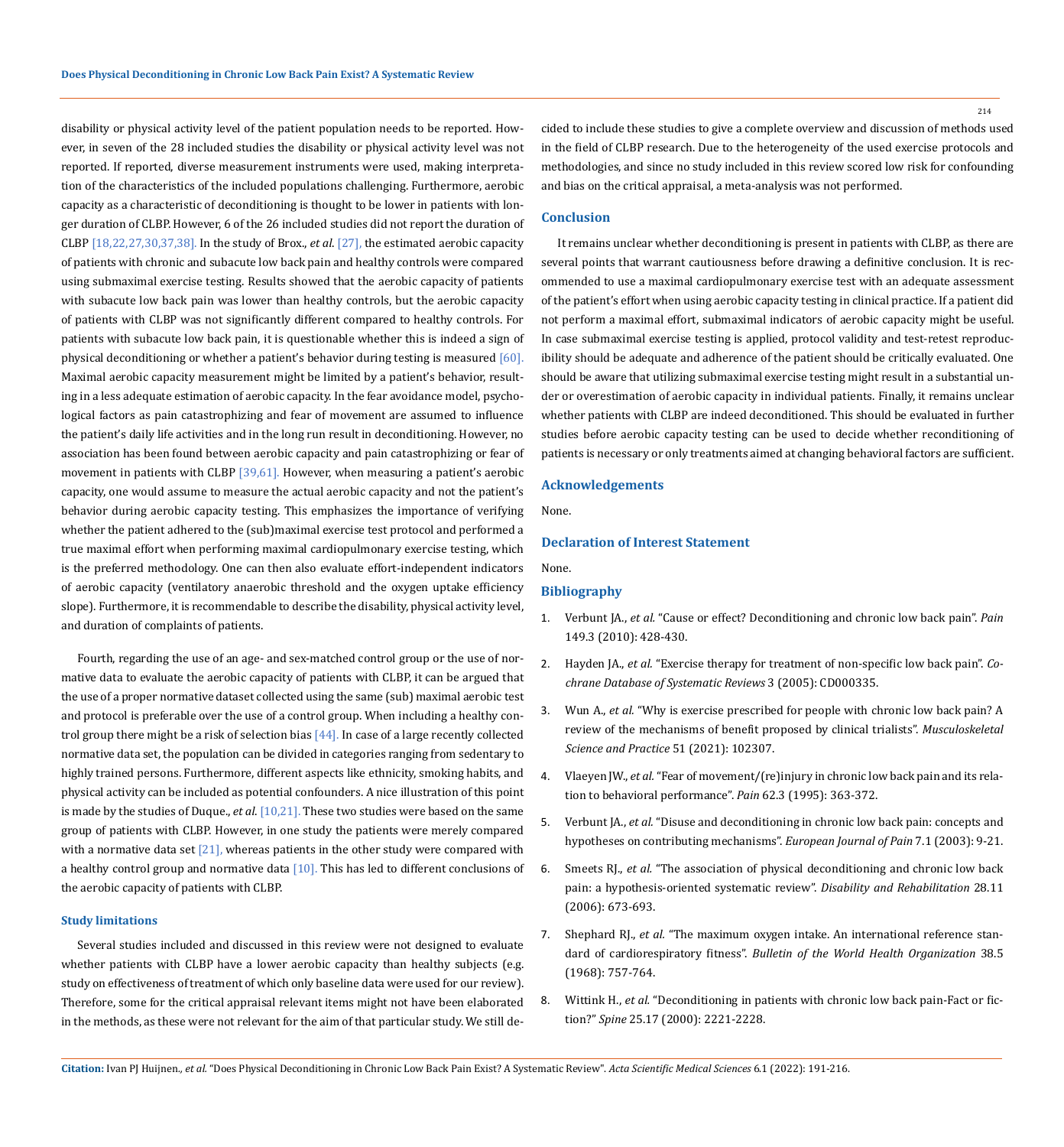- 9. Smeets RJ., *et al.* ["Is the Fear Avoidance Model Associated with the Reduced Level of](https://pubmed.ncbi.nlm.nih.gov/19154837/)  [Aerobic Fitness in Patients with Chronic Low Back Pain?"](https://pubmed.ncbi.nlm.nih.gov/19154837/) *Archives of Physical Medicine [and Rehabilitation](https://pubmed.ncbi.nlm.nih.gov/19154837/)* 90.1 (2009): 109-117.
- 10. Duque I., *et al.* ["Maximal aerobic power in patients with chronic low back pain: A](https://pubmed.ncbi.nlm.nih.gov/20803223/)  [comparison with healthy subjects".](https://pubmed.ncbi.nlm.nih.gov/20803223/) *European Spine Journal* 20.1 (2011): 87-93.
- 11. [Astrand I. "Aerobic work capacity in men and women with special reference to age".](https://pubmed.ncbi.nlm.nih.gov/13794892/)  *[Acta physiologica Scandinavica. Supplementum](https://pubmed.ncbi.nlm.nih.gov/13794892/)* 49.169 (1960): 1-92.
- 12. Astrand PO., *et al.* "Evaluation of physical performance based on tests, in Textbook of work physiology". Human Kinetics: Champaign (2003): 273-297.
- 13. Gibbons RJ., *et al.* ["ACC/AHA guidelines for exercise testing: executive summary. A](https://pubmed.ncbi.nlm.nih.gov/9236456/)  [report of the American College of Cardiology/American Heart Association Task Force](https://pubmed.ncbi.nlm.nih.gov/9236456/)  [on Practice Guidelines \(Committee on Exercise Testing\)".](https://pubmed.ncbi.nlm.nih.gov/9236456/) *Circulation* 96.1 (1997): [345-354.](https://pubmed.ncbi.nlm.nih.gov/9236456/)
- 14. Higgins JPT and S Green. "Cochrane handbook for systematic reviews of interventions". John Wiley and Sons Ltd: Chichester (2009): 187-235.
- 15. Sanderson S., *et al.* ["Tools for assessing quality and susceptibility to bias in obser](https://pubmed.ncbi.nlm.nih.gov/17470488/)[vational studies in epidemiology: a systematic review and annotated bibliography".](https://pubmed.ncbi.nlm.nih.gov/17470488/)  *[International Journal of Epidemiology](https://pubmed.ncbi.nlm.nih.gov/17470488/)* 36.3 (2007): 666-676.
- 16. [Arsham H. "Pooling the means, and variances".](https://home.ubalt.edu/ntsbarsh/business-stat/otherapplets/Pooled.htm)
- 17. Atalay A., *et al.* ["Deconditioning in chronic low back pain: Might there be a relation](https://pubmed.ncbi.nlm.nih.gov/20658241/)[ship between fitness and magnetic resonance imaging findings?"](https://pubmed.ncbi.nlm.nih.gov/20658241/) *Rheumatology International* [32.1 \(2012\): 21-25.](https://pubmed.ncbi.nlm.nih.gov/20658241/)
- 18. Bachynski-Cole., *et al.* ["The cardiovascular fitness of disabled patients attending oc](https://journals.sagepub.com/doi/abs/10.1177/153944928500500404?journalCode=otja)cupational therapy". *[Occupational Therapy Journal of Research](https://journals.sagepub.com/doi/abs/10.1177/153944928500500404?journalCode=otja)* 5.4 (1985): 233-242.
- 19. Chan CW., *et al.* ["Aerobic exercise training in addition to conventional physiotherapy](https://pubmed.ncbi.nlm.nih.gov/21839983/)  [for chronic low back pain: a randomized controlled trial".](https://pubmed.ncbi.nlm.nih.gov/21839983/) *Archives of Physical Medi[cine and Rehabilitation](https://pubmed.ncbi.nlm.nih.gov/21839983/)* 92 (2011): 1681-1685.
- 20. Doury-Panchout F., *et al.* ["VO2max in patients with chronic pain: Comparative analy](https://www.sciencedirect.com/science/article/pii/S1877065712000620)[sis with objective and subjective tests of disability".](https://www.sciencedirect.com/science/article/pii/S1877065712000620) *Annals of Physical and Rehabilitation Medicine* [55.5 \(2012\): 294-311.](https://www.sciencedirect.com/science/article/pii/S1877065712000620)
- 21. Duque I., *et al.* ["Physical deconditioning in chronic low back pain".](https://pubmed.ncbi.nlm.nih.gov/19247546/) *Journal of rehabilitation medicine*[. Official Journal of the UEMS European Board of Physical and Reha](https://pubmed.ncbi.nlm.nih.gov/19247546/)[bilitation Medicine 41.4 \(2009\): 262-266.](https://pubmed.ncbi.nlm.nih.gov/19247546/)
- 22. Hoch AZ., *et al.* ["Aerobic fitness in women with chronic discogenic non radicular low](https://pubmed.ncbi.nlm.nih.gov/16788392/)  back pain". *[American Journal of Physical Medicine and Rehabilitation](https://pubmed.ncbi.nlm.nih.gov/16788392/)* 85.7 (2006): [607-613.](https://pubmed.ncbi.nlm.nih.gov/16788392/)
- 23. [Kell RT and GJG Asmundson. "A comparison of two forms of periodized exercise reha](https://pubmed.ncbi.nlm.nih.gov/19209082/)[bilitation programs in the management of chronic nonspecific low-back pain".](https://pubmed.ncbi.nlm.nih.gov/19209082/) *Jour[nal of Strength and Conditioning Research](https://pubmed.ncbi.nlm.nih.gov/19209082/)* 23.2 (2009): 513-523.
- 24. Koldas Dogan S., *et al.* ["Comparison of three different approaches in the treatment of](https://pubmed.ncbi.nlm.nih.gov/18188660/)  chronic low back pain". *[Clinical Rheumatology](https://pubmed.ncbi.nlm.nih.gov/18188660/)* 27.7 (2008): 873-881.
- 25. Verbrugghe J., *et al.* ["Disability, kinesiophobia, perceived stress, and pain are not as](https://pubmed.ncbi.nlm.nih.gov/32126515/)[sociated with trunk muscle strength or aerobic capacity in chronic nonspecific low](https://pubmed.ncbi.nlm.nih.gov/32126515/)  back pain". *[Physical Therapy in Sport](https://pubmed.ncbi.nlm.nih.gov/32126515/)* 43 (2020): 77-83.
- 26. Verbrugghe J., *et al.* ["Exercise Intensity Matters in Chronic Nonspecific Low Back](https://pubmed.ncbi.nlm.nih.gov/31269004/)  Pain Rehabilitation". *[Medicine and Science in Sports and Exercise](https://pubmed.ncbi.nlm.nih.gov/31269004/)* 51.12 (2019): 2434- [2442.](https://pubmed.ncbi.nlm.nih.gov/31269004/)
- 27. Brox JI., *et al.* ["Disability, pain, psychological factors and physical performance in](https://pubmed.ncbi.nlm.nih.gov/15788344/)  [healthy controls, patients with sub-acute and chronic low back pain: a case-control](https://pubmed.ncbi.nlm.nih.gov/15788344/)  study". *[Journal of Rehabilitation Medicine](https://pubmed.ncbi.nlm.nih.gov/15788344/)* 37.2 (2005): 95-99.
- 28. Hodselmans AP., *et al.* ["Exercise capacity in non-specific chronic low back pain pa](https://pubmed.ncbi.nlm.nih.gov/18626754/)[tients: A lean body mass-based Astrand bicycle test; reliability, validity and feasibil](https://pubmed.ncbi.nlm.nih.gov/18626754/)ity". *[Journal of Occupational Rehabilitation](https://pubmed.ncbi.nlm.nih.gov/18626754/)* 18.3 (2008): 282-289.
- 29. Hodselmans AP., *et al.* ["Nonspecific chronic low back pain patients are deconditioned](https://pubmed.ncbi.nlm.nih.gov/20101188/)  and have an increased body fat percentage". *[International Journal of Rehabilitation](https://pubmed.ncbi.nlm.nih.gov/20101188/)  Research* [33.3 \(2010\): 268-270.](https://pubmed.ncbi.nlm.nih.gov/20101188/)
- 30. Hodselmans AP., *et al.* ["Short-term outcomes of a back school program for chronic](https://pubmed.ncbi.nlm.nih.gov/11494190/)  low back pain". *[Archives of Physical Medicine and Rehabilitation](https://pubmed.ncbi.nlm.nih.gov/11494190/)* 82.8 (2001): 1099- [1105.](https://pubmed.ncbi.nlm.nih.gov/11494190/)
- 31. Hurri H., *et al.* ["Aerobic capacity among chronic low-back-pain patients".](https://pubmed.ncbi.nlm.nih.gov/1839667/) *Journal of [Spinal Disorders](https://pubmed.ncbi.nlm.nih.gov/1839667/)* 4.1 (1991): 34-38.
- 32. Keller A., *et al.* ["Reliability of the Isokinetic Trunk Extensor Test, Biering-Sorensen](https://pubmed.ncbi.nlm.nih.gov/11295899/)  [Test, and Astrand bicycle test-Assessment of intraclass correlation coefficient and](https://pubmed.ncbi.nlm.nih.gov/11295899/)  [critical difference in patients with chronic low back pain and healthy individuals".](https://pubmed.ncbi.nlm.nih.gov/11295899/)  *Spine* [26.7 \(2001\): 771-777.](https://pubmed.ncbi.nlm.nih.gov/11295899/)
- 33. McQuade KJ., *et al.* ["Physical fitness and chronic low back pain. An analysis of the](https://pubmed.ncbi.nlm.nih.gov/2969788/)  [relationships among fitness, functional limitations, and depression".](https://pubmed.ncbi.nlm.nih.gov/2969788/) *Clinical Ortho[paedics and Related Research](https://pubmed.ncbi.nlm.nih.gov/2969788/)* 233 (1988): 198-204.
- 34. Protas EJ., *et al.* ["Relevance of aerobic capacity measurements in the treatment of](https://pubmed.ncbi.nlm.nih.gov/15454709/)  [chronic work-related spinal disorders".](https://pubmed.ncbi.nlm.nih.gov/15454709/) *Spine* 29.19 (2004): 2158-2166.
- 35. Rasmussen-Barr E., *et al.* ["Aerobic fitness in patients at work despite recurrent low](https://pubmed.ncbi.nlm.nih.gov/18461261/)  [back pain: a cross-sectional study with healthy age- and gender-matched controls".](https://pubmed.ncbi.nlm.nih.gov/18461261/)  *[Journal of Rehabilitation Medicine](https://pubmed.ncbi.nlm.nih.gov/18461261/)* 40.5 (2008): 359-365.
- 36. Robert JJ., *et al.* ["The effects of a work hardening program on cardiovascular fitness](https://pubmed.ncbi.nlm.nih.gov/7638663/)  and muscular strength". *Spine* [20.10 \(1995\): 1187-1193.](https://pubmed.ncbi.nlm.nih.gov/7638663/)
- 37. [Storheim K and K Bo. "The effect of intensive group exercise in patients with chronic](https://www.tandfonline.com/doi/abs/10.1080/14038190050175790)  low back pain". *[Advances in Physiotherapy](https://www.tandfonline.com/doi/abs/10.1080/14038190050175790)* 2 (2000): 113-123.
- 38. [Velde G and D Mierau "The effect of exercise on percentile rank aerobic capacity,](https://pubmed.ncbi.nlm.nih.gov/11083348/)  [pain, and self-rated disability in patients with chronic low-back pain: a retrospec](https://pubmed.ncbi.nlm.nih.gov/11083348/)tive chart review". *[Archives of Physical Medicine and Rehabilitation](https://pubmed.ncbi.nlm.nih.gov/11083348/)* 81 (2000): 1457- [1463.](https://pubmed.ncbi.nlm.nih.gov/11083348/)
- 39. Verbunt JA., *et al.* ["Fear of injury and physical deconditioning in patients with chron](https://pubmed.ncbi.nlm.nih.gov/12917865/)ic low back pain". *[Archives of Physical Medicine and Rehabilitation](https://pubmed.ncbi.nlm.nih.gov/12917865/)* 84.8 (2003): 1227- [1232.](https://pubmed.ncbi.nlm.nih.gov/12917865/)
- 40. Wallbom AS., *et al.* ["Concordance between rating of perceived exertion and function](https://pubmed.ncbi.nlm.nih.gov/12014229/)  in persons with chronic, disabling back pain". *[Journal of Occupational Rehabilitation](https://pubmed.ncbi.nlm.nih.gov/12014229/)* [12.2 \(2002\): 93-98.](https://pubmed.ncbi.nlm.nih.gov/12014229/)